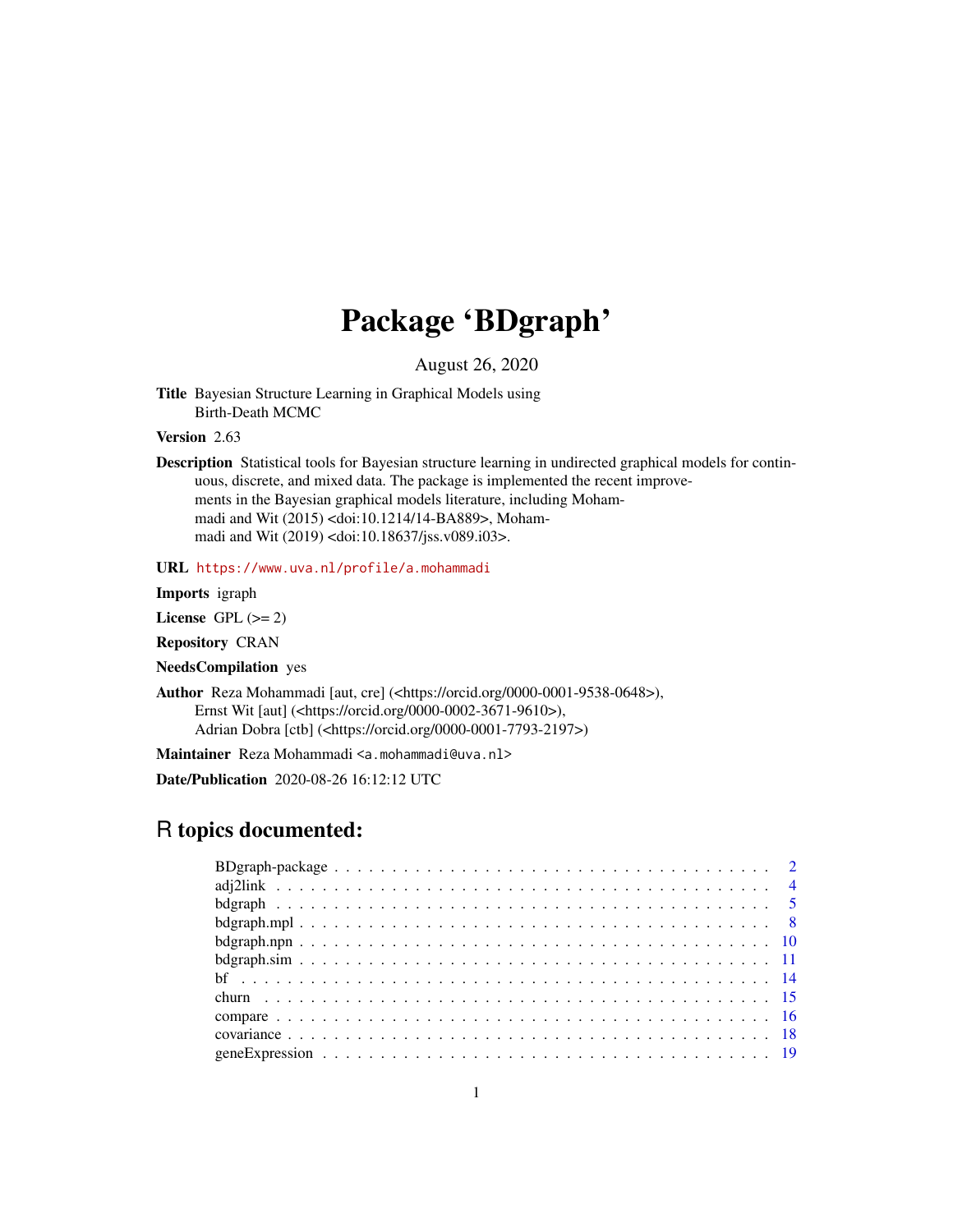<span id="page-1-0"></span>

| 40              |
|-----------------|
|                 |
|                 |
|                 |
| -36             |
|                 |
| 34              |
|                 |
|                 |
|                 |
|                 |
|                 |
|                 |
|                 |
|                 |
|                 |
|                 |
|                 |
| rwish<br>select |

BDgraph-package *Bayesian Structure Learning in Graphical Models*

#### <span id="page-1-1"></span>Description

The R package BDgraph provides statistical tools for Bayesian structure learning in undirected graphical models for continuous, count, binary, and mixed data. The package is implemented the recent improvements in the Bayesian graphical models literature, including Mohammadi and Wit (2015), Mohammadi et al. (2017), Dobra and Mohammadi (2018), and Letac et al. (2018). The computationally intensive tasks of the package are implemented in parallel using OpenMP in C++ and interfaced with R, to speed up the computations. Besides, the package contains several functions for simulation and visualization, as well as several multivariate datasets taken from the literature.

#### How to cite this package

To cite BDgraph in publications use:

Mohammadi, R. and Wit, E. C. (2019). BDgraph: An R Package for Bayesian Structure Learning in Graphical Models, Journal of Statistical Software, 89(3):1-30. doi:10.18637/jss.v089.i03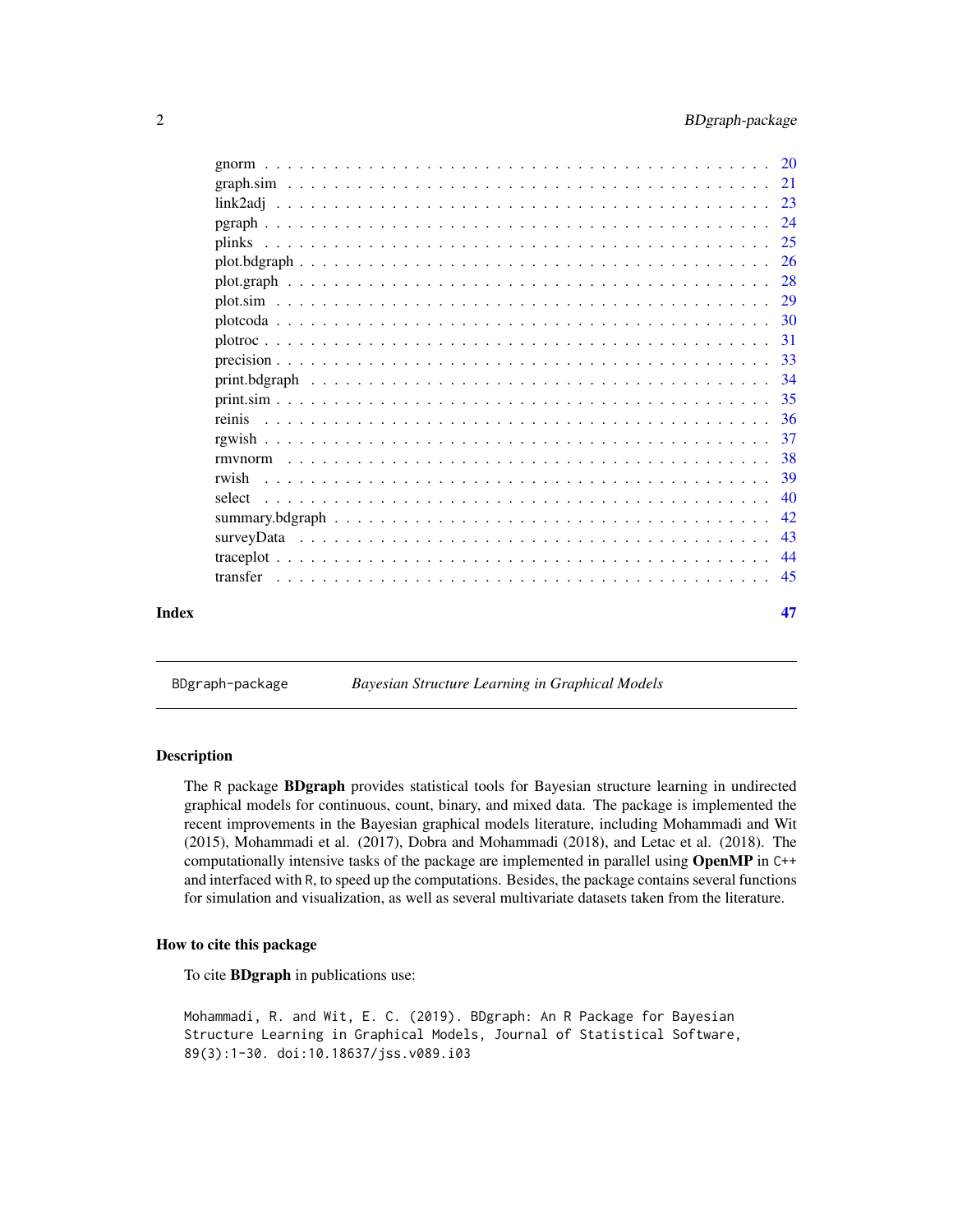## <span id="page-2-0"></span>BDgraph-package 3

#### Author(s)

Reza Mohammadi Amsterdam Business School University of Amsterdam

Maintainer: Reza Mohammadi <a.mohammadi@uva.nl>

## References

Mohammadi, R. and Wit, E. C. (2019). **BDgraph**: An R Package for Bayesian Structure Learning in Graphical Models, *Journal of Statistical Software*, 89(3):1-30.

Mohammadi, A. and Wit, E. C. (2015). Bayesian Structure Learning in Sparse Gaussian Graphical Models, *Bayesian Analysis*, 10(1):109-138

Mohammadi, A., et al (2017). Bayesian modelling of Dupuytren disease by using Gaussian copula graphical models, *Journal of the Royal Statistical Society: Series C*, 66(3):629-645

Letac, G., Massam, H. and Mohammadi, R. (2018). The Ratio of Normalizing Constants for Bayesian Graphical Gaussian Model Selection, *arXiv preprint arXiv:1706.04416v2*

Dobra, A. and Mohammadi, R. (2018). Loglinear Model Selection and Human Mobility, *Annals of Applied Statistics*, 12(2):815-845

Dobra, A. and Lenkoski, A. (2011). Copula Gaussian graphical models and their application to modeling functional disability data, *The Annals of Applied Statistics*, 5(2A):969-93

Dobra, A., et al. (2011). Bayesian inference for general Gaussian graphical models with application to multivariate lattice data. *Journal of the American Statistical Association*, 106(496):1418-33

Mohammadi, A. and Dobra, A. (2017). The R Package **BDgraph** for Bayesian Structure Learning in Graphical Models, *ISBA Bulletin*, 24(4):11-16

Lenkoski, A. (2013). A direct sampler for G-Wishart variates, *Stat*, 2(1):119-28

Pensar, J. et al (2017) Marginal pseudo-likelihood learning of discrete Markov network structures, *Bayesian Analysis*, 12(4):1195-215

#### See Also

[bdgraph](#page-4-1), [bdgraph.mpl](#page-7-1), [bdgraph.sim](#page-10-1), [compare](#page-15-1), [rgwish](#page-36-1)

#### Examples

```
## Not run:
library( BDgraph )
# Generating multivariate normal data from a 'random' graph
data.sim \leq bdgraph.sim( n = 70, p = 6, size = 7, vis = TRUE )
# Running algorithm based on GGMs
bdgraph.obj \leq bdgraph( data = data.sim, iter = 5000 )
summary( bdgraph.obj )
# To compare the result with true graph
```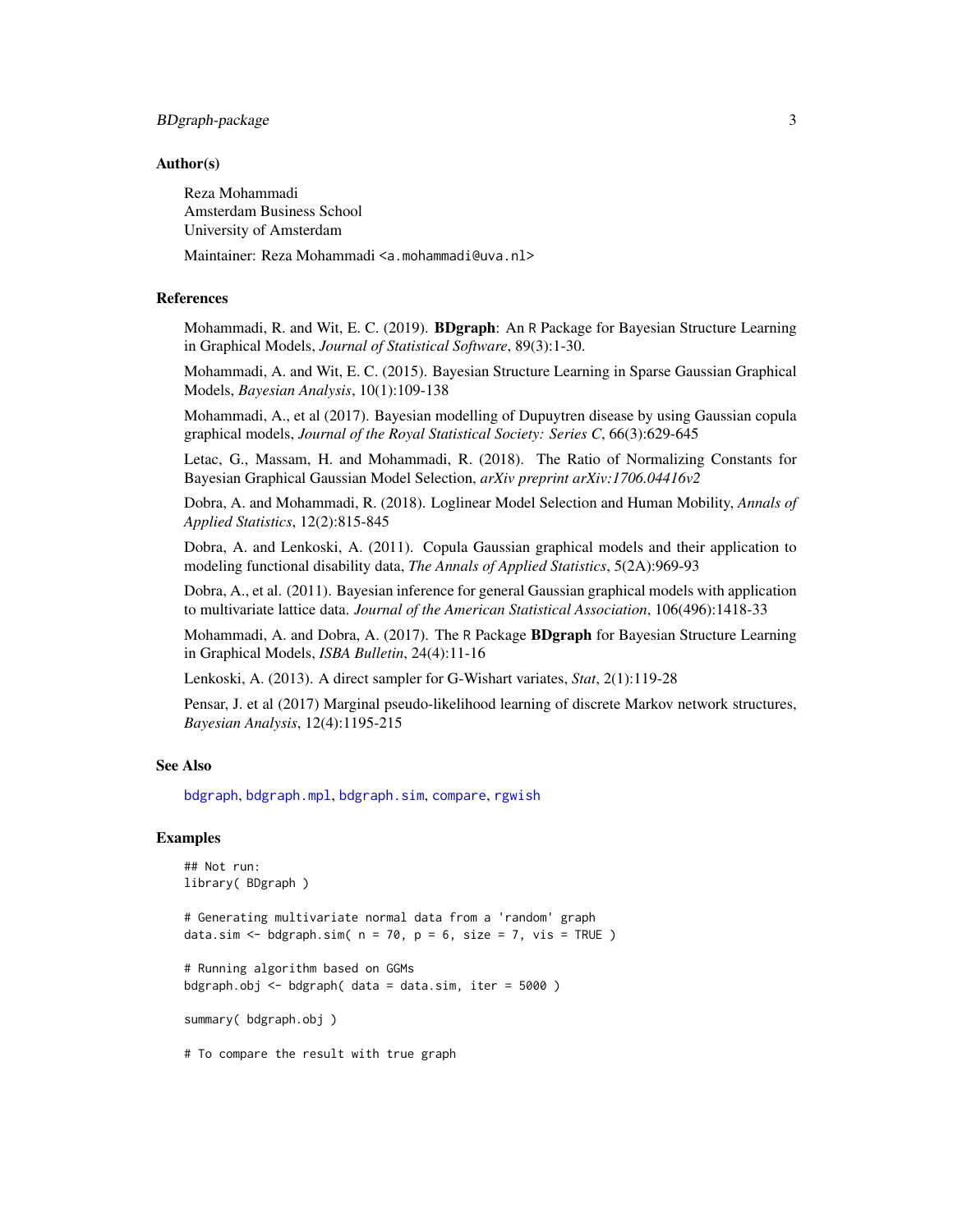```
compare( data.sim, bdgraph.obj, main = c( "Target", "BDgraph" ), vis = TRUE )
# Running algorithm based on GGMs and marginal pseudo-likelihood
bdgraph.obj_mpl <- bdgraph.mpl( data = data.sim, iter = 5000 )
summary( bdgraph.obj_mpl )
# To compare the results of both algorithms with true graph
compare( data.sim, bdgraph.obj, bdgraph.obj_mpl,
        main = c( "Target", "BDgraph", "BDgraph_mpl" ), vis = TRUE )
## End(Not run)
```
<span id="page-3-1"></span>adj2link *Extract links from an adjacency matrix*

#### **Description**

Extract links from an adjacency matrix or an object of calsses "sim" from function [bdgraph.sim](#page-10-1) and "graph" from function [graph.sim](#page-20-1).

#### Usage

```
adj2link( adj )
```
#### Arguments

adj  $\sum_{i=1}^{\infty}$  An adjacency matrix corresponding to the true graph structure in which  $a_{ij} = 1$ if there is a link between notes i and j, otherwise  $a_{ij} = 0$ . It can be an object with S3 class "sim" from function [bdgraph.sim](#page-10-1). It can be an object with S3 class "graph" from function [graph.sim](#page-20-1).

#### Value

A matrix corresponding to the extracted links from graph structure.

#### Author(s)

Reza Mohammadi <a.mohammadi@uva.nl>

#### References

Mohammadi, R. and Wit, E. C. (2019). **BDgraph**: An R Package for Bayesian Structure Learning in Graphical Models, *Journal of Statistical Software*, 89(3):1-30

Mohammadi, A. and Wit, E. C. (2015). Bayesian Structure Learning in Sparse Gaussian Graphical Models, *Bayesian Analysis*, 10(1):109-138

Letac, G., Massam, H. and Mohammadi, R. (2018). The Ratio of Normalizing Constants for Bayesian Graphical Gaussian Model Selection, *arXiv preprint arXiv:1706.04416v2*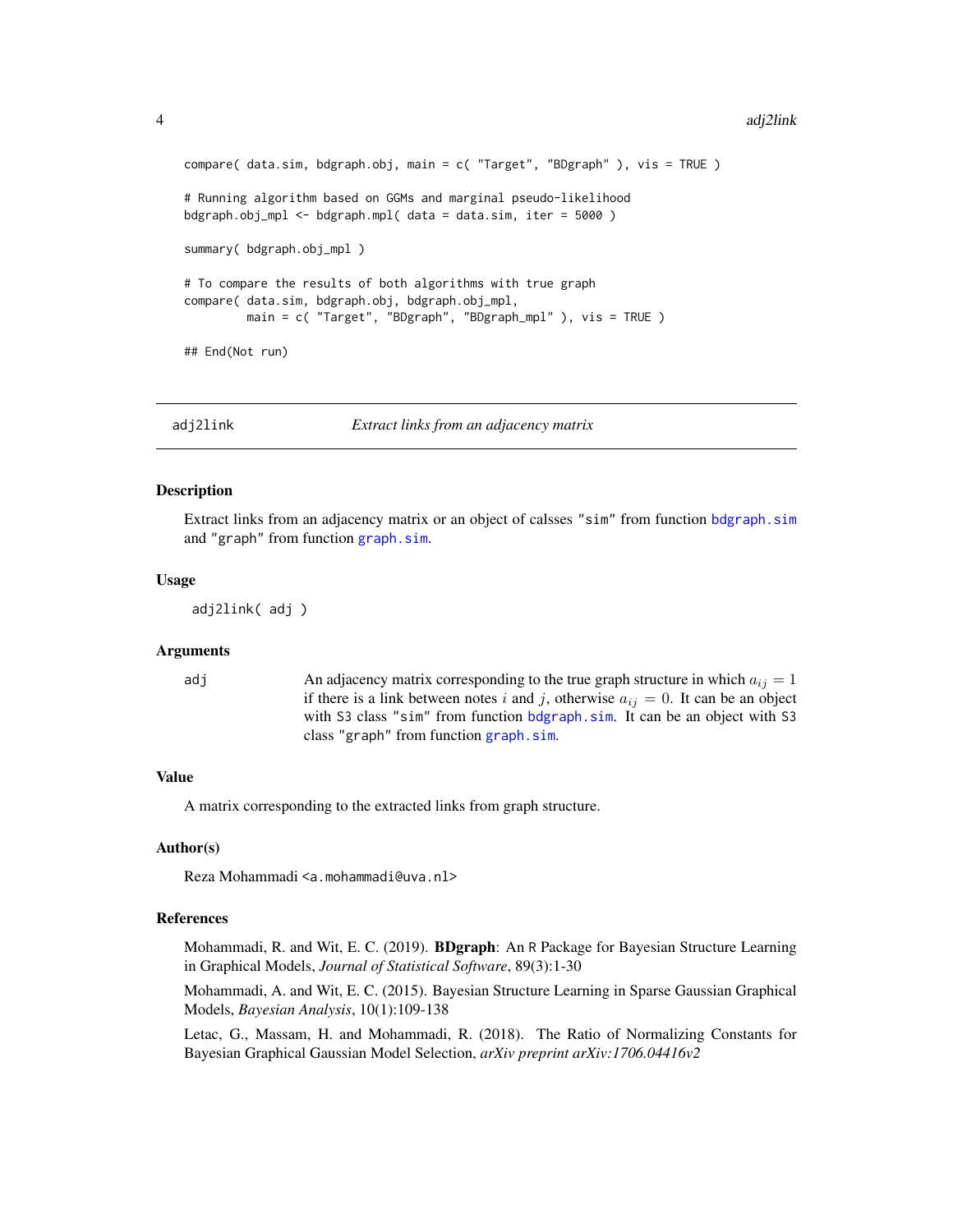#### <span id="page-4-0"></span>bdgraph 5 to 1999 and 1999 and 1999 and 1999 and 1999 and 1999 and 1999 and 1999 and 1999 and 1999 and 1999 and

Mohammadi, A. et al (2017). Bayesian modelling of Dupuytren disease by using Gaussian copula graphical models, *Journal of the Royal Statistical Society: Series C*, 66(3):629-645

Dobra, A. and Mohammadi, R. (2018). Loglinear Model Selection and Human Mobility, *Annals of Applied Statistics*, 12(2):815-845

Pensar, J. et al (2017) Marginal pseudo-likelihood learning of discrete Markov network structures, *Bayesian Analysis*, 12(4):1195-215

## See Also

[link2adj](#page-22-1), [graph.sim](#page-20-1)

#### Examples

```
# Generating a 'random' graph
adj \leq graph.sim( p = 6, vis = TRUE )
```
adj2link( adj )

bdgraph *Search algorithm in graphical models*

#### Description

As the main function of the BDgraph package, this function consists of several MCMC sampling algorithms for Bayesian model determination in undirected graphical models. To speed up the computations, the birth-death MCMC sampling algorithms are implemented in parallel using OpenMP in C++.

## Usage

```
bdgraph( data, n = NULL, method = "ggm", algorithm = "bdmcmc", iter = 5000,
        burnin = iter / 2, not.cont = NULL, g.prior = 0.5, df.prior = 3,
         g.start = "empty", jump = NULL, save = FALSE,
         cores = NULL, threshold = 1e-8)
```
#### Arguments

| data   | There are two options: (1) an $(n \times p)$ matrix or a data. frame corresponding                                                                                                                                                           |
|--------|----------------------------------------------------------------------------------------------------------------------------------------------------------------------------------------------------------------------------------------------|
|        | to the data, (2) an $(p \times p)$ covariance matrix as $S = X'X$ which X is the data                                                                                                                                                        |
|        | matrix ( <i>n</i> is the sample size and $p$ is the number of variables). It also could                                                                                                                                                      |
|        | be an object of class "sim", from function bdgraph.sim. The input matrix is<br>automatically identified by checking the symmetry.                                                                                                            |
| n      | The number of observations. It is needed if the "data" is a covariance matrix.                                                                                                                                                               |
| method | A character with two options "ggm" (default) and "gcgm". Option "ggm" is for<br>Gaussian graphical models based on Gaussianity assumption. Option "gcgm" is<br>for Gaussian copula graphical models for the data that not follow Gaussianity |
|        | assumption (e.g. continuous non-Gaussian, count, or mixed dataset).                                                                                                                                                                          |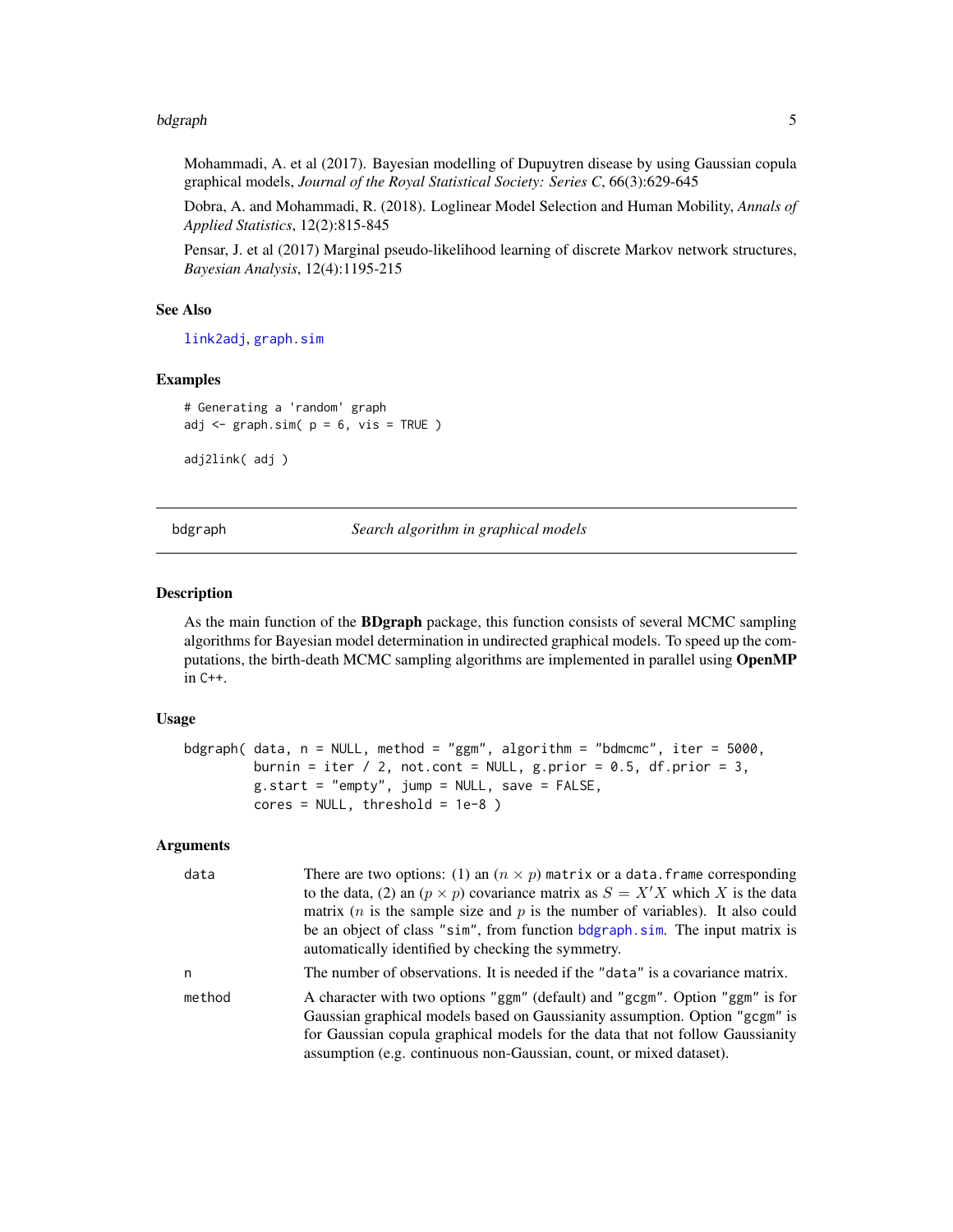<span id="page-5-0"></span>

| algorithm | A character with two options "bdmcmc" (default) and "rjmcmc". Option "bdmcmc"<br>is based on birth-death MCMC algorithm. Option "r jmcmc" is based on reveri-<br>ble jump MCMC algorithm.                                                                                                                                                                                                                                                                            |
|-----------|----------------------------------------------------------------------------------------------------------------------------------------------------------------------------------------------------------------------------------------------------------------------------------------------------------------------------------------------------------------------------------------------------------------------------------------------------------------------|
| iter      | The number of iteration for the sampling algorithm.                                                                                                                                                                                                                                                                                                                                                                                                                  |
| burnin    | The number of burn-in iteration for the sampling algorithm.                                                                                                                                                                                                                                                                                                                                                                                                          |
| not.cont  | For the case method = " $gcgm$ ", a vector with binary values in which 1 indicates<br>not continuous variables.                                                                                                                                                                                                                                                                                                                                                      |
| g.prior   | For determining the prior distribution of each edge in the graph. There are two<br>options: a single value between $0$ and $1$ (e.g. $0.5$ as a noninformative prior) or<br>an $(p \times p)$ matrix with elements between 0 and 1.                                                                                                                                                                                                                                  |
| df.prior  | The degree of freedom for G-Wishart distribution, $W_G(b, D)$ , which is a prior<br>distribution of the precision matrix.                                                                                                                                                                                                                                                                                                                                            |
| g.start   | Corresponds to a starting point of the graph. It could be an $(p \times p)$ matrix,<br>"empty" (default), or "full". Option "empty" means the initial graph is an<br>empty graph and "full" means a full graph. It also could be an object with S3<br>class "bdgraph" of R package BDgraph or the class "ssgraph" of R package<br>ssgraph::ssgraph(); this option can be used to run the sampling algorithm<br>from the last objects of previous run (see examples). |
| jump      | It is only for the BDMCMC algorithm (algorithm = "bdmcmc"). It is for si-<br>multaneously updating multiple links at the same time to update graph in the<br>BDMCMC algorithm.                                                                                                                                                                                                                                                                                       |
| save      | Logical: if FALSE (default), the adjacency matrices are NOT saved. If TRUE,<br>the adjacency matrices after burn-in are saved.                                                                                                                                                                                                                                                                                                                                       |
| cores     | The number of cores to use for parallel execution. The case cores="all" means<br>all CPU cores to use for parallel execution.                                                                                                                                                                                                                                                                                                                                        |
| threshold | The threshold value for the convergence of sampling algorithm from G-Wishart<br>for the precision matrix.                                                                                                                                                                                                                                                                                                                                                            |
|           |                                                                                                                                                                                                                                                                                                                                                                                                                                                                      |

## Value

An object with S3 class "bdgraph" is returned:

| p_links                                   | An upper triangular matrix which corresponds the estimated posterior probabil-<br>ities of all possible links.                                                               |  |  |  |  |
|-------------------------------------------|------------------------------------------------------------------------------------------------------------------------------------------------------------------------------|--|--|--|--|
| K_hat                                     | The posterior estimation of the precision matrix.                                                                                                                            |  |  |  |  |
| For the case "save $=$ TRUE" is returned: |                                                                                                                                                                              |  |  |  |  |
| sample_graphs                             | A vector of strings which includes the adjacency matrices of visited graphs after<br>burn-in.                                                                                |  |  |  |  |
| graph_weights                             | A vector which includes the waiting times of visited graphs after burn-in.                                                                                                   |  |  |  |  |
| $all$ graphs                              | A vector which includes the identity of the adjacency matrices for all iterations<br>after burn-in. It is needed for monitoring the convergence of the BD-MCMC<br>algorithm. |  |  |  |  |
| all_weights                               | A vector which includes the waiting times for all iterations after burn-in. It is<br>needed for monitoring the convergence of the BD-MCMC algorithm.                         |  |  |  |  |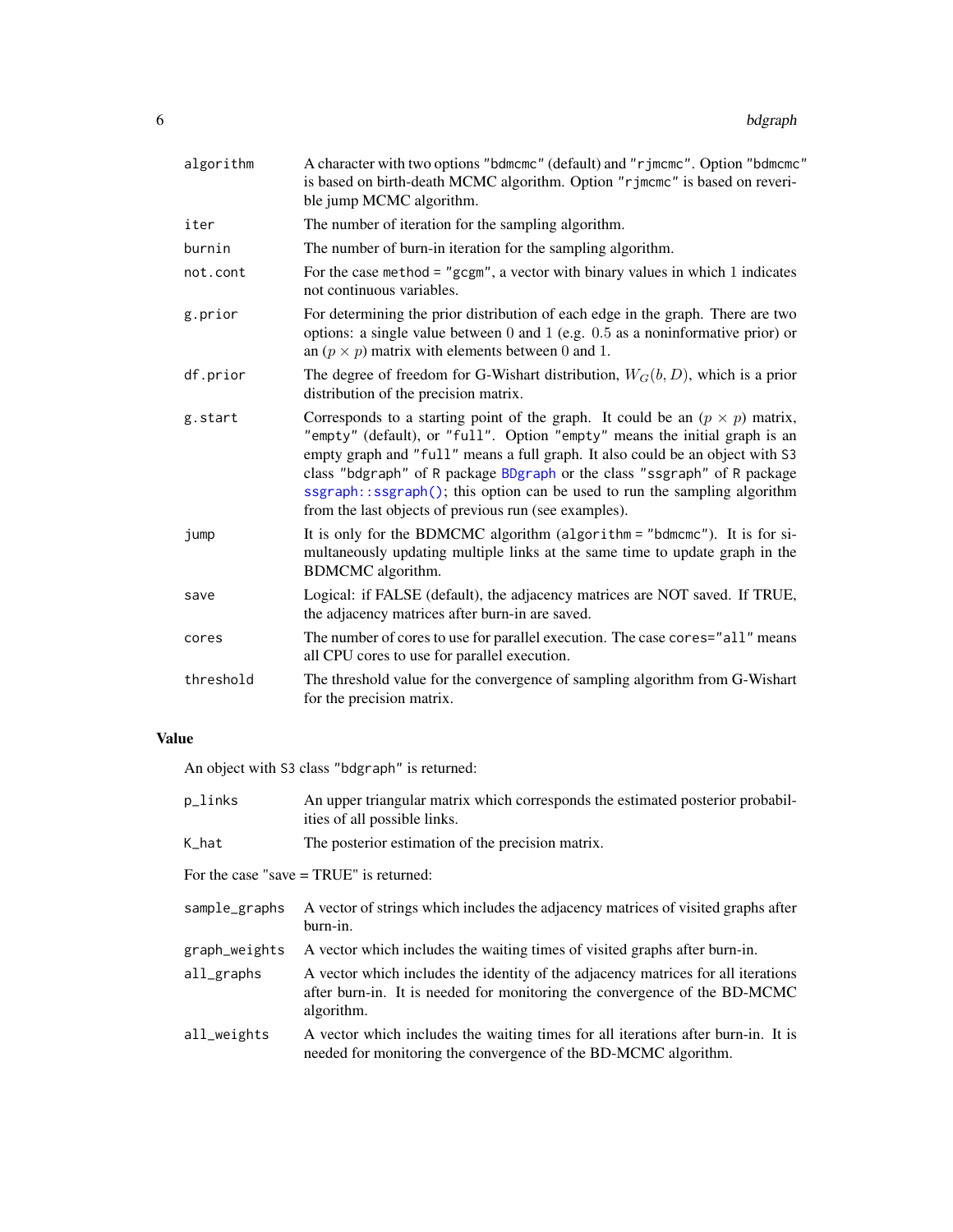#### <span id="page-6-0"></span>bdgraph 7

#### Author(s)

Reza Mohammadi <a.mohammadi@uva.nl> and Ernst Wit

#### References

Mohammadi, R. and Wit, E. C. (2019). BDgraph: An R Package for Bayesian Structure Learning in Graphical Models, *Journal of Statistical Software*, 89(3):1-30

Mohammadi, A. and Wit, E. C. (2015). Bayesian Structure Learning in Sparse Gaussian Graphical Models, *Bayesian Analysis*, 10(1):109-138

Mohammadi, A. et al (2017). Bayesian modelling of Dupuytren disease by using Gaussian copula graphical models, *Journal of the Royal Statistical Society: Series C*, 66(3):629-645

Letac, G., Massam, H. and Mohammadi, R. (2018). The Ratio of Normalizing Constants for Bayesian Graphical Gaussian Model Selection, *arXiv preprint arXiv:1706.04416v2*

Dobra, A. and Mohammadi, R. (2018). Loglinear Model Selection and Human Mobility, *Annals of Applied Statistics*, 12(2):815-845

Mohammadi, A. and Dobra A. (2017). The R Package **BDgraph** for Bayesian Structure Learning in Graphical Models, *ISBA Bulletin*, 24(4):11-16

#### See Also

[bdgraph.mpl](#page-7-1), [bdgraph.sim](#page-10-1), [summary.bdgraph](#page-41-1), [compare](#page-15-1)

## Examples

```
## Not run:
# --- Example 1
# Generating multivariate normal data from a 'random' graph
data.sim <- bdgraph.sim(n = 20, p = 6, size = 7, vis = TRUE)
bdgraph.obj \leq- bdgraph( data = data.sim, iter = 1000)
summary( bdgraph.obj )
# To compare our result with true graph
compare( data.sim, bdgraph.obj, main = c( "Target", "BDgraph" ) )
# Running algorithm with starting points from previous run
bdgraph.obj2 <- bdgraph( data = data.sim, g.start = bdgraph.obj )
compare( data.sim, bdgraph.obj, bdgraph.obj2,
        main = c( "Target", "Frist run", "Second run" ) )
# --- Example 2
# Generating mixed data from a 'scale-free' graph
data.sim <- bdgraph.sim( n = 50, p = 6, type = "mixed", graph = "scale-free", vis = TRUE )
bdgraph.obj <- bdgraph( data = data.sim, method = "gcgm", iter = 10000)
summary( bdgraph.obj )
```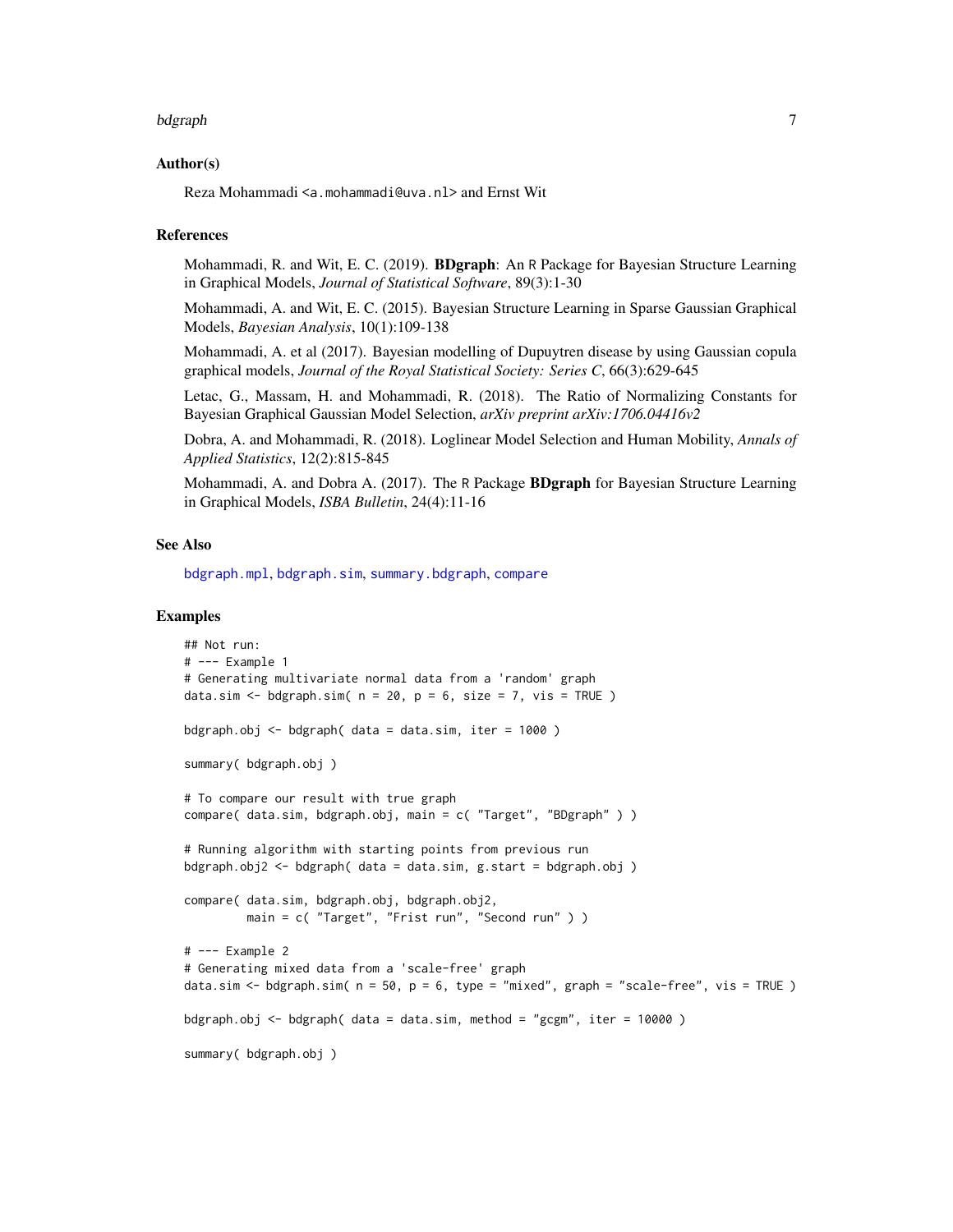```
compare( data.sim, bdgraph.obj )
## End(Not run)
```
<span id="page-7-1"></span>bdgraph.mpl *Search algorithm in graphical models using marginal pseudolikehlihood*

## Description

This function consists of several sampling algorithms for Bayesian model determination in undirected graphical models based on mariginal pseudo-likelihood. To speed up the computations, the birth-death MCMC sampling algorithms are implemented in parallel using OpenMP in C++.

## Usage

```
bdgraph.mpl( data, n = NULL, method = "ggm", transfer = TRUE,
            algorithm = "bdmcmc", iter = 5000, burnin = iter / 2,
            g.prior = 0.5, g.start = "empty",
             jump = NULL, alpha = 0.5, save = FALSE,cores = NULL, operator = "or" )
```
## Arguments

| data      | There are two options: (1) an $(n \times p)$ matrix or a data. frame corresponding<br>to the data, (2) an $(p \times p)$ covariance matrix as $S = X'X$ which X is the data<br>matrix ( <i>n</i> is the sample size and $p$ is the number of variables). It also could<br>be an object of class "sim", from function bdgraph.sim. The input matrix is<br>automatically identified by checking the symmetry. |
|-----------|-------------------------------------------------------------------------------------------------------------------------------------------------------------------------------------------------------------------------------------------------------------------------------------------------------------------------------------------------------------------------------------------------------------|
| n         | The number of observations. It is needed if the "data" is a covariance matrix.                                                                                                                                                                                                                                                                                                                              |
| method    | A character with two options "ggm" (default), "dgm" and "dgm-binary". Op-<br>tion "ggm" is for Gaussian graphical models based on Gaussianity assump-<br>tion. Option "dgm" is for discrete graphical models for the count data. Option<br>"dgm-binary" is for discrete graphical models for the data that are binary.                                                                                      |
| transfer  | For only count data which method = "dgm" or method = "dgm-binary".                                                                                                                                                                                                                                                                                                                                          |
| algorithm | A character with two options "bdmcmc" (default) and "rjmcmc". Option "bdmcmc"<br>is based on birth-death MCMC algorithm. Option "rjmcmc" is based on reveri-<br>ble jump MCMC algorithm. Option "hc" is based on hill-climbing algorithm;<br>this algorithm is only for count data which method = "dgm" or method = "dgm-binary".                                                                           |
| iter      | The number of iteration for the sampling algorithm.                                                                                                                                                                                                                                                                                                                                                         |
| burnin    | The number of burn-in iteration for the sampling algorithm.                                                                                                                                                                                                                                                                                                                                                 |
| g.prior   | For determining the prior distribution of each edge in the graph. There are two<br>options: a single value between $0$ and $1$ (e.g. $0.5$ as a noninformative prior) or<br>an $(p \times p)$ matrix with elements between 0 and 1.                                                                                                                                                                         |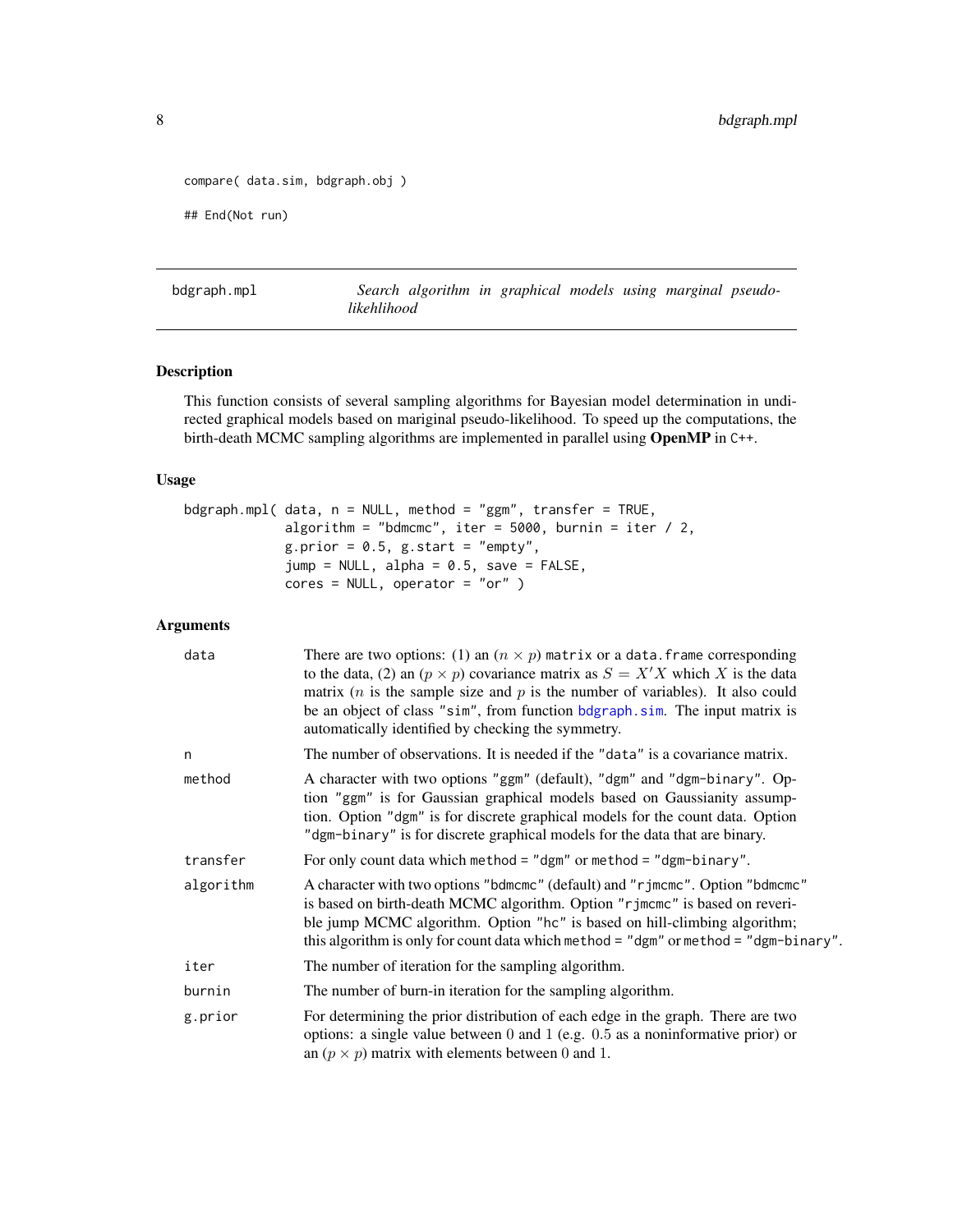## <span id="page-8-0"></span>bdgraph.mpl 9

| g.start  | Corresponds to a starting point of the graph. It could be an $(p \times p)$ matrix,<br>"empty" (default), or "full". Option "empty" means the initial graph is an<br>empty graph and "full" means a full graph. It also could be an object with S3<br>class "bdgraph" of R package BDgraph or the class "ssgraph" of R package<br>ssgraph::ssgraph(); this option can be used to run the sampling algorithm<br>from the last objects of previous run (see examples). |
|----------|----------------------------------------------------------------------------------------------------------------------------------------------------------------------------------------------------------------------------------------------------------------------------------------------------------------------------------------------------------------------------------------------------------------------------------------------------------------------|
| jump     | It is only for the BDMCMC algorithm (algorithm = "bdmcmc"). It is for si-<br>multaneously updating multiple links at the same time to update graph in the<br>BDMCMC algorithm.                                                                                                                                                                                                                                                                                       |
| alpha    | Value of the hyper parameter of Dirichlet, which is a prior distribution.                                                                                                                                                                                                                                                                                                                                                                                            |
| save     | Logical: if FALSE (default), the adjacency matrices are NOT saved. If TRUE,<br>the adjacency matrices after burn-in are saved.                                                                                                                                                                                                                                                                                                                                       |
| cores    | The number of cores to use for parallel execution. The case cores="all" means<br>all CPU cores to use for parallel execution.                                                                                                                                                                                                                                                                                                                                        |
| operator | A character with two options "or" (default) and "and". It is for hill-climbing<br>algorithm.                                                                                                                                                                                                                                                                                                                                                                         |

## Value

An object with S3 class "bdgraph" is returned:

| p_links | An upper triangular matrix which corresponds the estimated posterior probabil- |
|---------|--------------------------------------------------------------------------------|
|         | ities of all possible links.                                                   |

For the case "save = TRUE" is returned:

| sample_graphs | A vector of strings which includes the adjacency matrices of visited graphs after<br>burn-in.                                                                                |
|---------------|------------------------------------------------------------------------------------------------------------------------------------------------------------------------------|
| graph_weights | A vector which includes the waiting times of visited graphs after burn-in.                                                                                                   |
| all_graphs    | A vector which includes the identity of the adjacency matrices for all iterations<br>after burn-in. It is needed for monitoring the convergence of the BD-MCMC<br>algorithm. |
| all_weights   | A vector which includes the waiting times for all iterations after burn-in. It is<br>needed for monitoring the convergence of the BD-MCMC algorithm.                         |

## Author(s)

Reza Mohammadi <a.mohammadi@uva.nl>, Adrian Dobra, and Johan Pensar

## References

Dobra, A. and Mohammadi, R. (2018). Loglinear Model Selection and Human Mobility, *Annals of Applied Statistics*, 12(2):815-845

Mohammadi, A. and Wit, E. C. (2015). Bayesian Structure Learning in Sparse Gaussian Graphical Models, *Bayesian Analysis*, 10(1):109-138

Mohammadi, A. and Dobra, A. (2017). The R Package BDgraph for Bayesian Structure Learning in Graphical Models, *ISBA Bulletin*, 24(4):11-16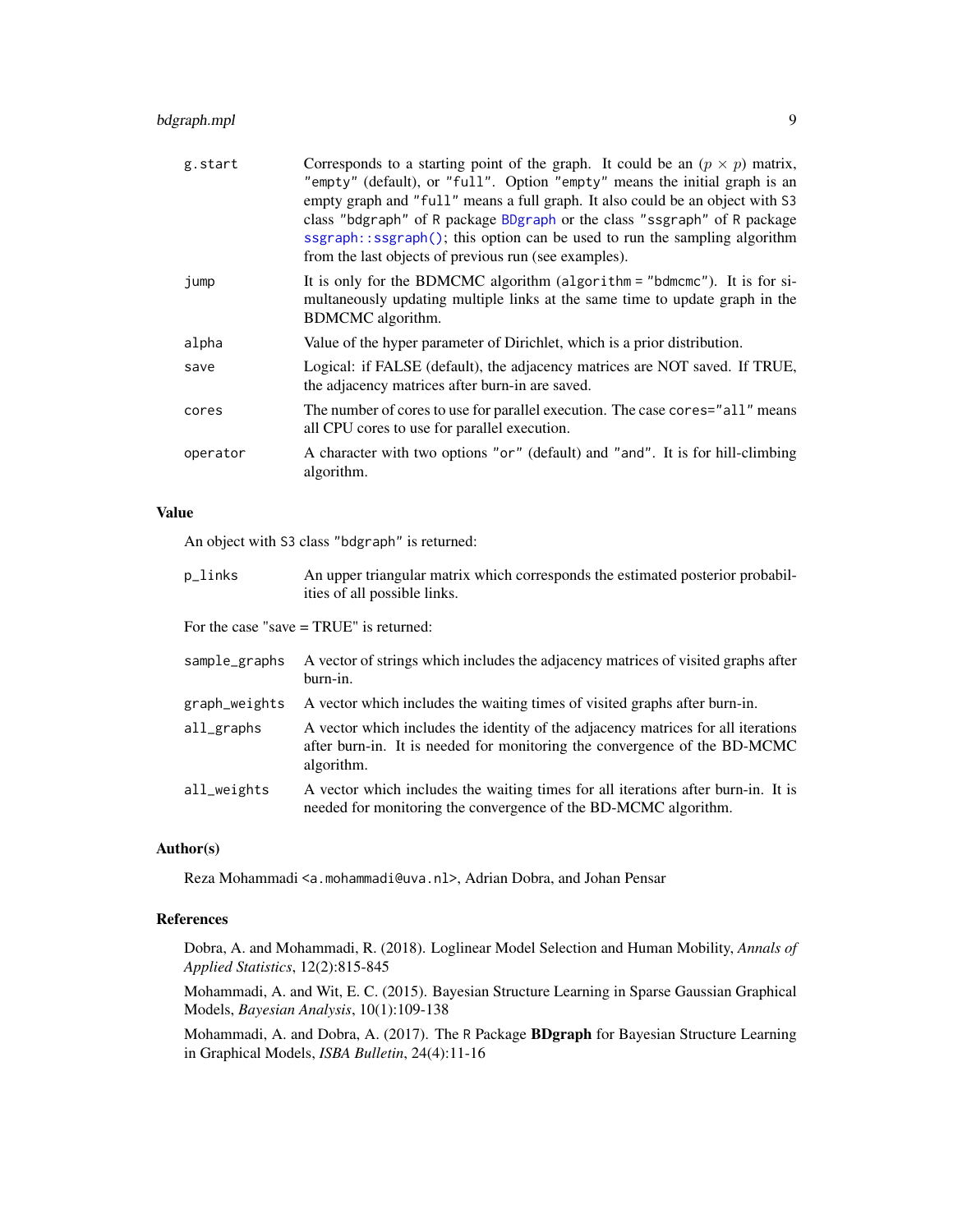<span id="page-9-0"></span>Pensar, J. et al (2017) Marginal pseudo-likelihood learning of discrete Markov network structures, *Bayesian Analysis*, 12(4):1195-215

Mohammadi, R. and Wit, E. C. (2019). BDgraph: An R Package for Bayesian Structure Learning in Graphical Models, *Journal of Statistical Software*, 89(3):1-30

## See Also

[bdgraph](#page-4-1), [bdgraph.sim](#page-10-1), [summary.bdgraph](#page-41-1), [compare](#page-15-1)

#### Examples

```
# Generating multivariate normal data from a 'random' graph
data.sim <- bdgraph.sim(n = 70, p = 5, size = 7, vis = TRUE)
bdgraph.obj <- bdgraph.mpl( data = data.sim, iter = 500 )
summary( bdgraph.obj )
# To compare the result with true graph
compare( data.sim, bdgraph.obj, main = c( "Target", "BDgraph" ) )
```
bdgraph.npn *Nonparametric transfer*

#### Description

Transfers non-Gaussian data to Gaussian.

#### Usage

```
bdgraph.npn( data, npn = "shrinkage", npn.thresh = NULL )
```
#### Arguments

| data       | An $(n \times p)$ matrix or a data. frame corresponding to the data $(n$ is the sample<br>size and $p$ is the number of variables).                                                                                                                                                                                |
|------------|--------------------------------------------------------------------------------------------------------------------------------------------------------------------------------------------------------------------------------------------------------------------------------------------------------------------|
| npn        | A character with three options "shrinkage" (default), "truncation", and "skeptic".<br>Option "shrinkage" is for the shrunken transformation, option "truncation"<br>is for the truncated transformation and option "skeptic" is for the non-paranormal<br>skeptic transformation. For more details see references. |
| npn.thresh | The truncation threshold; it is only for the truncated transformation (npn="truncation").<br>The default value is $1/(4n^{1/4}\sqrt{\pi \log(n)})$ .                                                                                                                                                               |

#### Value

An  $(n \times p)$  matrix of transferred data, if npn = "shrinkage" or "truncation", and a non-paranormal correlation  $(p \times p)$  matrix, if npn = "skeptic".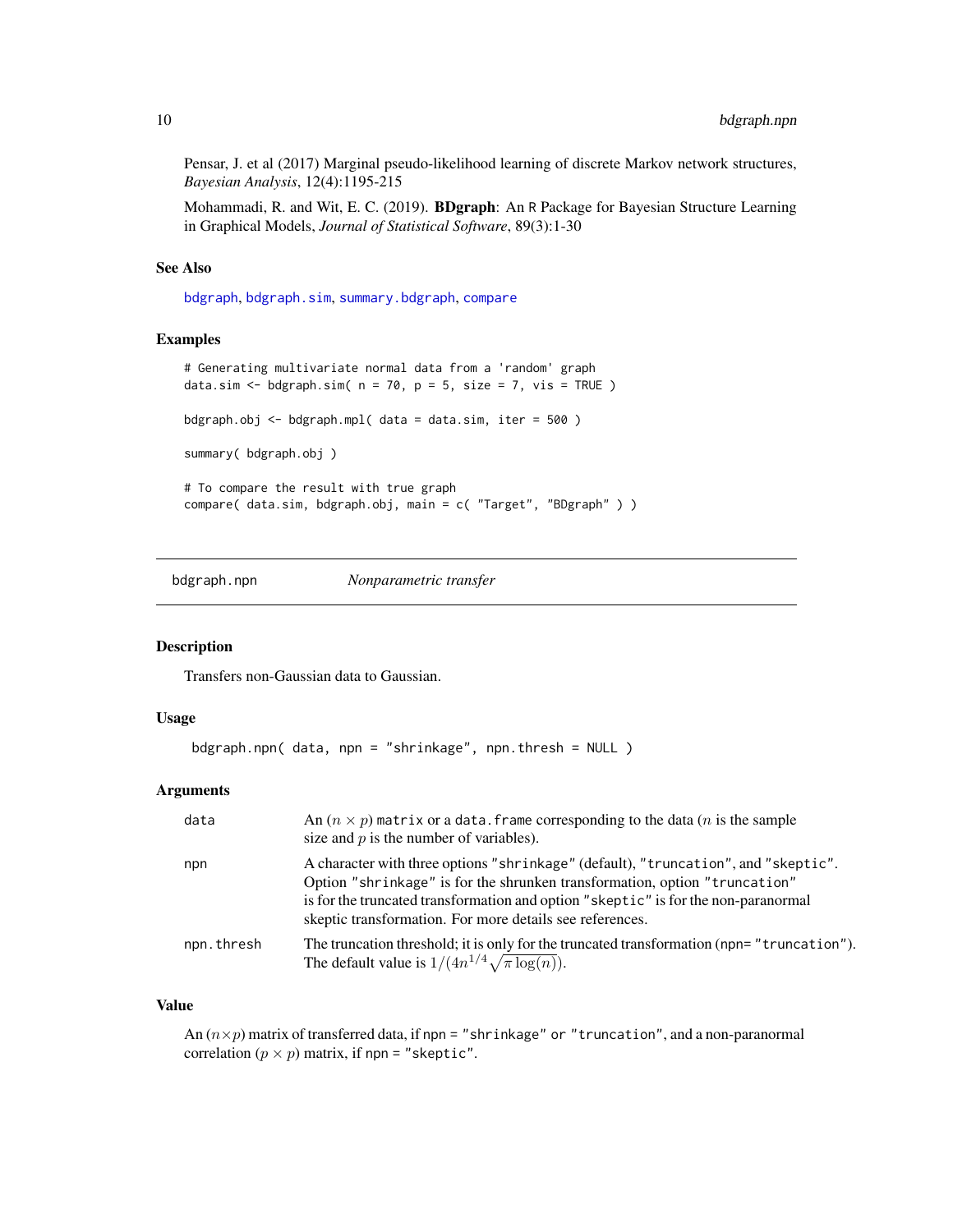#### <span id="page-10-0"></span>bdgraph.sim 11

#### Author(s)

Reza Mohammadi <a.mohammadi@uva.nl>

#### References

Liu, H., et al (2012). High Dimensional Semiparametric Gaussian Copula Graphical Models, *Annals of Statistics*, 40(4):2293-2326

Zhao, T. and Liu, H. (2012). The **huge** Package for High-dimensional Undirected Graph Estimation in R, *Journal of Machine Learning Research*, 13:1059-1062

#### See Also

[bdgraph.sim](#page-10-1), [bdgraph](#page-4-1), [bdgraph.mpl](#page-7-1)

#### Examples

```
## Not run:
# Generating multivariate normal data from a 'random' graph
data.sim \leq bdgraph.sim( n = 6, p = 4, size = 4 )
data \leq ( data.sim $ data - 3 ) ^ 4
data
# Transfer the data by truncation
bdgraph.npn( data, npn = "truncation" )
# Transfer the data by shrunken
bdgraph.npn( data, npn = "shrunken" )
# Transfer the data by skeptic
bdgraph.npn( data, npn = "skeptic" )
## End(Not run)
```
<span id="page-10-1"></span>bdgraph.sim *Graph data simulation*

#### Description

Simulating multivariate distributions with different types of underlying graph structures, including "random", "cluster", "scale-free", "lattice", "hub", "star", "circle", "AR(1)", and "AR(2)". Based on the underling graph structure, it generates different types of *multivariate* data, including *multivariate Gaussian*, *non-Gaussian*, *count*, *mixed*, *binary*, or *discrete Weibull* data. This function can be used also for only simulating graphs by option n=0, as a default.

#### Usage

```
bdgraph.sim( p = 10, graph = "random", n = 0, type = "Gaussian", prob = 0.2,
            size = NULL, mean = 0, class = NULL, cut = 4, b = 3,
            D = diag(p), K = NULL, sigma = NULL,
            q = exp(-1), beta = 1, vis = FALSE)
```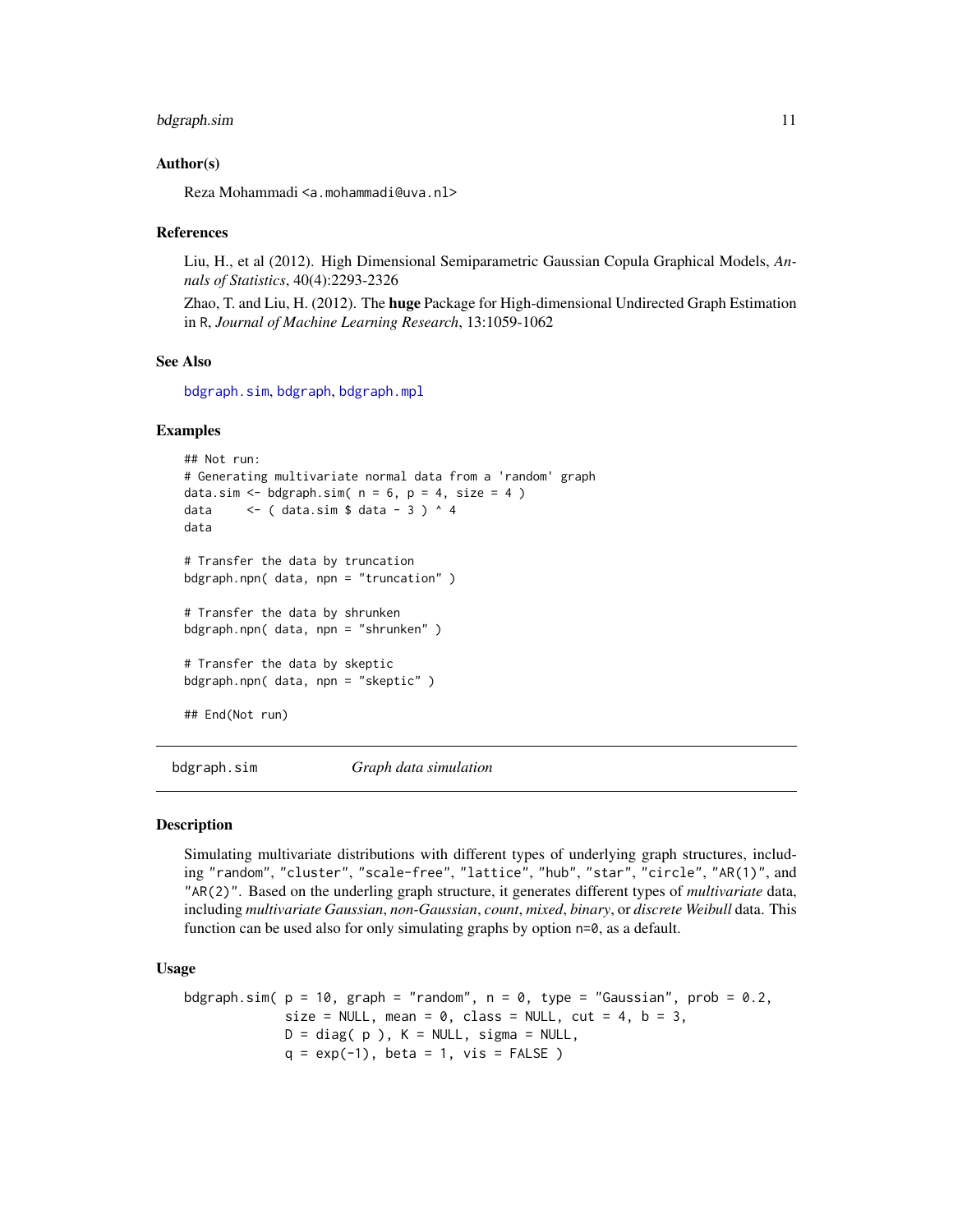## Arguments

| p       | The number of variables (nodes).                                                                                                                                                                                                                                                                                                                                                                                                                                                                                                                                                                                                                                                                                                                                                                                                                                                                                                                |
|---------|-------------------------------------------------------------------------------------------------------------------------------------------------------------------------------------------------------------------------------------------------------------------------------------------------------------------------------------------------------------------------------------------------------------------------------------------------------------------------------------------------------------------------------------------------------------------------------------------------------------------------------------------------------------------------------------------------------------------------------------------------------------------------------------------------------------------------------------------------------------------------------------------------------------------------------------------------|
| graph   | The graph structure with options "random", "cluster", "scale-free", "lattice",<br>"hub", "star", "circle", "AR(1)", and "AR(2)". It also could be an adjacency<br>matrix corresponding to a graph structure (an upper triangular matrix in which<br>$g_{ij} = 1$ if there is a link between notes i and j, otherwise $g_{ij} = 0$ ).                                                                                                                                                                                                                                                                                                                                                                                                                                                                                                                                                                                                            |
| n       | The number of samples required. Note that for the case $n = 0$ , only graph is<br>generated.                                                                                                                                                                                                                                                                                                                                                                                                                                                                                                                                                                                                                                                                                                                                                                                                                                                    |
| type    | Type of data with four options "Gaussian" (default), "non-Gaussian", "count",<br>"mixed", "binary", and "dw". For the option "Gaussian", data are generated<br>from multivariate normal distribution. For the option "non-Gaussian", data<br>are transfered multivariate normal distribution to continuous multivariate non-<br>Gaussian distribution. For the option "count", data are transfered from multi-<br>variate normal distribution to multivariate count data. For the option "mixed",<br>data are transfered from multivariate normal distribution to mixture of 'count',<br>'ordinal', 'non-Gaussian', 'binary' and 'Gaussian', respectively. For the option<br>"binary", data are generated directly from the joint distribution, in this case $p$<br>must be less than 17. For the option "dw", data are transfered from multivariate<br>normal distribution to the discrete Weibull distribution with parameters q and<br>beta. |
| prob    | If graph="random", it is the probability that a pair of nodes has a link.                                                                                                                                                                                                                                                                                                                                                                                                                                                                                                                                                                                                                                                                                                                                                                                                                                                                       |
| size    | The number of links in the true graph (graph size).                                                                                                                                                                                                                                                                                                                                                                                                                                                                                                                                                                                                                                                                                                                                                                                                                                                                                             |
| mean    | A vector specifies the mean of the variables.                                                                                                                                                                                                                                                                                                                                                                                                                                                                                                                                                                                                                                                                                                                                                                                                                                                                                                   |
| class   | If graph="cluster", it is the number of classes.                                                                                                                                                                                                                                                                                                                                                                                                                                                                                                                                                                                                                                                                                                                                                                                                                                                                                                |
| cut     | If type="count", it is the number of categories for simulating count data.                                                                                                                                                                                                                                                                                                                                                                                                                                                                                                                                                                                                                                                                                                                                                                                                                                                                      |
| b       | The degree of freedom for G-Wishart distribution, $W_G(b, D)$ .                                                                                                                                                                                                                                                                                                                                                                                                                                                                                                                                                                                                                                                                                                                                                                                                                                                                                 |
| D       | The positive definite $(p \times p)$ "scale" matrix for G-Wishart distribution, $W_G(b, D)$ .<br>The default is an identity matrix.                                                                                                                                                                                                                                                                                                                                                                                                                                                                                                                                                                                                                                                                                                                                                                                                             |
| К       | If graph="fixed", it is a positive-definite symmetric matrix specifies as a true<br>precision matrix.                                                                                                                                                                                                                                                                                                                                                                                                                                                                                                                                                                                                                                                                                                                                                                                                                                           |
| sigma   | If graph="fixed", it is a positive-definite symmetric matrix specifies as a true<br>covariance matrix.                                                                                                                                                                                                                                                                                                                                                                                                                                                                                                                                                                                                                                                                                                                                                                                                                                          |
| q, beta | If type="dw", they are the parameters of the discrete Weibull distribution with<br>density<br>$p(x, q, \beta) = q^{x^{\beta}} - q^{(x+1)^{\beta}}, \quad \forall x = \{0, 1, 2, \ldots\}.$                                                                                                                                                                                                                                                                                                                                                                                                                                                                                                                                                                                                                                                                                                                                                      |
| vis     | Visualize the true graph structure.                                                                                                                                                                                                                                                                                                                                                                                                                                                                                                                                                                                                                                                                                                                                                                                                                                                                                                             |

## Value

An object with S3 class "sim" is returned:

| data  | Generated data as an $(n \times p)$ matrix.                     |
|-------|-----------------------------------------------------------------|
| sigma | The covariance matrix of the generated data.                    |
| K.    | The precision matrix of the generated data.                     |
| G.    | The adjacency matrix corresponding to the true graph structure. |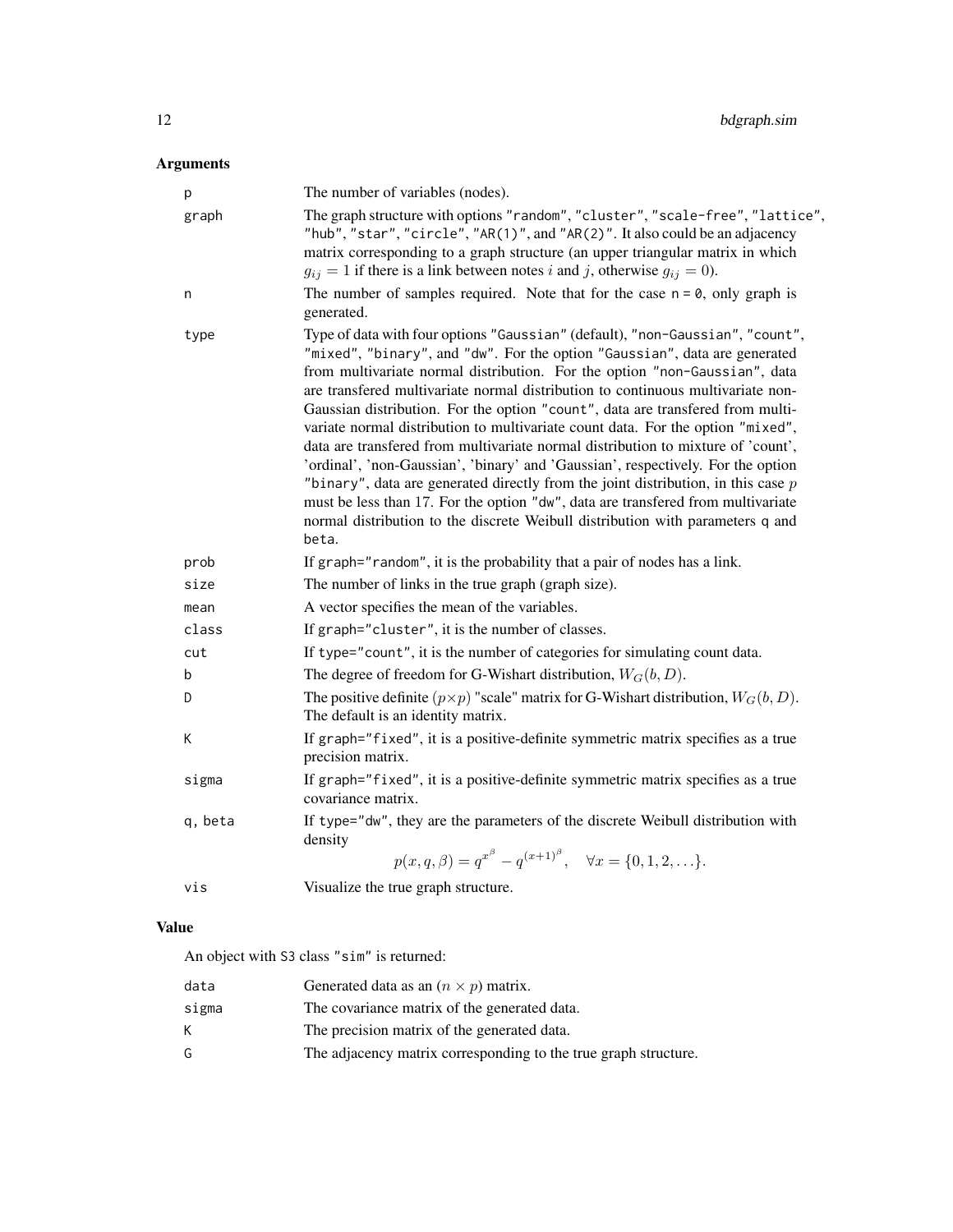## <span id="page-12-0"></span>bdgraph.sim 13

#### Author(s)

Reza Mohammadi <a.mohammadi@uva.nl> and Ernst Wit

## References

Mohammadi, R. and Wit, E. C. (2019). BDgraph: An R Package for Bayesian Structure Learning in Graphical Models, *Journal of Statistical Software*, 89(3):1-30

Mohammadi, A. and Wit, E. C. (2015). Bayesian Structure Learning in Sparse Gaussian Graphical Models, *Bayesian Analysis*, 10(1):109-138

Mohammadi, A. et al (2017). Bayesian modelling of Dupuytren disease by using Gaussian copula graphical models, *Journal of the Royal Statistical Society: Series C*, 66(3):629-645

Dobra, A. and Mohammadi, R. (2018). Loglinear Model Selection and Human Mobility, *Annals of Applied Statistics*, 12(2):815-845

Letac, G., Massam, H. and Mohammadi, R. (2018). The Ratio of Normalizing Constants for Bayesian Graphical Gaussian Model Selection, *arXiv preprint arXiv:1706.04416v2*

Pensar, J. et al (2017) Marginal pseudo-likelihood learning of discrete Markov network structures, *Bayesian Analysis*, 12(4):1195-215

## See Also

[graph.sim](#page-20-1), [bdgraph](#page-4-1), [bdgraph.mpl](#page-7-1)

## Examples

```
## Not run:
# Generating multivariate normal data from a 'random' graph
data.sim <- bdgraph.sim(p = 10, n = 50, prob = 0.3, vis = TRUE)
print( data.sim )
# Generating multivariate normal data from a 'hub' graph
data.sim \leq bdgraph.sim( p = 6, n = 3, graph = "hub", vis = FALSE)
round( data.sim $ data, 2 )
# Generating mixed data from a 'hub' graph
data.sim <- bdgraph.sim(p = 8, n = 10, graph = "hub", type = "mixed")
round( data.sim $ data, 2 )
# Generating only a 'scale-free' graph (with no data)
graph.sim \leq bdgraph.sim( p = 8, graph = "scale-free" )
plot( graph.sim )
graph.sim $ G
```
## End(Not run)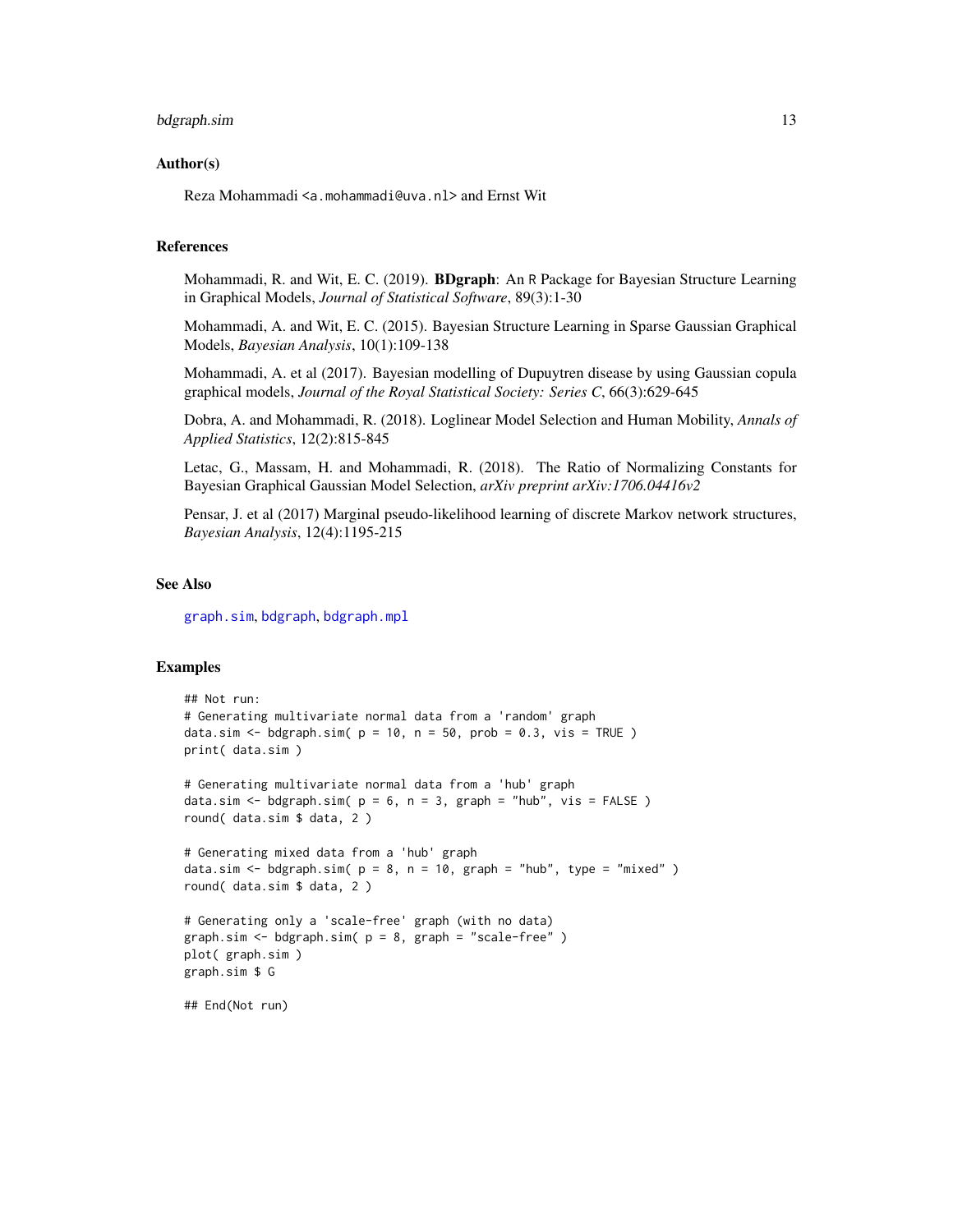#### Description

Compute the Bayes factor between the structure of two graphs.

## Usage

bf( num, den, bdgraph.obj, log = TRUE )

## Arguments

| num, den    | An adjacency matrix corresponding to the true graph structure in which $a_{ij} = 1$<br>if there is a link between notes i and j, otherwise $a_{ij} = 0$ . It can be an object<br>with S3 class "graph" from function graph.sim. It can be an object with S3<br>class "sim" from function bdgraph.sim. |
|-------------|-------------------------------------------------------------------------------------------------------------------------------------------------------------------------------------------------------------------------------------------------------------------------------------------------------|
| bdgraph.obj | An object of S3 class "bdgraph", from function bdgraph. It also can be an<br>object of S3 class "ssgraph", from the function ssgraph::ssgraph() of R<br>package ssgraph::ssgraph().                                                                                                                   |
| log         | A character value. If TRUE the Bayes factor is given as log(BF).                                                                                                                                                                                                                                      |

## Value

A single numeric value, the Bayes factor of the two graph structures num and den.

#### Author(s)

Reza Mohammadi <a.mohammadi@uva.nl>

## References

Mohammadi, R. and Wit, E. C. (2019). BDgraph: An R Package for Bayesian Structure Learning in Graphical Models, *Journal of Statistical Software*, 89(3):1-30

Mohammadi, A. and Wit, E. C. (2015). Bayesian Structure Learning in Sparse Gaussian Graphical Models, *Bayesian Analysis*, 10(1):109-138

Mohammadi, A. et al (2017). Bayesian modelling of Dupuytren disease by using Gaussian copula graphical models, *Journal of the Royal Statistical Society: Series C*, 66(3):629-645

Letac, G., Massam, H. and Mohammadi, R. (2018). The Ratio of Normalizing Constants for Bayesian Graphical Gaussian Model Selection, *arXiv preprint arXiv:1706.04416v2*

Dobra, A. and Mohammadi, R. (2018). Loglinear Model Selection and Human Mobility, *Annals of Applied Statistics*, 12(2):815-845

<span id="page-13-0"></span>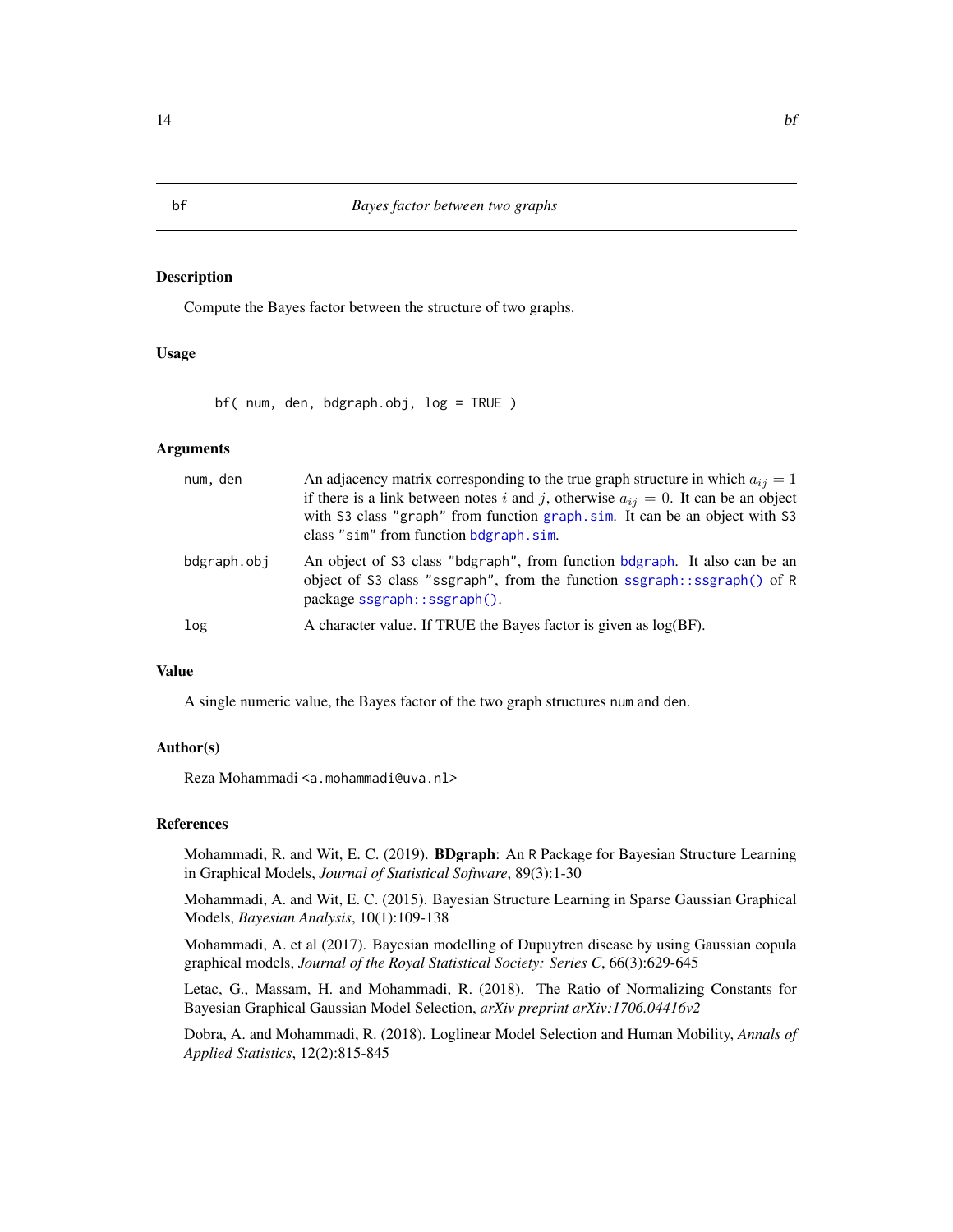#### <span id="page-14-0"></span>churn 15

## See Also

[bdgraph](#page-4-1), [bdgraph.mpl](#page-7-1), [compare](#page-15-1), [bdgraph.sim](#page-10-1)

#### Examples

```
## Not run:
        # Generating multivariate normal data from a 'circle' graph
        data.sim <- bdgraph.sim(n = 50, p = 6, graph = "circle", vis = TRUE)
        # Running sampling algorithm
        bdgraph.obj <- bdgraph( data = data.sim )
        graph_1 \leftarrow graph.size n = 6, vis = TRUE )
        graph_2 \leq \text{graph}.\text{sim}(p = 6, \text{vis} = \text{TRUE})bf( num = graph_1, den = graph_2, bdgraph.obj = bdgraph.obj )
## End(Not run)
```
churn *Churn data set*

#### Description

The data can be downloaded from IBM Sample Data Sets. Customer *churn* occurs when customers stop doing business with a company, also known as customer attrition. The data set contains 3333 rows (customers) and 20 columns (features). The "Churn" column is our target which indicate whether customer churned (left the company) or not.

#### Usage

data( churn )

#### Format

The churn dataset, as a data frame, contains 3333 rows (customers) and 20 columns (variables/features). The 20 variables are:

- State: Categorical, for the 50 states and the District of Columbia.
- Account.Length: count, how long account has been active.
- Area.Code: Categorical.
- Int.l.Plan: Categorical, yes or no, international plan.
- VMail.Plan: Categorical, yes or no, voice mail plan.
- VMail.Message: Count, number of voice mail messages.
- Day.Mins: Continuous, minutes customer used service during the day.
- Day.Calls: Count, total number of calls during the day.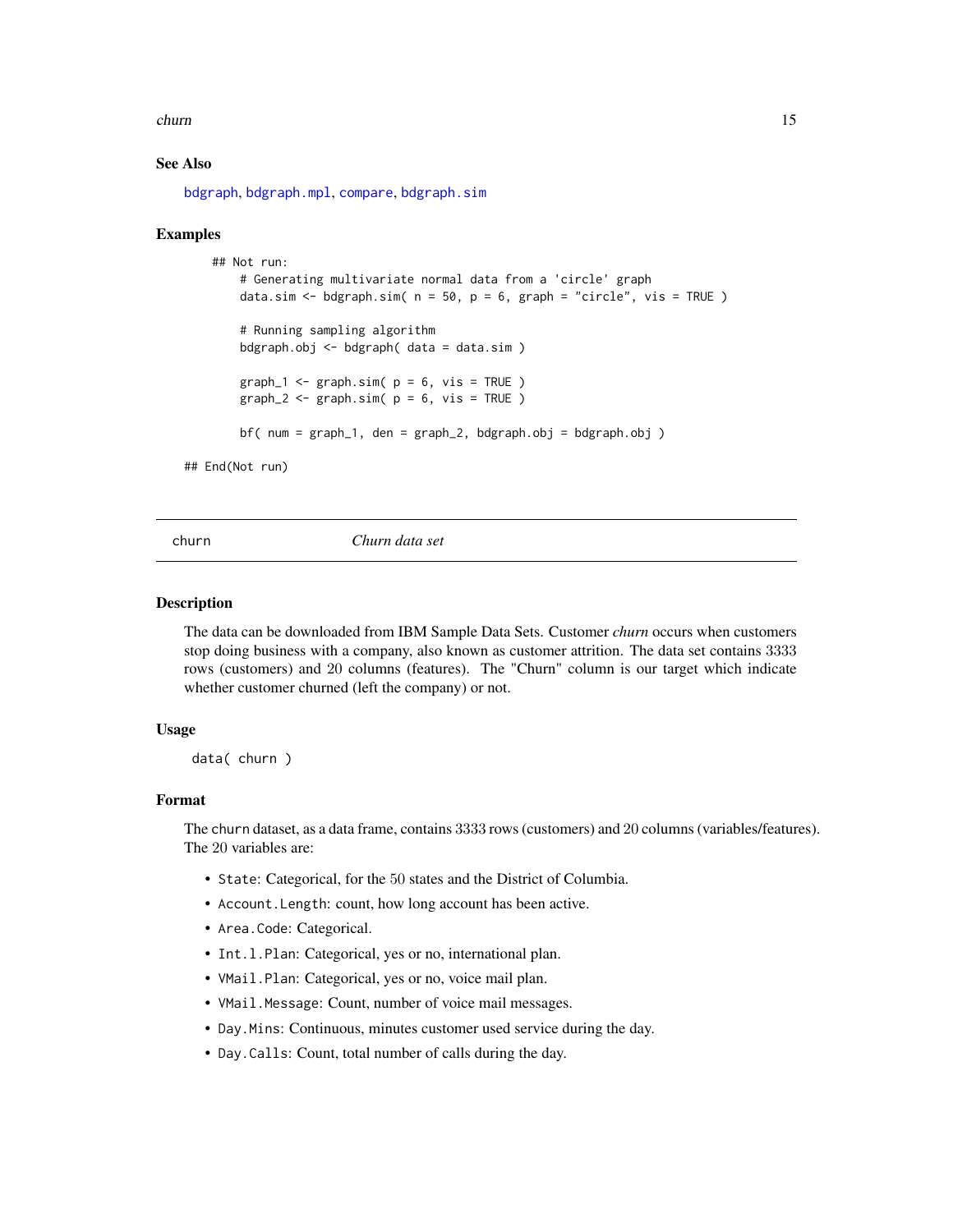#### <span id="page-15-0"></span>16 compare

- Day.Charge: Continuous, total charge during the day.
- Eve.Mins: Continuous, minutes customer used service during the evening.
- Eve.Calls: Count, total number of calls during the evening.
- Eve.Charge: Continuous, total charge during the evening.
- Night.Mins: Continuous, minutes customer used service during the night.
- Night.Calls: Count, total number of calls during the night.
- Night.Charge: Continuous, total charge during the night.
- Intl.Mins: Continuous, minutes customer used service to make international calls.
- Intl.Calls: Count, total number of international calls.
- Intl.Charge: Continuous, total international charge.
- CustServ.Calls: Count, number of calls to customer service.
- Churn: Categorical, True or False. Indicator of whether the customer has left the company (True or False).

## References

Larose, D. T. and Larose, C. D. (2014). Discovering knowledge in data: an introduction to data mining. *John Wiley & Sons*.

## Examples

data( churn )

summary( churn )

<span id="page-15-1"></span>compare *Graph structure comparison*

#### **Description**

This function provides several measures to assess the performance of the graphical structure learning.

#### Usage

```
compare( target, est, est2 = NULL, est3 = NULL, est4 = NULL, main = NULL,
        vis = FALSE)
```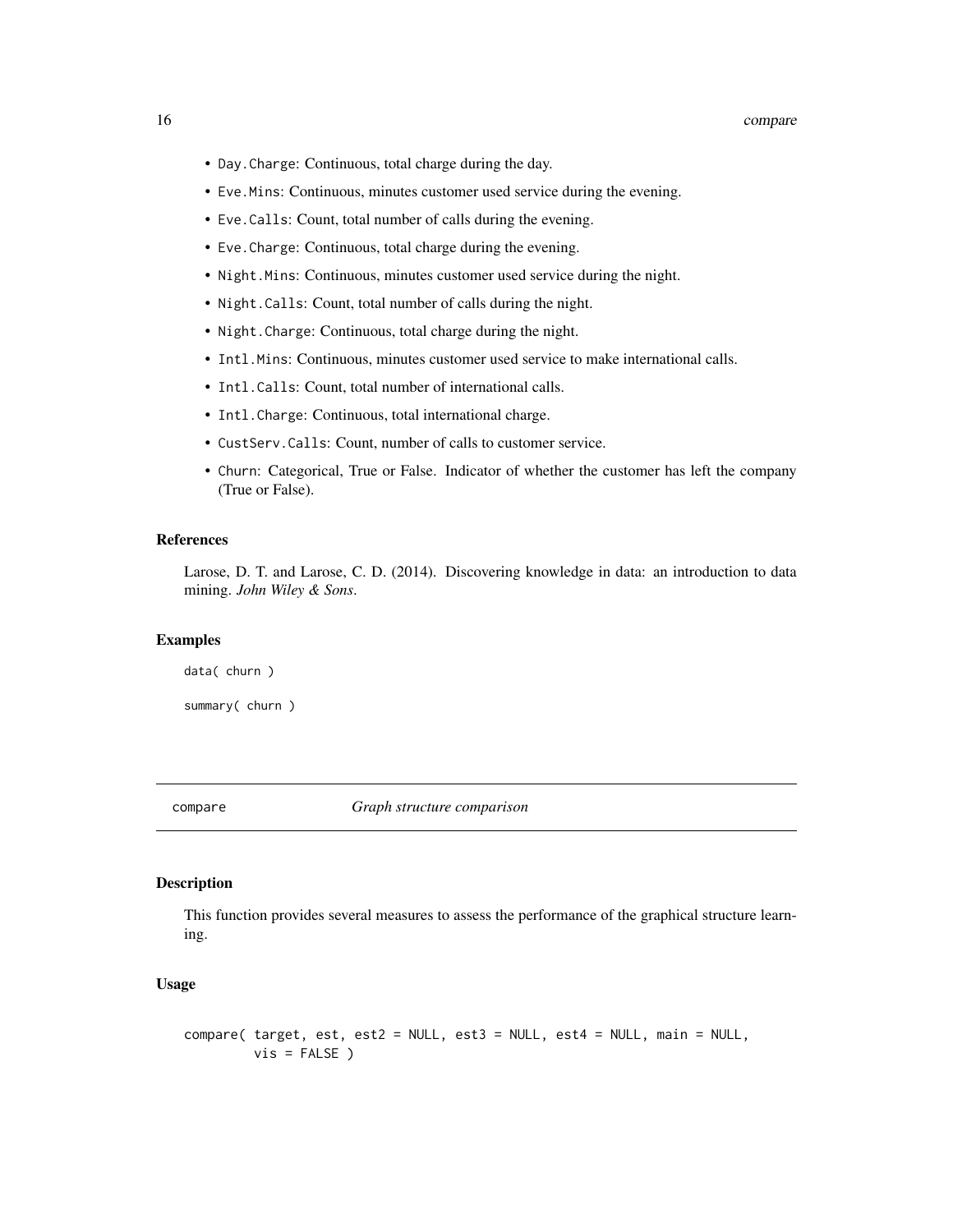#### <span id="page-16-0"></span>compare the compare that the compare the compare the compare the compare that  $17$

## Arguments

| target                | An adjacency matrix corresponding to the true graph structure in which $a_{ij} = 1$                                                                                                                                                                                                                                                                                                                                                        |
|-----------------------|--------------------------------------------------------------------------------------------------------------------------------------------------------------------------------------------------------------------------------------------------------------------------------------------------------------------------------------------------------------------------------------------------------------------------------------------|
|                       | if there is a link between notes i and j, otherwise $a_{ij} = 0$ . It can be an object                                                                                                                                                                                                                                                                                                                                                     |
|                       | with S3 class "sim" from function bdgraph.sim. It can be an object with S3                                                                                                                                                                                                                                                                                                                                                                 |
|                       | class "graph" from function graph.sim.                                                                                                                                                                                                                                                                                                                                                                                                     |
| est, est2, est3, est4 |                                                                                                                                                                                                                                                                                                                                                                                                                                            |
|                       | An adjacency matrix corresponding to an estimated graph. It can be an ob-<br>ject with S3 class "bdgraph" from function bdgraph. It can be an object of<br>S3 class "ssgraph", from the function ssgraph::ssgraph() of R package<br>ssgraph::ssgraph(). It can be an object of S3 class "select", from the func-<br>tion huge select of R package huge. Options est2, est3 and est4 are for<br>comparing two or more different approaches. |
| main                  | A character vector giving the names for the result table.                                                                                                                                                                                                                                                                                                                                                                                  |
| vis                   | Visualize the true graph and estimated graph structures.                                                                                                                                                                                                                                                                                                                                                                                   |
|                       |                                                                                                                                                                                                                                                                                                                                                                                                                                            |

## Value

| True positive  | The number of correctly estimated links.                                                                                                          |
|----------------|---------------------------------------------------------------------------------------------------------------------------------------------------|
| True negative  | The number of true non-existing links which is correctly estimated.                                                                               |
| False positive | The number of links which they are not in the true graph, but are incorrectly<br>estimated.                                                       |
| False negative | The number of links which they are in the true graph, but are not estimated.                                                                      |
| F1-score       | A weighted average of the "positive predictive" and "true positive rate".<br>The F1-score value reaches its best value at 1 and worst score at 0. |
| Specificity    | The Specificity value reaches its best value at 1 and worst score at 0.                                                                           |
| Sensitivity    | The Sensitivity value reaches its best value at 1 and worst score at 0.                                                                           |
| <b>MCC</b>     | The Matthews Correlation Coefficients (MCC) value reaches its best value at 1<br>and worst score at 0.                                            |

#### Author(s)

Reza Mohammadi <a.mohammadi@uva.nl>, Antonio Abbruzzo, and Ivan Vujacic

#### References

Mohammadi, R. and Wit, E. C. (2019). BDgraph: An R Package for Bayesian Structure Learning in Graphical Models, *Journal of Statistical Software*, 89(3):1-30

Mohammadi, A. and Wit, E. C. (2015). Bayesian Structure Learning in Sparse Gaussian Graphical Models, *Bayesian Analysis*, 10(1):109-138

Mohammadi, A. et al (2017). Bayesian modelling of Dupuytren disease by using Gaussian copula graphical models, *Journal of the Royal Statistical Society: Series C*, 66(3):629-645

Letac, G., Massam, H. and Mohammadi, R. (2018). The Ratio of Normalizing Constants for Bayesian Graphical Gaussian Model Selection, *arXiv preprint arXiv:1706.04416v2*

Dobra, A. and Mohammadi, R. (2018). Loglinear Model Selection and Human Mobility, *Annals of Applied Statistics*, 12(2):815-845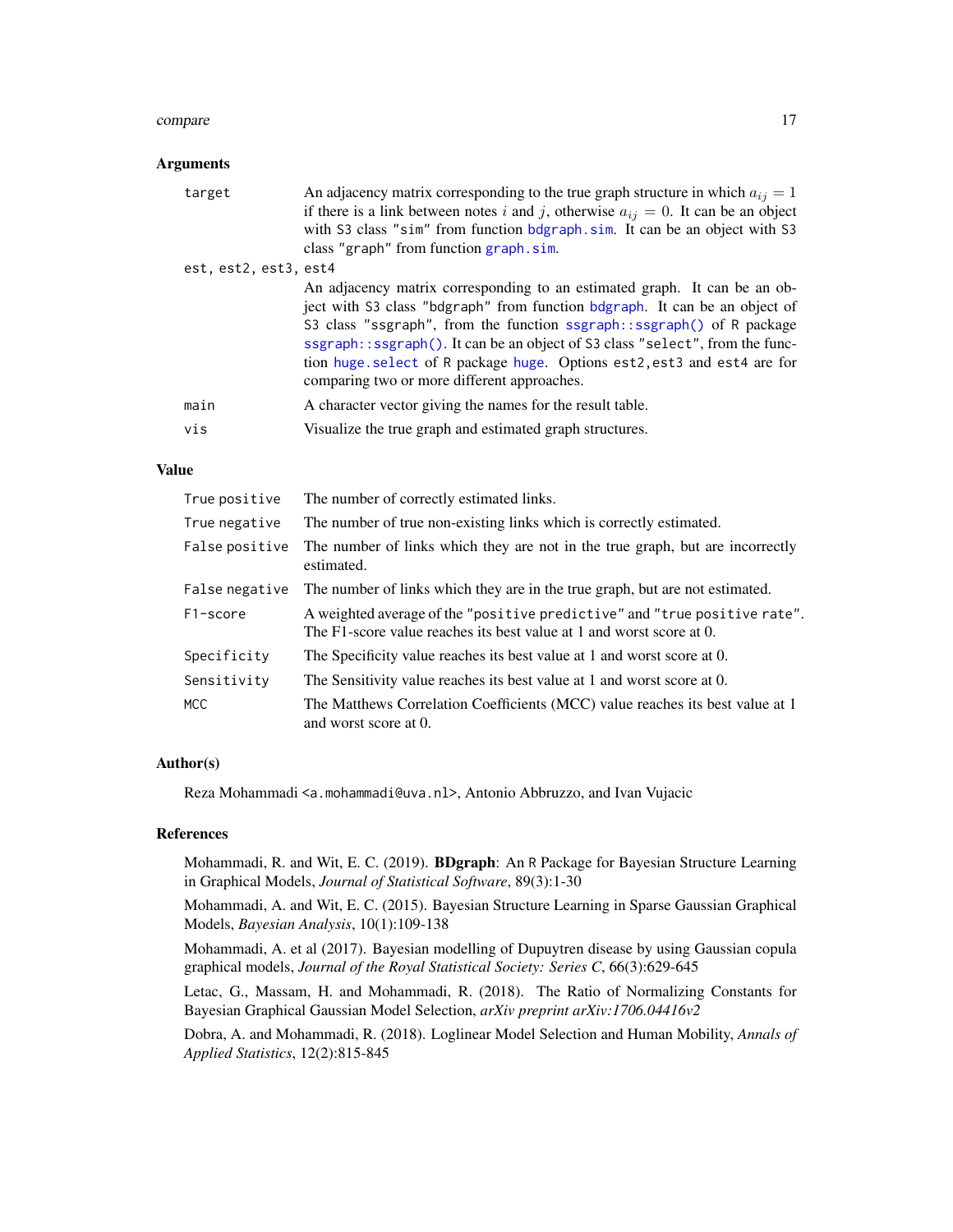## <span id="page-17-0"></span>See Also

[bdgraph](#page-4-1), [bdgraph.mpl](#page-7-1), [bdgraph.sim](#page-10-1), [plotroc](#page-30-1)

## Examples

```
## Not run:
# Generating multivariate normal data from a 'random' graph
data.sim <- bdgraph.sim(n = 50, p = 6, size = 7, vis = TRUE)
# Running sampling algorithm based on GGMs
sample.ggm <- bdgraph( data = data.sim, method = "ggm", iter = 10000)
# Comparing the results
compare( data.sim, sample.ggm, main = c( "True", "GGM" ), vis = TRUE )
# Running sampling algorithm based on GCGMs
sample.gcgm \leq bdgraph( data = data.sim, method = "gcgm", iter = 10000)
# Comparing GGM and GCGM methods
compare( data.sim, sample.ggm, sample.gcgm, main = c( "True", "GGM", "GCGM" ), vis = TRUE )
## End(Not run)
```
<span id="page-17-1"></span>

covariance *Estimated covariance matrix*

## Description

Provides the estimated covariance matrix.

### Usage

```
covariance( bdgraph.obj, round = 2 )
```
## Arguments

| bdgraph.obj | An object of S3 class "bdgraph", from function bdgraph. It also can be an         |
|-------------|-----------------------------------------------------------------------------------|
|             | object of S3 class "ssgraph", from the function ssgraph::ssgraph() of R           |
|             | $package$ sgraph:: $ssgraph()$ .                                                  |
| round       | A value for rounding all probabilities to the specified number of decimal places. |

#### Value

A matrix which corresponds the estimated covariance matrix.

#### Author(s)

Reza Mohammadi <a.mohammadi@uva.nl>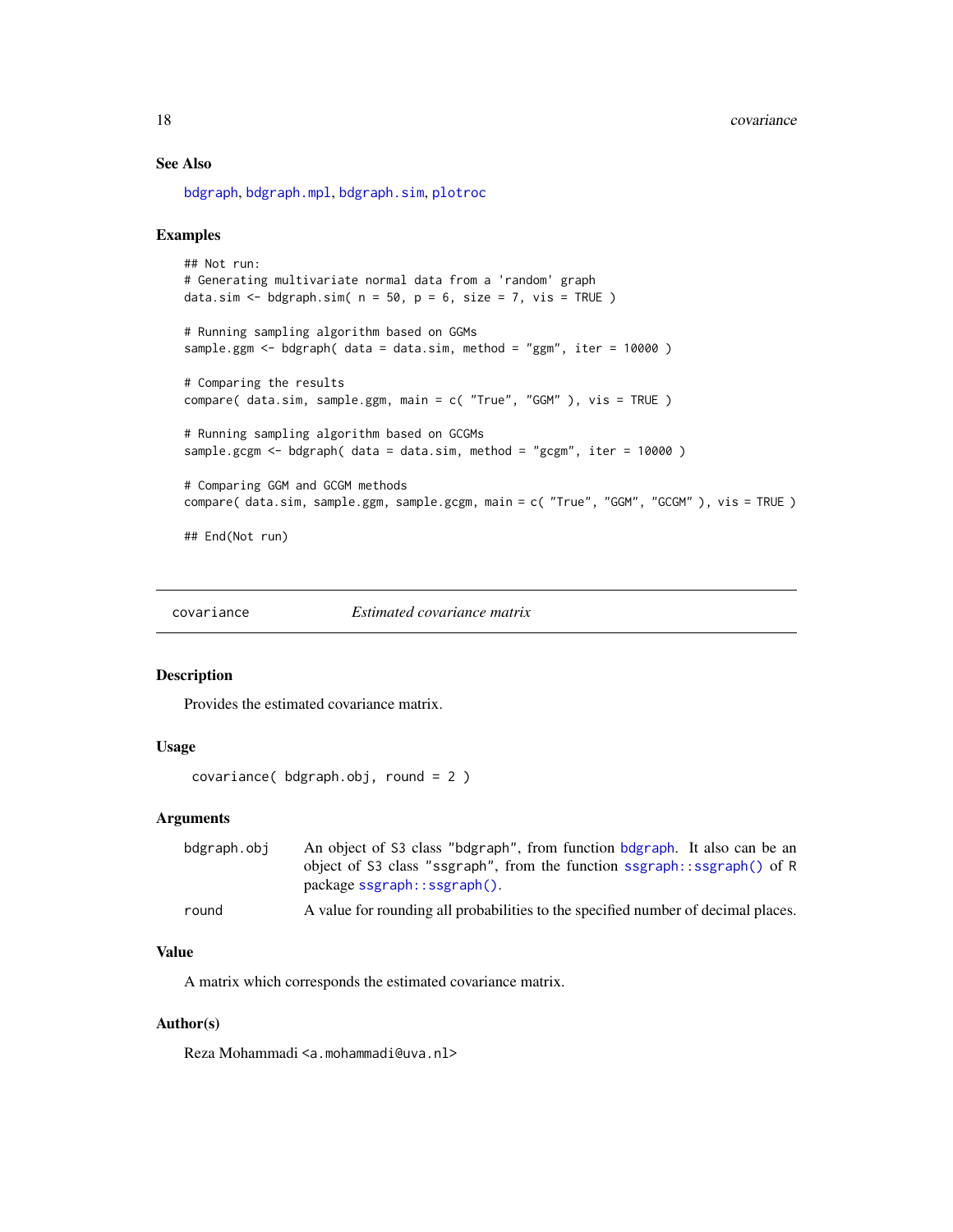## <span id="page-18-0"></span>geneExpression 19

#### References

Mohammadi, R. and Wit, E. C. (2019). BDgraph: An R Package for Bayesian Structure Learning in Graphical Models, *Journal of Statistical Software*, 89(3):1-30

Mohammadi, A. and Wit, E. C. (2015). Bayesian Structure Learning in Sparse Gaussian Graphical Models, *Bayesian Analysis*, 10(1):109-138

Letac, G., Massam, H. and Mohammadi, R. (2018). The Ratio of Normalizing Constants for Bayesian Graphical Gaussian Model Selection, *arXiv preprint arXiv:1706.04416v2*

Dobra, A. and Mohammadi, R. (2018). Loglinear Model Selection and Human Mobility, *Annals of Applied Statistics*, 12(2):815-845

Mohammadi, A. et al (2017). Bayesian modelling of Dupuytren disease by using Gaussian copula graphical models, *Journal of the Royal Statistical Society: Series C*, 66(3):629-645

### See Also

[bdgraph](#page-4-1), [precision](#page-32-1), [plinks](#page-24-1)

#### Examples

```
## Not run:
# Generating multivariate normal data from a 'circle' graph
data.sim <- bdgraph.sim(n = 70, p = 6, graph = "circle", vis = TRUE)
bdgraph.obj <- bdgraph( data = data.sim )
covariance( bdgraph.obj ) # Estimated covariance matrix
data.sim $ sigma # True covariance matrix
## End(Not run)
```
geneExpression *Human gene expression dataset*

#### Description

The dataset contains human gene expression of 100 transcripts (with unique Illumina TargetID) measured on 60 unrelated individuals.

## Usage

```
data( geneExpression )
```
#### Format

The format is a matrix with 60 rows (number of individuals) and 100 column (number of transcripts).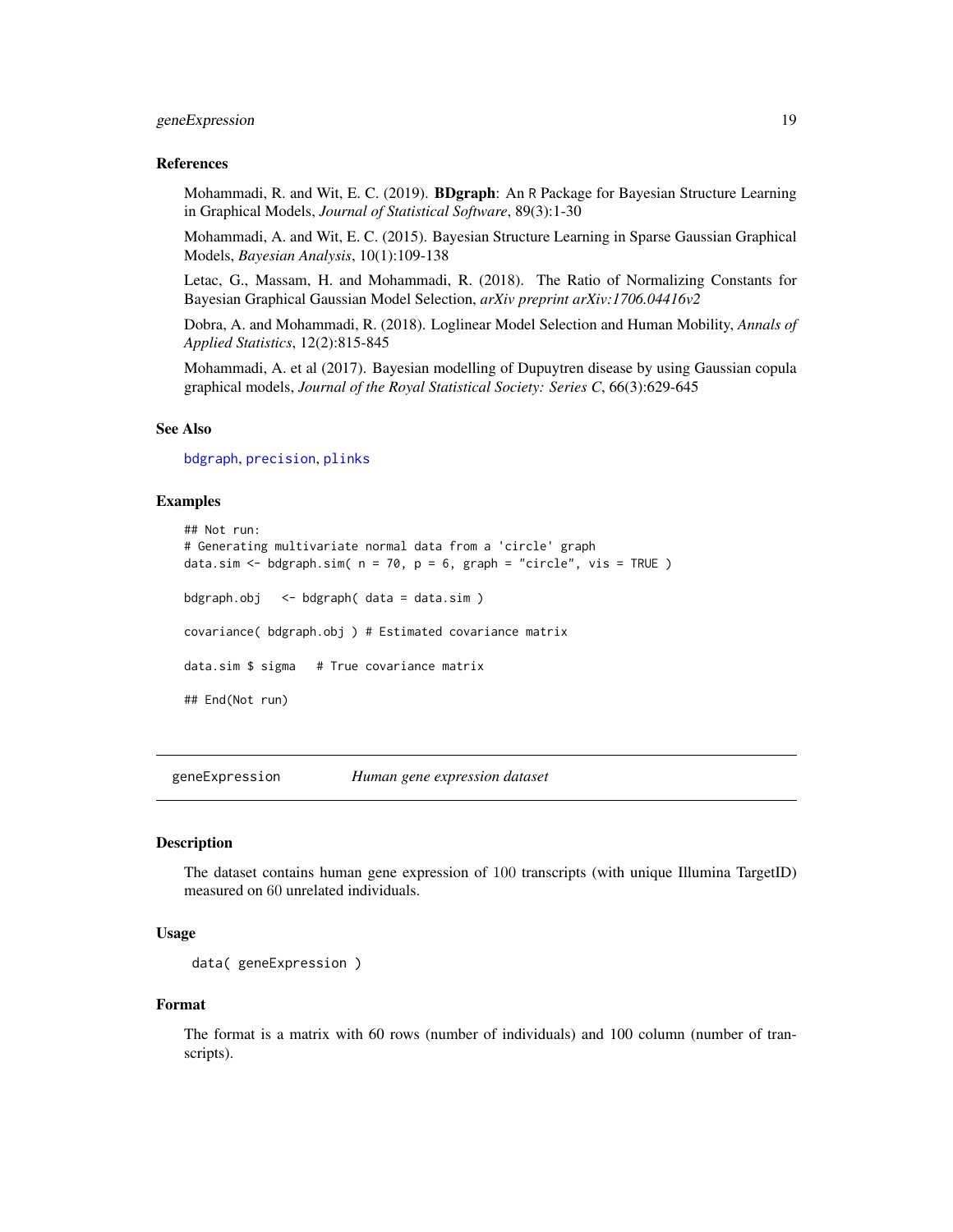## <span id="page-19-0"></span>Source

The genotypes of those 60 unrelated individuals are available from the Sanger Institute website at ftp://ftp.sanger.ac.uk/pub/genevar

## Examples

```
data( geneExpression )
```
dim( geneExpression ) head( geneExpression )

<span id="page-19-1"></span>gnorm *Normalizing constant for G-Wishart*

#### Description

Calculates log of the normalizing constant of G-Wishart distribution based on the Monte Carlo method, developed by Atay-Kayis and Massam (2005).

## Usage

gnorm( $adj, b = 3, D = diag(ncol(adj))$ , iter = 100)

## Arguments

| adi         | The adjacency matrix corresponding to the graph structure. It is an upper trian-<br>gular matrix in which $a_{ij} = 1$ if there is a link between notes i and j, otherwise<br>$a_{ij} = 0.$ |
|-------------|---------------------------------------------------------------------------------------------------------------------------------------------------------------------------------------------|
| $\mathbf b$ | The degree of freedom for G-Wishart distribution, $W_G(b, D)$ .                                                                                                                             |
| D           | The positive definite $(p \times p)$ "scale" matrix for G-Wishart distribution, $W_G(b, D)$ .<br>The default is an identity matrix.                                                         |
| iter        | The number of iteration for the Monte Carlo approximation.                                                                                                                                  |

#### Details

Log of the normalizing constant approximation using Monte Carlo method for a G-Wishart distribution,  $K \sim W_G(b, D)$ , with density:

$$
Pr(K) = \frac{1}{I(b, D)} |K|^{(b-2)/2} \exp \left\{-\frac{1}{2} \text{trace}(K \times D)\right\}.
$$

## Value

Log of the normalizing constant of G-Wishart distribution.

#### Author(s)

Reza Mohammadi <a.mohammadi@uva.nl>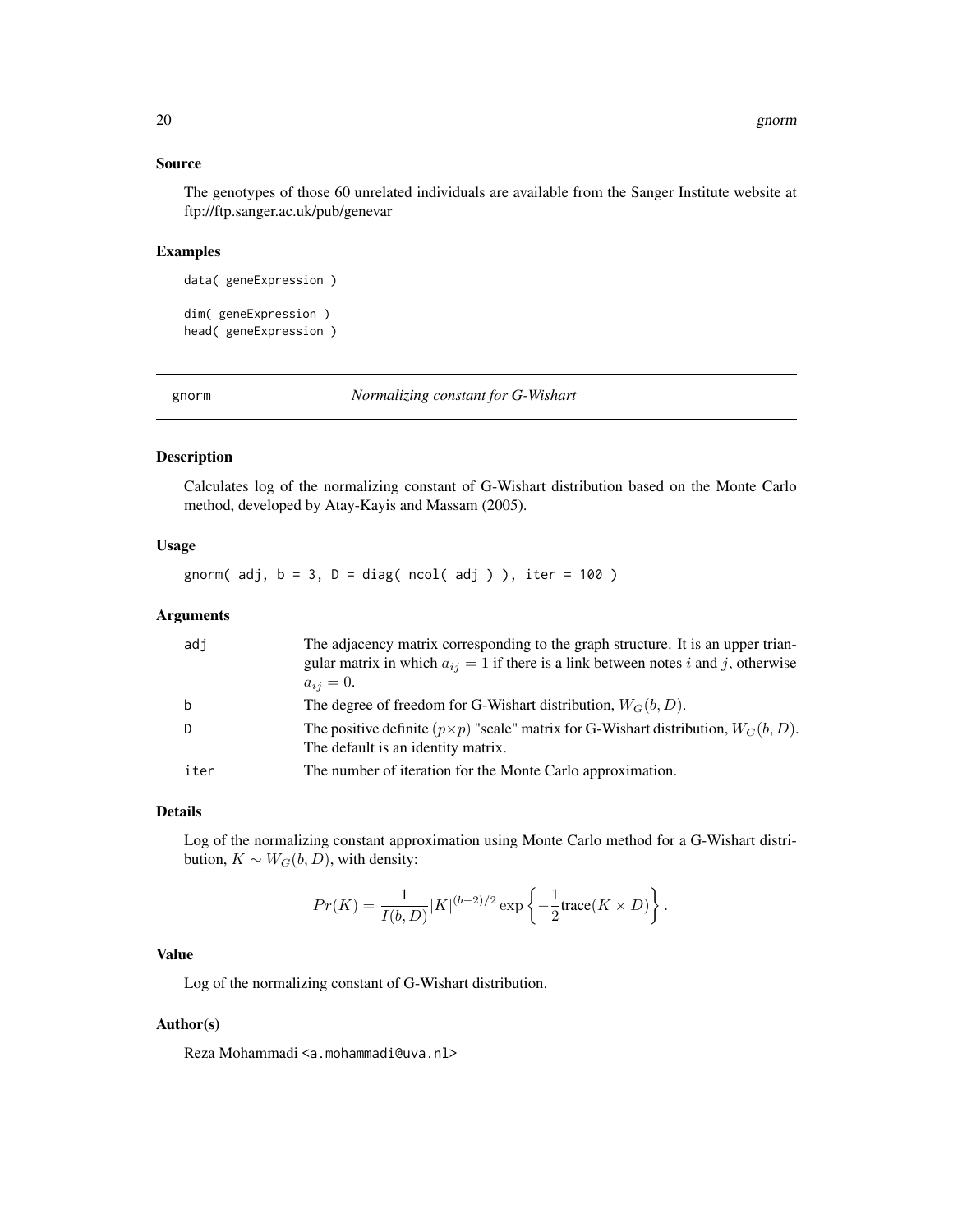#### <span id="page-20-0"></span>graph.sim 21

#### References

Atay-Kayis, A. and Massam, H. (2005). A monte carlo method for computing the marginal likelihood in nondecomposable Gaussian graphical models, *Biometrika*, 92(2):317-335

Letac, G., Massam, H. and Mohammadi, R. (2018). The Ratio of Normalizing Constants for Bayesian Graphical Gaussian Model Selection, *arXiv preprint arXiv:1706.04416v2*

Uhler, C., et al (2018) Exact formulas for the normalizing constants of Wishart distributions for graphical models, *The Annals of Statistics* 46(1):90-118

Mohammadi, A. and Wit, E. C. (2015). Bayesian Structure Learning in Sparse Gaussian Graphical Models, *Bayesian Analysis*, 10(1):109-138

## See Also

[rgwish](#page-36-1), [rwish](#page-38-1)

#### Examples

```
## Not run:
# adj: adjacency matrix of graph with 3 nodes and 2 links
adj \leq matrix( c( 0, 0, 1,
                  0, 0, 1,
                  0, 0, 0 ), 3, 3, byrow = TRUE )
gnorm(adj, b = 3, D = diag(3))
## End(Not run)
```
<span id="page-20-1"></span>graph.sim *Graph simulation*

## Description

Simulating undirected graph structures, including "random", "cluster", "scale-free", "lattice", "hub", "star", and "circle".

## Usage

```
graph.sim(p = 10, graph = "random", prob = 0.2, size = NULL, class = NULL, vis = FALSE)
```
#### Arguments

| p.    | The number of variables (nodes).                                                                                                                                                                                                                                                                                      |
|-------|-----------------------------------------------------------------------------------------------------------------------------------------------------------------------------------------------------------------------------------------------------------------------------------------------------------------------|
| graph | The undirected graph with options "random", "cluster", "scale-free", "lattice",<br>"hub", "star", and "circle". It also could be an adjacency matrix correspond-<br>ing to a graph structure (an upper triangular matrix in which $g_{ij} = 1$ if there is<br>a link between notes i and j, otherwise $q_{ij} = 0$ ). |
| prob  | If graph="random", it is the probability that a pair of nodes has a link.                                                                                                                                                                                                                                             |
|       |                                                                                                                                                                                                                                                                                                                       |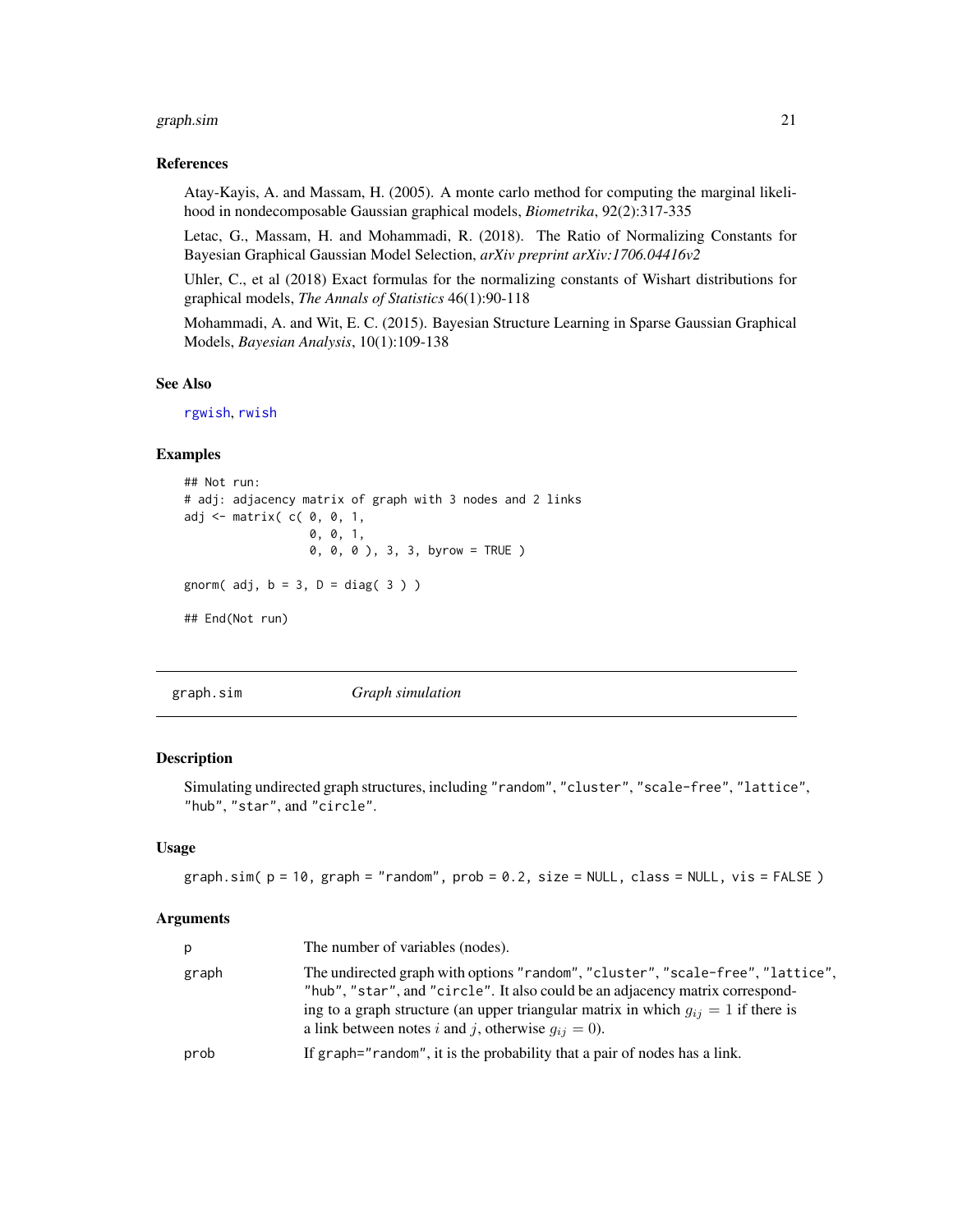<span id="page-21-0"></span>22 graph.sim

| size  | The number of links in the true graph (graph size). |
|-------|-----------------------------------------------------|
| class | If graph="cluster", it is the number of classes.    |
| vis   | Visualize the true graph structure.                 |

## Value

The adjacency matrix corresponding to the simulated graph structure, as an object with S3 class "graph".

#### Author(s)

Reza Mohammadi <a.mohammadi@uva.nl>

## References

Mohammadi, R. and Wit, E. C. (2019). BDgraph: An R Package for Bayesian Structure Learning in Graphical Models, *Journal of Statistical Software*, 89(3):1-30

Mohammadi, A. and Wit, E. C. (2015). Bayesian Structure Learning in Sparse Gaussian Graphical Models, *Bayesian Analysis*, 10(1):109-138

Letac, G., Massam, H. and Mohammadi, R. (2018). The Ratio of Normalizing Constants for Bayesian Graphical Gaussian Model Selection, *arXiv preprint arXiv:1706.04416v2*

Mohammadi, A. et al (2017). Bayesian modelling of Dupuytren disease by using Gaussian copula graphical models, *Journal of the Royal Statistical Society: Series C*, 66(3):629-645

Dobra, A. and Mohammadi, R. (2018). Loglinear Model Selection and Human Mobility, *Annals of Applied Statistics*, 12(2):815-845

Pensar, J. et al (2017) Marginal pseudo-likelihood learning of discrete Markov network structures, *Bayesian Analysis*, 12(4):1195-215

#### See Also

[bdgraph.sim](#page-10-1), [bdgraph](#page-4-1), [bdgraph.mpl](#page-7-1)

#### Examples

```
# Generating a 'hub' graph
adj \leq graph.sim( p = 8, graph = "scale-free" )
plot( adj )
adj
```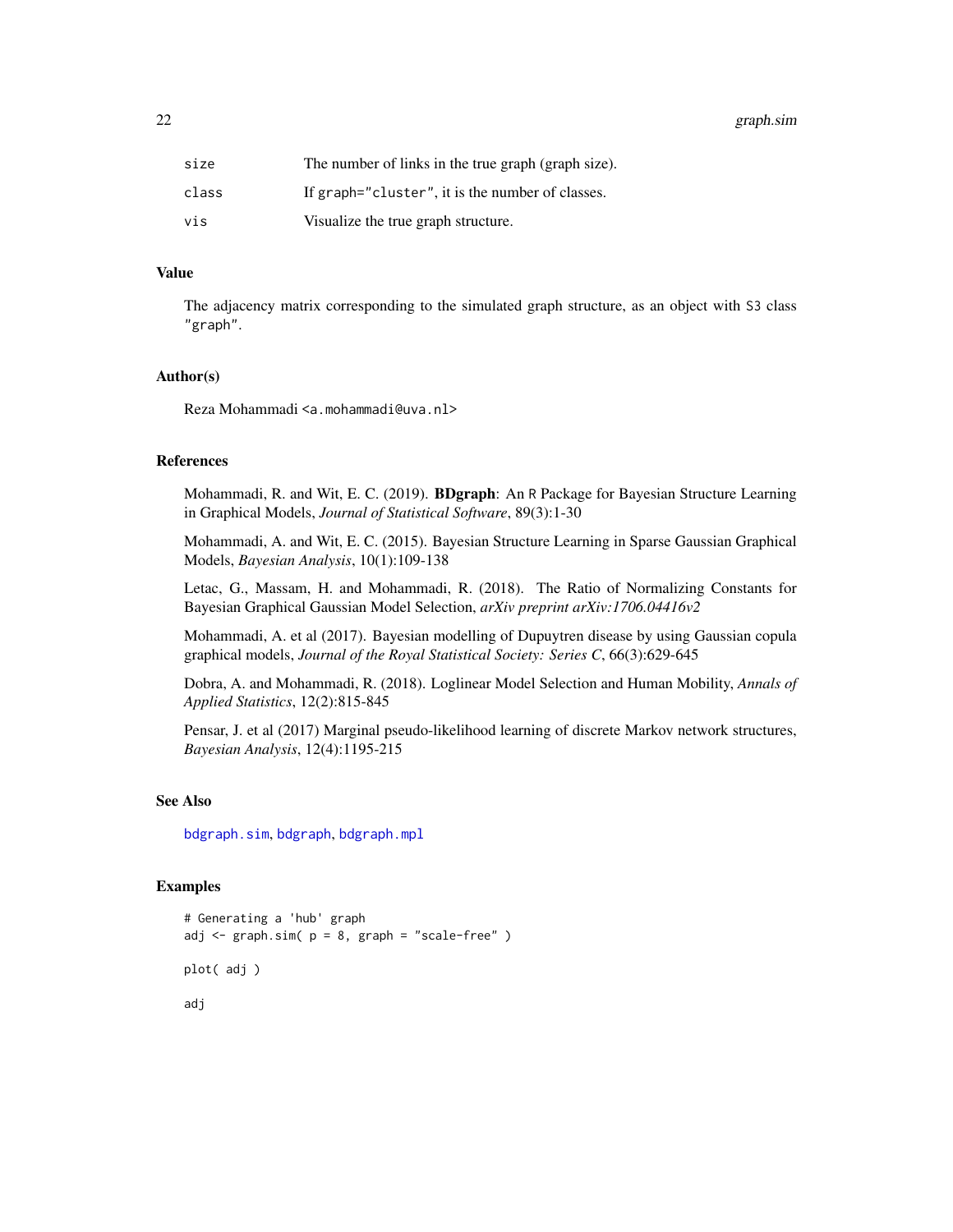<span id="page-22-1"></span><span id="page-22-0"></span>

#### Description

Extract links from an adjacency matrix or an object of calsses "sim" from function [bdgraph.sim](#page-10-1) and "graph" from function [graph.sim](#page-20-1).

#### Usage

link2adj( link, p = NULL )

## Arguments

| link | An $(2 \times p)$ matrix or a data. frame corresponding to the links from the graph<br>structure. |
|------|---------------------------------------------------------------------------------------------------|
| D    | The number of nodes of the graph.                                                                 |

#### Value

An adjacency matrix corresponding to the graph structure in which  $a_{ij} = 1$  if there is a link between notes i and j, otherwise  $a_{ij} = 0$ .

## Author(s)

Reza Mohammadi <a.mohammadi@uva.nl>

#### References

Mohammadi, R. and Wit, E. C. (2019). **BDgraph**: An R Package for Bayesian Structure Learning in Graphical Models, *Journal of Statistical Software*, 89(3):1-30

Mohammadi, A. and Wit, E. C. (2015). Bayesian Structure Learning in Sparse Gaussian Graphical Models, *Bayesian Analysis*, 10(1):109-138

Letac, G., Massam, H. and Mohammadi, R. (2018). The Ratio of Normalizing Constants for Bayesian Graphical Gaussian Model Selection, *arXiv preprint arXiv:1706.04416v2*

Mohammadi, A. et al (2017). Bayesian modelling of Dupuytren disease by using Gaussian copula graphical models, *Journal of the Royal Statistical Society: Series C*, 66(3):629-645

Dobra, A. and Mohammadi, R. (2018). Loglinear Model Selection and Human Mobility, *Annals of Applied Statistics*, 12(2):815-845

Pensar, J. et al (2017) Marginal pseudo-likelihood learning of discrete Markov network structures, *Bayesian Analysis*, 12(4):1195-215

## See Also

[adj2link](#page-3-1), [graph.sim](#page-20-1)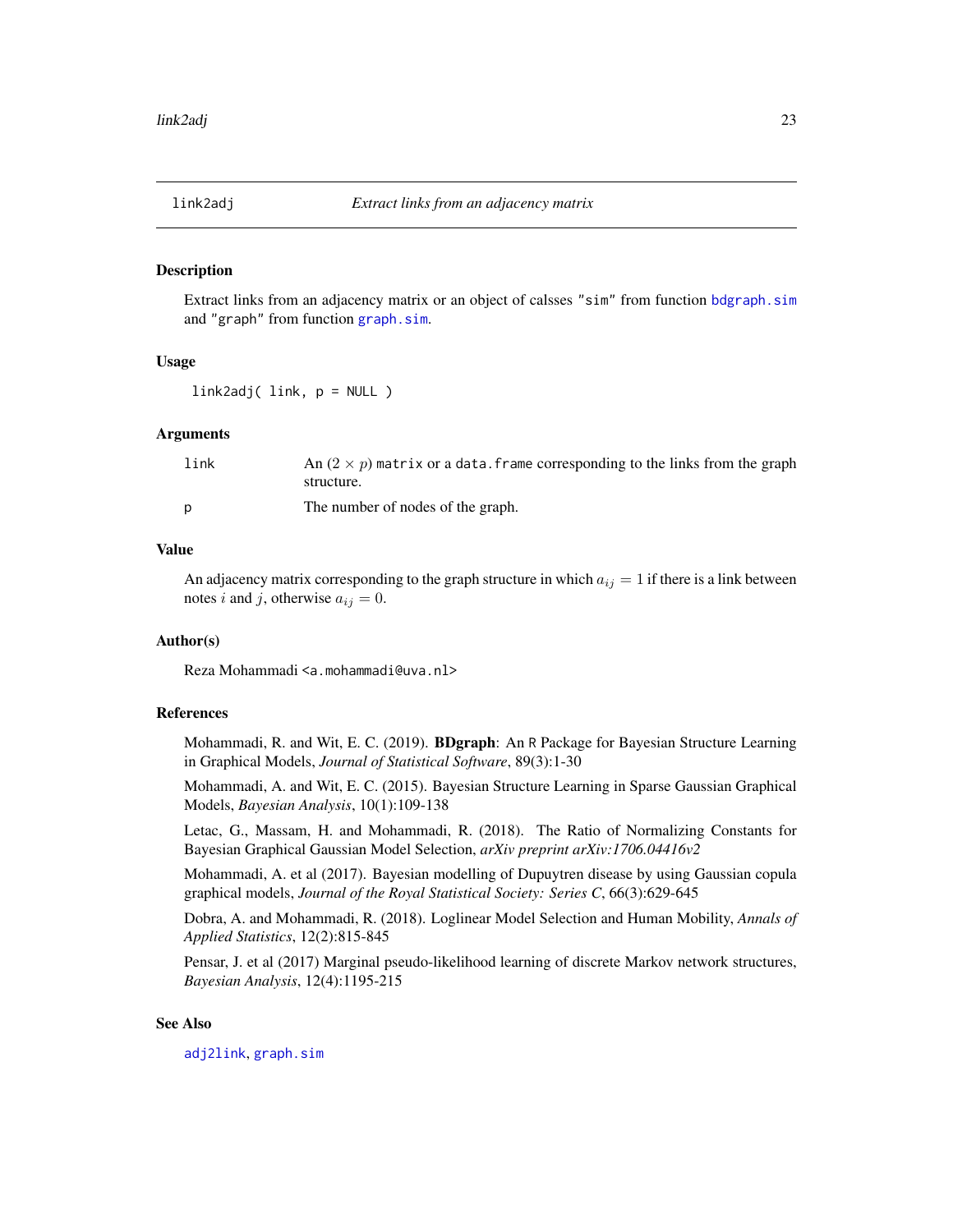## Examples

```
# Generating a 'random' graph
adj \leq graph.sim( p = 6, vis = TRUE )
link <- adj2link( adj )
link2adj( link, p = 6 )
```
pgraph *Posterior probabilities of the graphs*

## Description

Provides the estimated posterior probabilities for the most likely graphs or a specific graph.

#### Usage

pgraph( bdgraph.obj, number.g = 4, adj = NULL )

## Arguments

| bdgraph.obj | An object of S3 class "bdgraph", from function bdgraph.                                                                                                                                                                                                         |
|-------------|-----------------------------------------------------------------------------------------------------------------------------------------------------------------------------------------------------------------------------------------------------------------|
| number.g    | The number of graphs with the highest posterior probabilities to be shown. This<br>option is ignored if 'adj' is specified.                                                                                                                                     |
| adi         | An adjacency matrix corresponding to a graph structure. It is an upper triangular<br>matrix in which $a_{ij} = 1$ if there is a link between notes i and j, otherwise<br>$a_{ij} = 0$ . It also can be an object of S3 class "sim", from function bdgraph. sim. |

## Value

| selected_g | the adjacency matrices which corresponding to the graphs with the highest pos-<br>terior probabilities. |
|------------|---------------------------------------------------------------------------------------------------------|
| prob_g     | A vector of the posterior probabilities of the graphs corresponding to 'selected_g'.                    |

#### Author(s)

Reza Mohammadi <a.mohammadi@uva.nl> and Ernst Wit

## References

Mohammadi, R. and Wit, E. C. (2019). BDgraph: An R Package for Bayesian Structure Learning in Graphical Models, *Journal of Statistical Software*, 89(3):1-30

Mohammadi, A. and Wit, E. C. (2015). Bayesian Structure Learning in Sparse Gaussian Graphical Models, *Bayesian Analysis*, 10(1):109-138

Dobra, A. and Mohammadi, R. (2018). Loglinear Model Selection and Human Mobility, *Annals of Applied Statistics*, 12(2):815-845

<span id="page-23-0"></span>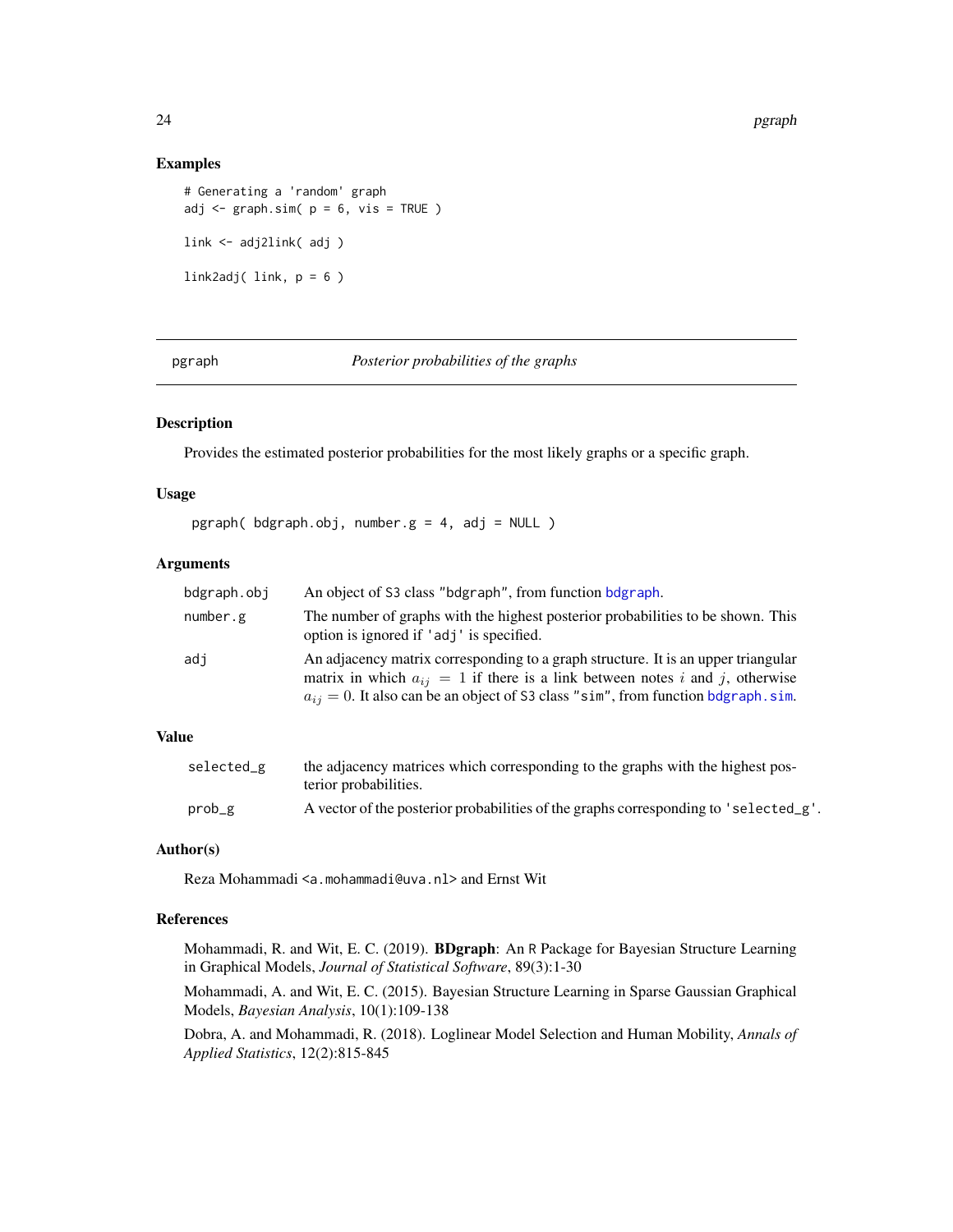#### <span id="page-24-0"></span>plinks 25

Letac, G., Massam, H. and Mohammadi, R. (2018). The Ratio of Normalizing Constants for Bayesian Graphical Gaussian Model Selection, *arXiv preprint arXiv:1706.04416v2*

Mohammadi, A. et al (2017). Bayesian modelling of Dupuytren disease by using Gaussian copula graphical models, *Journal of the Royal Statistical Society: Series C*, 66(3):629-645

#### See Also

[bdgraph](#page-4-1), [bdgraph.mpl](#page-7-1)

#### Examples

```
## Not run:
# Generating multivariate normal data from a 'random' graph
data.sim <- bdgraph.sim(n = 50, p = 6, size = 6, vis = TRUE)
bdgraph.obj \leq bdgraph( data = data.sim, save = TRUE )
# Estimated posterior probability of the true graph
pgraph( bdgraph.obj, adj = data.sim )
# Estimated posterior probability of first and second graphs with highest probabilities
pgraph( bdgraph.obj, number.g = 2 )
```
## End(Not run)

<span id="page-24-1"></span>plinks *Estimated posterior link probabilities*

#### Description

Provides the estimated posterior link probabilities for all possible links in the graph.

## Usage

plinks( bdgraph.obj, round = 2, burnin = NULL )

## **Arguments**

| bdgraph.obj | An object of S3 class "bdgraph", from function bdgraph. It also can be an<br>object of S3 class "ssgraph", from the function ssgraph::ssgraph() of R<br>$package$ sgraph:: $ssgraph()$ . |
|-------------|------------------------------------------------------------------------------------------------------------------------------------------------------------------------------------------|
| round       | A value for rounding all probabilities to the specified number of decimal places.                                                                                                        |
| burnin      | The number of burn-in iteration to scape.                                                                                                                                                |

#### Value

An upper triangular matrix which corresponds the estimated posterior probabilities for all possible links.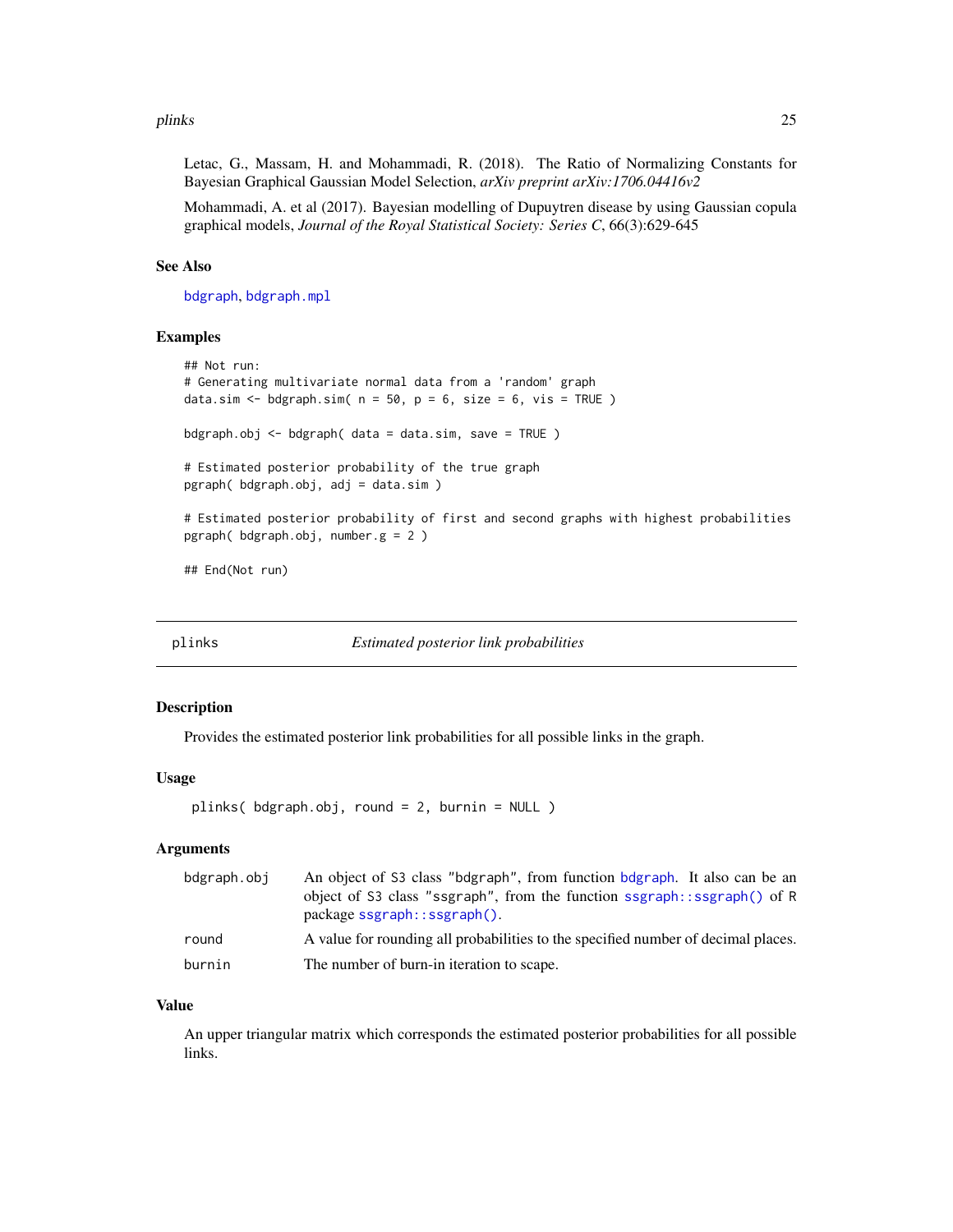#### <span id="page-25-0"></span>Author(s)

Reza Mohammadi <a.mohammadi@uva.nl> and Ernst Wit

## References

Mohammadi, R. and Wit, E. C. (2019). **BDgraph**: An R Package for Bayesian Structure Learning in Graphical Models, *Journal of Statistical Software*, 89(3):1-30

Mohammadi, A. and Wit, E. C. (2015). Bayesian Structure Learning in Sparse Gaussian Graphical Models, *Bayesian Analysis*, 10(1):109-138

Letac, G., Massam, H. and Mohammadi, R. (2018). The Ratio of Normalizing Constants for Bayesian Graphical Gaussian Model Selection, *arXiv preprint arXiv:1706.04416v2*

Dobra, A. and Mohammadi, R. (2018). Loglinear Model Selection and Human Mobility, *Annals of Applied Statistics*, 12(2):815-845

Mohammadi, A. et al (2017). Bayesian modelling of Dupuytren disease by using Gaussian copula graphical models, *Journal of the Royal Statistical Society: Series C*, 66(3):629-645

#### See Also

[bdgraph](#page-4-1), [bdgraph.mpl](#page-7-1)

## Examples

```
## Not run:
# Generating multivariate normal data from a 'circle' graph
data.sim \leq bdgraph.sim( n = 70, p = 6, graph = "circle", vis = TRUE )
bdgraph.obj \leq bdgraph( data = data.sim, iter = 10000)
plinks( bdgraph.obj, round = 2 )
## End(Not run)
```
plot.bdgraph *Plot function for* S3 *class* "bdgraph"

#### **Description**

Visualizes structure of the selected graphs which could be a graph with links for which their estimated posterior probabilities are greater than 0.5 or graph with the highest posterior probability.

#### Usage

```
## S3 method for class 'bdgraph'
plot(x, cut = 0.5, number.g = NULL, ... )
```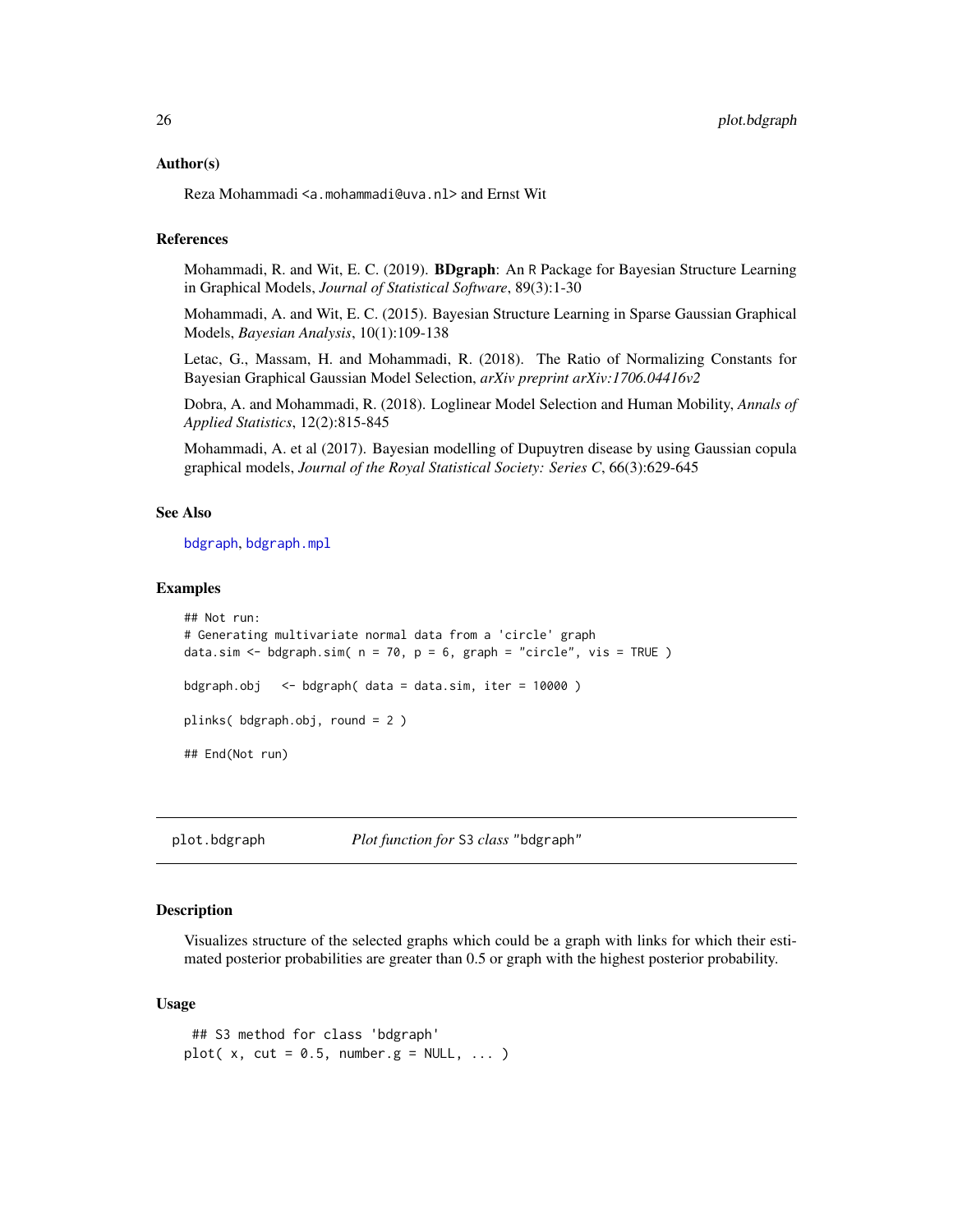## <span id="page-26-0"></span>plot.bdgraph 27

#### **Arguments**

| $\mathsf{X}$            | An object of S3 class "bdgraph", from function bdgraph.                                                                                                               |
|-------------------------|-----------------------------------------------------------------------------------------------------------------------------------------------------------------------|
| cut                     | Threshold for including the links in the selected graph based on the estimated<br>posterior probabilities of the links; See the examples.                             |
| number.g                | The number of graphs with the highest probabilities. This option works for the<br>case running function $b\text{dgraph}()$ with option save = TRUE; See the examples. |
| $\cdot$ $\cdot$ $\cdot$ | System reserved (no specific usage).                                                                                                                                  |

## Author(s)

Reza Mohammadi <a.mohammadi@uva.nl> and Ernst Wit

## References

Mohammadi, R. and Wit, E. C. (2019). BDgraph: An R Package for Bayesian Structure Learning in Graphical Models, *Journal of Statistical Software*, 89(3):1-30

Mohammadi, A. and Wit, E. C. (2015). Bayesian Structure Learning in Sparse Gaussian Graphical Models, *Bayesian Analysis*, 10(1):109-138

Letac, G., Massam, H. and Mohammadi, R. (2018). The Ratio of Normalizing Constants for Bayesian Graphical Gaussian Model Selection, *arXiv preprint arXiv:1706.04416v2*

Dobra, A. and Mohammadi, R. (2018). Loglinear Model Selection and Human Mobility, *Annals of Applied Statistics*, 12(2):815-845

Mohammadi, A. et al (2017). Bayesian modelling of Dupuytren disease by using Gaussian copula graphical models, *Journal of the Royal Statistical Society: Series C*, 66(3):629-645

## See Also

[bdgraph](#page-4-1), [bdgraph.mpl](#page-7-1)

#### Examples

```
## Not run:
# Generating multivariate normal data from a 'random' graph
data.sim <- bdgraph.sim(n = 50, p = 6, size = 7, vis = TRUE)
bdgraph.obj <- bdgraph( data = data.sim )
plot( bdgraph.obj )
bdgraph.obj \leq bdgraph( data = data.sim, save = TRUE )
plot( bdgraph.obj, number.g = 4 )
plot( bdgraph.obj, cut = 0.4 )
## End(Not run)
```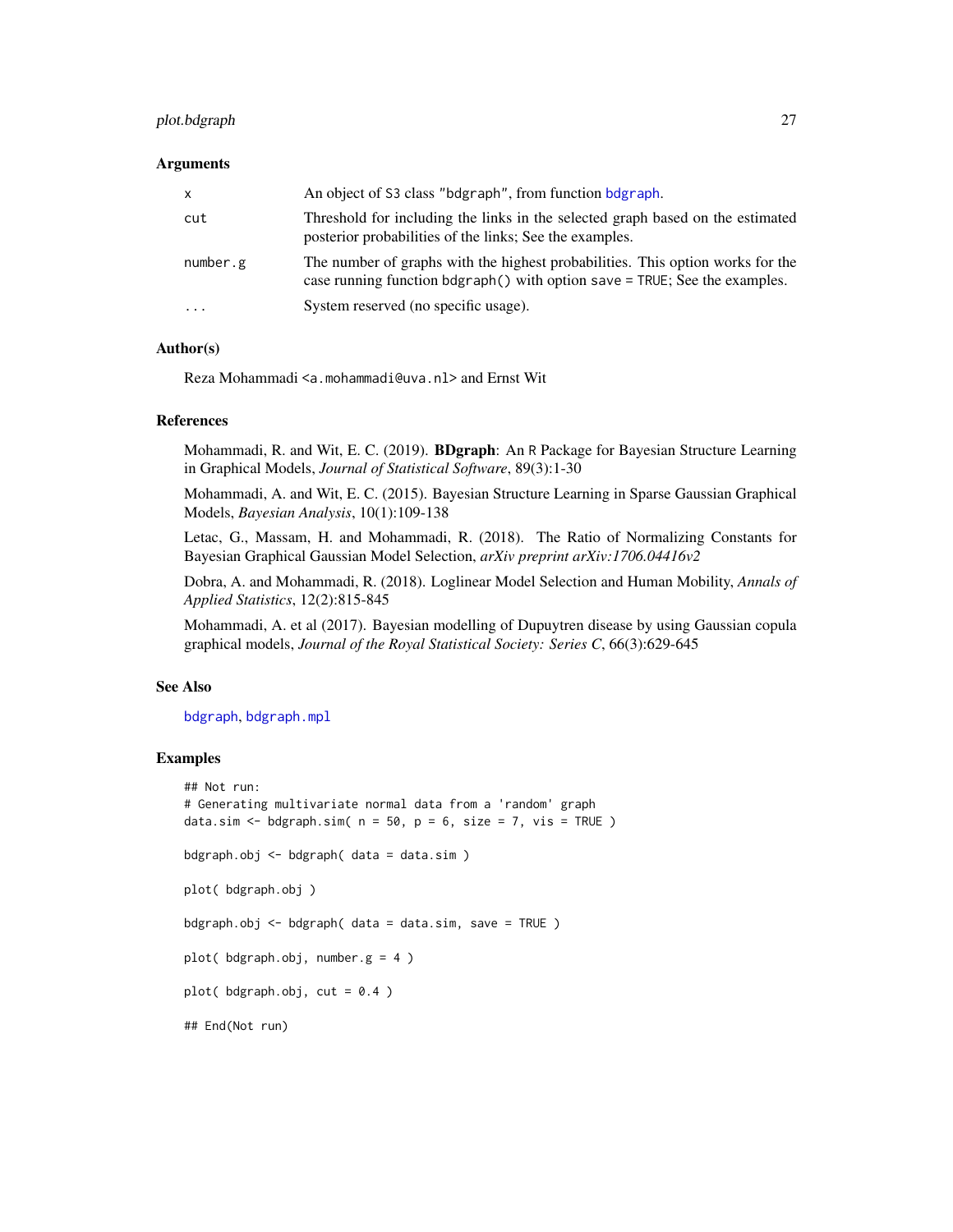<span id="page-27-0"></span>

#### Description

Visualizes structure of the graph.

#### Usage

```
## S3 method for class 'graph'
plot(x, cut = 0.5, mode = "undirected", diag = FALSE, main = NULL,
                    vertex.color = "white", vertex.label.color = 'black', ... )
```
#### Arguments

| $\mathsf{x}$       | An object of S3 class "graph", from function graph.sim.                                                                                                                                                               |  |
|--------------------|-----------------------------------------------------------------------------------------------------------------------------------------------------------------------------------------------------------------------|--|
| cut                | This option is for the case where input 'x' is the object of class "bdgraph" or<br>"ssgraph". Threshold for including the links in the selected graph based on the<br>estimated posterior probabilities of the links. |  |
| mode               | Type of graph which is according to R package igraph.                                                                                                                                                                 |  |
| diag               | Logical which is according to R package igraph.                                                                                                                                                                       |  |
| main               | Graphical parameter (see plot).                                                                                                                                                                                       |  |
| vertex.color       | The vertex color which is according to R package igraph.                                                                                                                                                              |  |
| vertex.label.color |                                                                                                                                                                                                                       |  |
|                    | The vertex label color which is according to R package igraph.                                                                                                                                                        |  |
| $\ddotsc$          | System reserved (no specific usage).                                                                                                                                                                                  |  |

## Author(s)

Reza Mohammadi <a.mohammadi@uva.nl>

## References

Mohammadi, R. and Wit, E. C. (2019). BDgraph: An R Package for Bayesian Structure Learning in Graphical Models, *Journal of Statistical Software*, 89(3):1-30

Mohammadi, A. and Wit, E. C. (2015). Bayesian Structure Learning in Sparse Gaussian Graphical Models, *Bayesian Analysis*, 10(1):109-138

Letac, G., Massam, H. and Mohammadi, R. (2018). The Ratio of Normalizing Constants for Bayesian Graphical Gaussian Model Selection, *arXiv preprint arXiv:1706.04416v2*

Dobra, A. and Mohammadi, R. (2018). Loglinear Model Selection and Human Mobility, *Annals of Applied Statistics*, 12(2):815-845

Mohammadi, A. et al (2017). Bayesian modelling of Dupuytren disease by using Gaussian copula graphical models, *Journal of the Royal Statistical Society: Series C*, 66(3):629-645

Mohammadi, A. and Dobra, A. (2017). The R Package **BDgraph** for Bayesian Structure Learning in Graphical Models, *ISBA Bulletin*, 24(4):11-16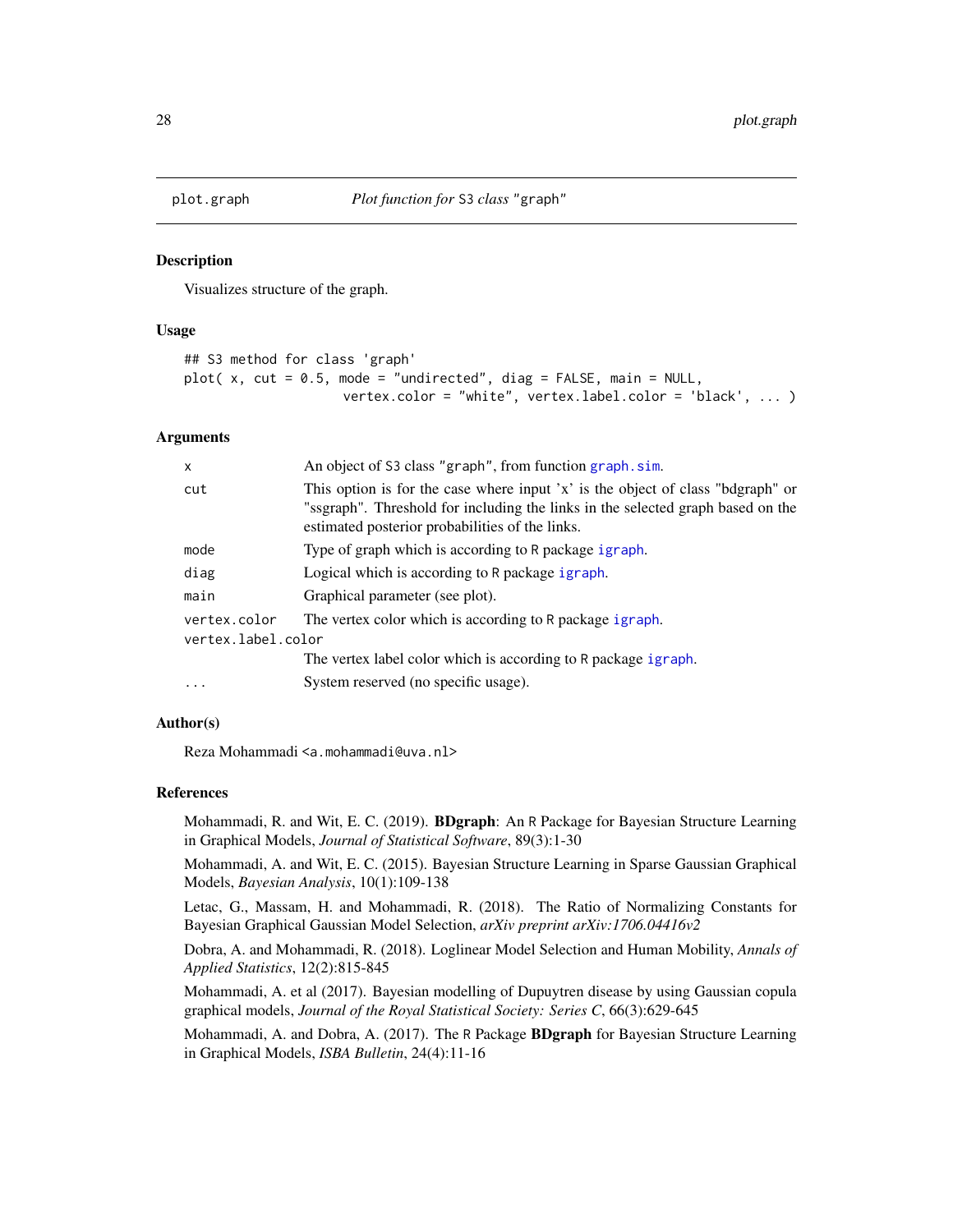#### <span id="page-28-0"></span>plot.sim 29

#### See Also

[graph.sim](#page-20-1), [bdgraph.sim](#page-10-1)

#### Examples

```
# Generating a 'random' graph
adj <- graph.sim(p = 10, graph = "random")plot( adj )
adj
```
plot.sim *Plot function for* S3 *class* "sim"

## Description

Visualizes structure of the true graph.

#### Usage

## S3 method for class 'sim' plot( x, ... )

## Arguments

| $\mathsf{x}$ | An object of S3 class "sim", from function bdgraph, sim. |
|--------------|----------------------------------------------------------|
| .            | System reserved (no specific usage).                     |

## Author(s)

Reza Mohammadi <a.mohammadi@uva.nl> and Ernst Wit

#### References

Mohammadi, R. and Wit, E. C. (2019). BDgraph: An R Package for Bayesian Structure Learning in Graphical Models, *Journal of Statistical Software*, 89(3):1-30

Mohammadi, A. and Wit, E. C. (2015). Bayesian Structure Learning in Sparse Gaussian Graphical Models, *Bayesian Analysis*, 10(1):109-138

Letac, G., Massam, H. and Mohammadi, R. (2018). The Ratio of Normalizing Constants for Bayesian Graphical Gaussian Model Selection, *arXiv preprint arXiv:1706.04416v2*

Dobra, A. and Mohammadi, R. (2018). Loglinear Model Selection and Human Mobility, *Annals of Applied Statistics*, 12(2):815-845

Mohammadi, A. et al (2017). Bayesian modelling of Dupuytren disease by using Gaussian copula graphical models, *Journal of the Royal Statistical Society: Series C*, 66(3):629-645

## See Also

[graph.sim](#page-20-1), [bdgraph.sim](#page-10-1)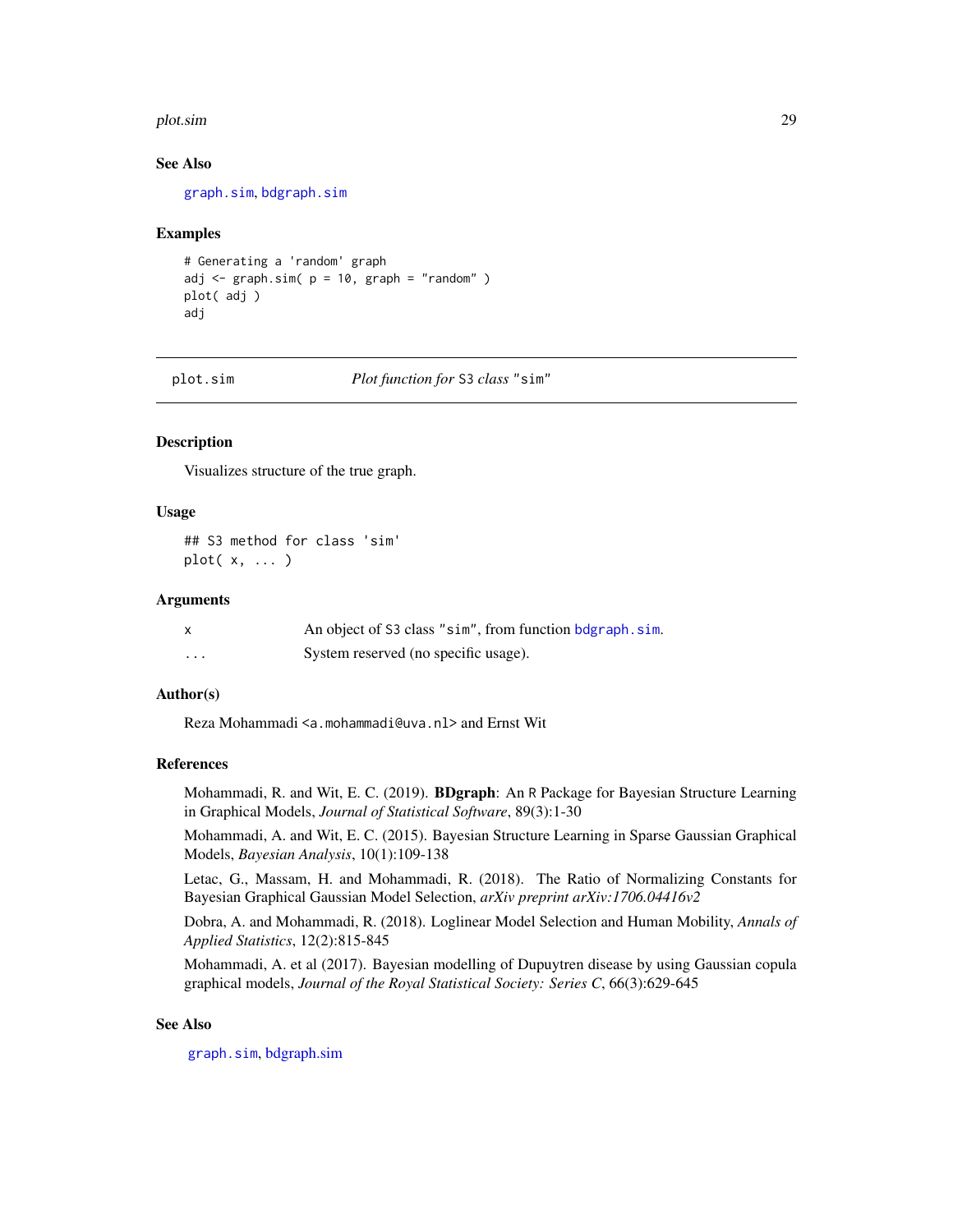## Examples

```
# Generating synthetic multivariate normal data from a 'random' graph
data.sim \leq bdgraph.sim( n = 10, p = 15 )
```

```
plot( data.sim )
```
<span id="page-29-1"></span>plotcoda *Convergence plot*

## Description

Visualizes the cumulative occupancy fractions of all possible links in the graph. It can be used for monitoring the convergence of the sampling algorithms, BDMCMC and RJMCMC.

## Usage

plotcoda( bdgraph.obj, thin = NULL, control = TRUE, main = NULL, ... )

## Arguments

| bdgraph.obj | An object of S3 class "bdgraph", from function bdgraph. It also can be an<br>object of S3 class "ssgraph", from the function ssgraph::ssgraph() of R<br>package ssgraph::ssgraph(). |
|-------------|-------------------------------------------------------------------------------------------------------------------------------------------------------------------------------------|
| thin        | An option for getting fast result for a cumulative plot according to part of the<br>iteration.                                                                                      |
| control     | Logical: if TRUE (default) and the number of nodes is greater than 15, then 100<br>links randomly is selected for visualization.                                                    |
| main        | Graphical parameter (see plot).                                                                                                                                                     |
| $\ddotsc$   | System reserved (no specific usage).                                                                                                                                                |

## Details

Note that a spending time for this function depends on the number of nodes.

For fast result, you can choose bigger value for the 'thin' option.

## Author(s)

Reza Mohammadi <a.mohammadi@uva.nl>

<span id="page-29-0"></span>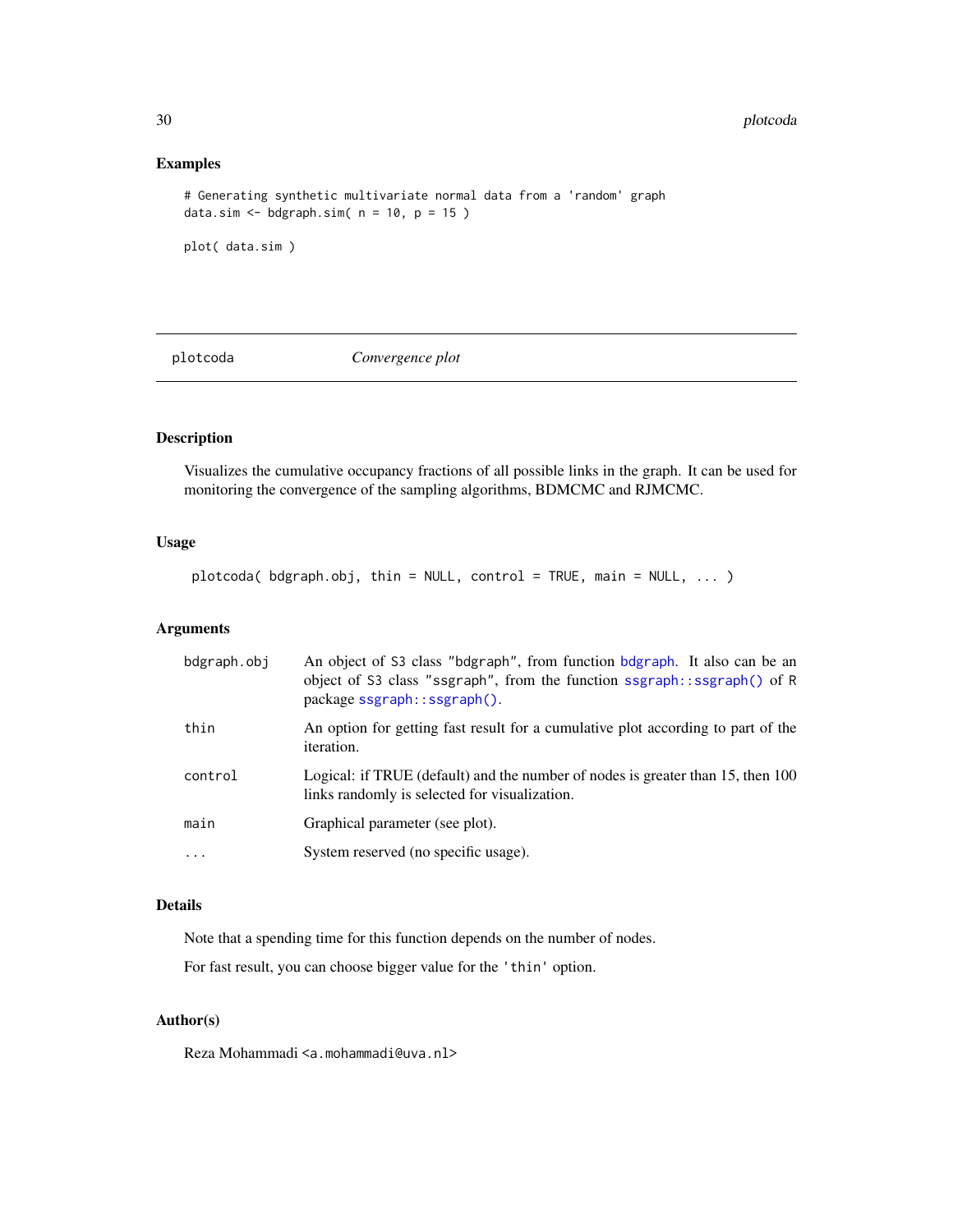#### <span id="page-30-0"></span>plotroc 31

#### References

Mohammadi, R. and Wit, E. C. (2019). BDgraph: An R Package for Bayesian Structure Learning in Graphical Models, *Journal of Statistical Software*, 89(3):1-30

Mohammadi, A. and Wit, E. C. (2015). Bayesian Structure Learning in Sparse Gaussian Graphical Models, *Bayesian Analysis*, 10(1):109-138

Letac, G., Massam, H. and Mohammadi, R. (2018). The Ratio of Normalizing Constants for Bayesian Graphical Gaussian Model Selection, *arXiv preprint arXiv:1706.04416v2*

Dobra, A. and Mohammadi, R. (2018). Loglinear Model Selection and Human Mobility, *Annals of Applied Statistics*, 12(2):815-845

Mohammadi, A. et al (2017). Bayesian modelling of Dupuytren disease by using Gaussian copula graphical models, *Journal of the Royal Statistical Society: Series C*, 66(3):629-645

## See Also

[bdgraph](#page-4-1), [bdgraph.mpl](#page-7-1), [traceplot](#page-43-1)

#### Examples

```
## Not run:
# Generating multivariate normal data from a 'circle' graph
data.sim <- bdgraph.sim(n = 50, p = 6, graph = "circle", vis = TRUE )
bdgraph.obj <- bdgraph( data = data.sim, iter = 10000, burnin = 0 , save = TRUE )
plotcoda( bdgraph.obj )
## End(Not run)
```
<span id="page-30-1"></span>plotroc *ROC plot*

#### Description

Draws the receiver operating characteristic (ROC) curve according to the true graph structure for object of S3 class "bdgraph", from function [bdgraph](#page-4-1).

#### Usage

```
plotroc( target, est, est2 = NULL, est3 = NULL, est4 = NULL,
        cut = 20, smooth = FALSE, label = TRUE, main = "ROC Curve")
```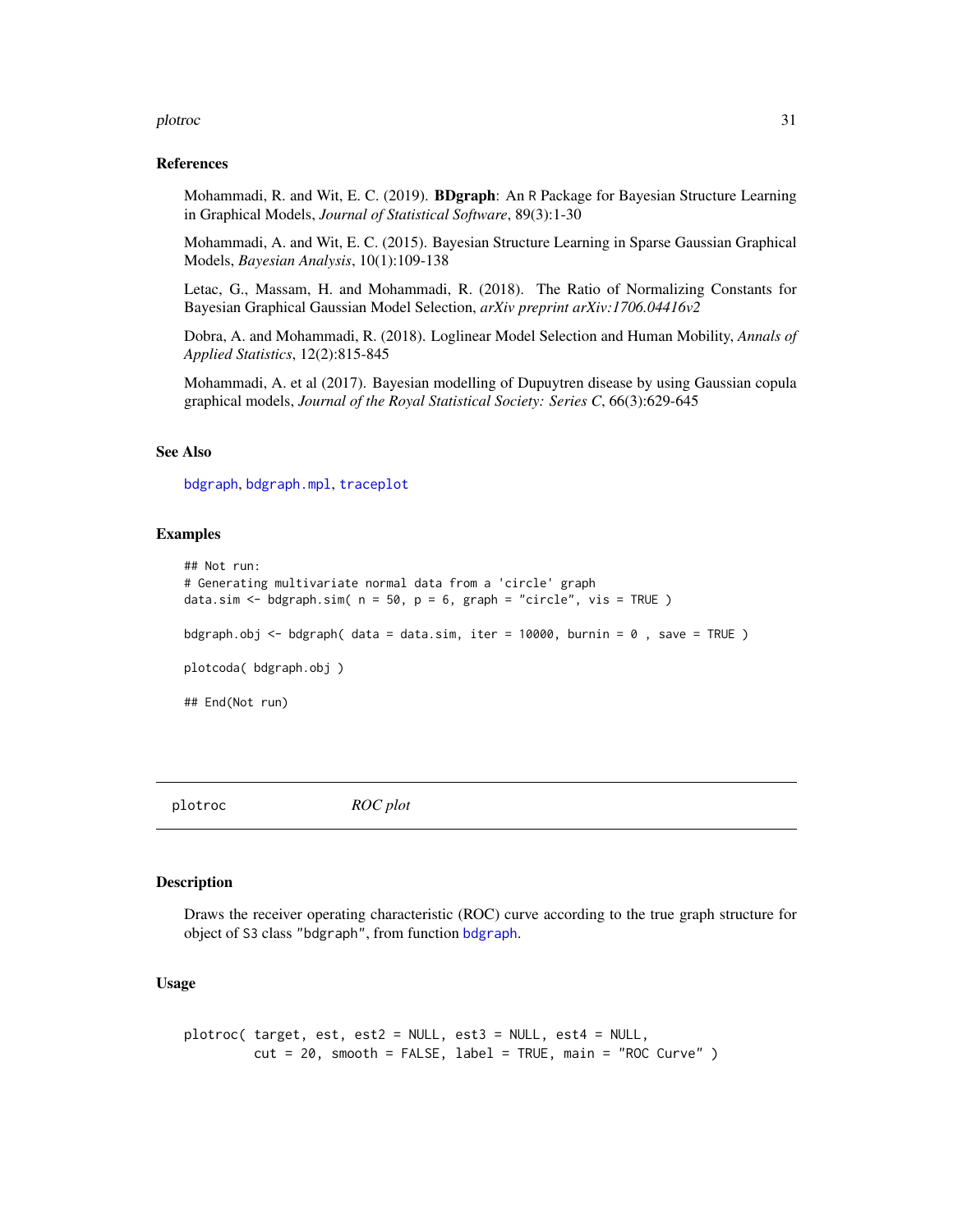#### <span id="page-31-0"></span>**Arguments**

| target                | An adjacency matrix corresponding to the true graph structure in which $a_{ij} = 1$<br>if there is a link between notes i and j, otherwise $a_{ij} = 0$ . It can be an object<br>with S3 class "sim" from function bdgraph.sim. It can be an object with S3<br>class "graph" from function graph.sim.                                                                                                                                                                                        |
|-----------------------|----------------------------------------------------------------------------------------------------------------------------------------------------------------------------------------------------------------------------------------------------------------------------------------------------------------------------------------------------------------------------------------------------------------------------------------------------------------------------------------------|
| est, est2, est3, est4 | An upper triangular matrix corresponding to the estimated posterior probabil-<br>ities for all possible links. It can be an object with S3 class "bdgraph" from<br>function bdgraph. It can be an object of S3 class "ssgraph", from the function<br>ssgraph::ssgraph() of R package ssgraph::ssgraph(). It can be an object<br>of S3 class "select", from the function huge. select of R package huge. Op-<br>tions est2, est3 and est4 are for comparing two or more different approaches. |
| cut                   | Number of cut points.                                                                                                                                                                                                                                                                                                                                                                                                                                                                        |
| smooth                | Logical: for smoothing the ROC curve.                                                                                                                                                                                                                                                                                                                                                                                                                                                        |
| label                 | Logical: for adding legend to the ROC plot.                                                                                                                                                                                                                                                                                                                                                                                                                                                  |
| main                  | An overall title for the plot.                                                                                                                                                                                                                                                                                                                                                                                                                                                               |
|                       |                                                                                                                                                                                                                                                                                                                                                                                                                                                                                              |

## Author(s)

Reza Mohammadi <a.mohammadi@uva.nl>

#### References

Mohammadi, R. and Wit, E. C. (2019). BDgraph: An R Package for Bayesian Structure Learning in Graphical Models, *Journal of Statistical Software*, 89(3):1-30

Mohammadi, A. and Wit, E. C. (2015). Bayesian Structure Learning in Sparse Gaussian Graphical Models, *Bayesian Analysis*, 10(1):109-138

Letac, G., Massam, H. and Mohammadi, R. (2018). The Ratio of Normalizing Constants for Bayesian Graphical Gaussian Model Selection, *arXiv preprint arXiv:1706.04416v2*

Dobra, A. and Mohammadi, R. (2018). Loglinear Model Selection and Human Mobility, *Annals of Applied Statistics*, 12(2):815-845

Mohammadi, A. et al (2017). Bayesian modelling of Dupuytren disease by using Gaussian copula graphical models, *Journal of the Royal Statistical Society: Series C*, 66(3):629-645

## See Also

[bdgraph](#page-4-1), [bdgraph.mpl](#page-7-1), [compare](#page-15-1)

## Examples

```
## Not run:
# Generating multivariate normal data from a 'random' graph
data.sim <- bdgraph.sim(n = 30, p = 6, size = 7, vis = TRUE)
# Runing sampling algorithm
bdgraph.obj \leq bdgraph( data = data.sim, iter = 10000 )
# Comparing the results
```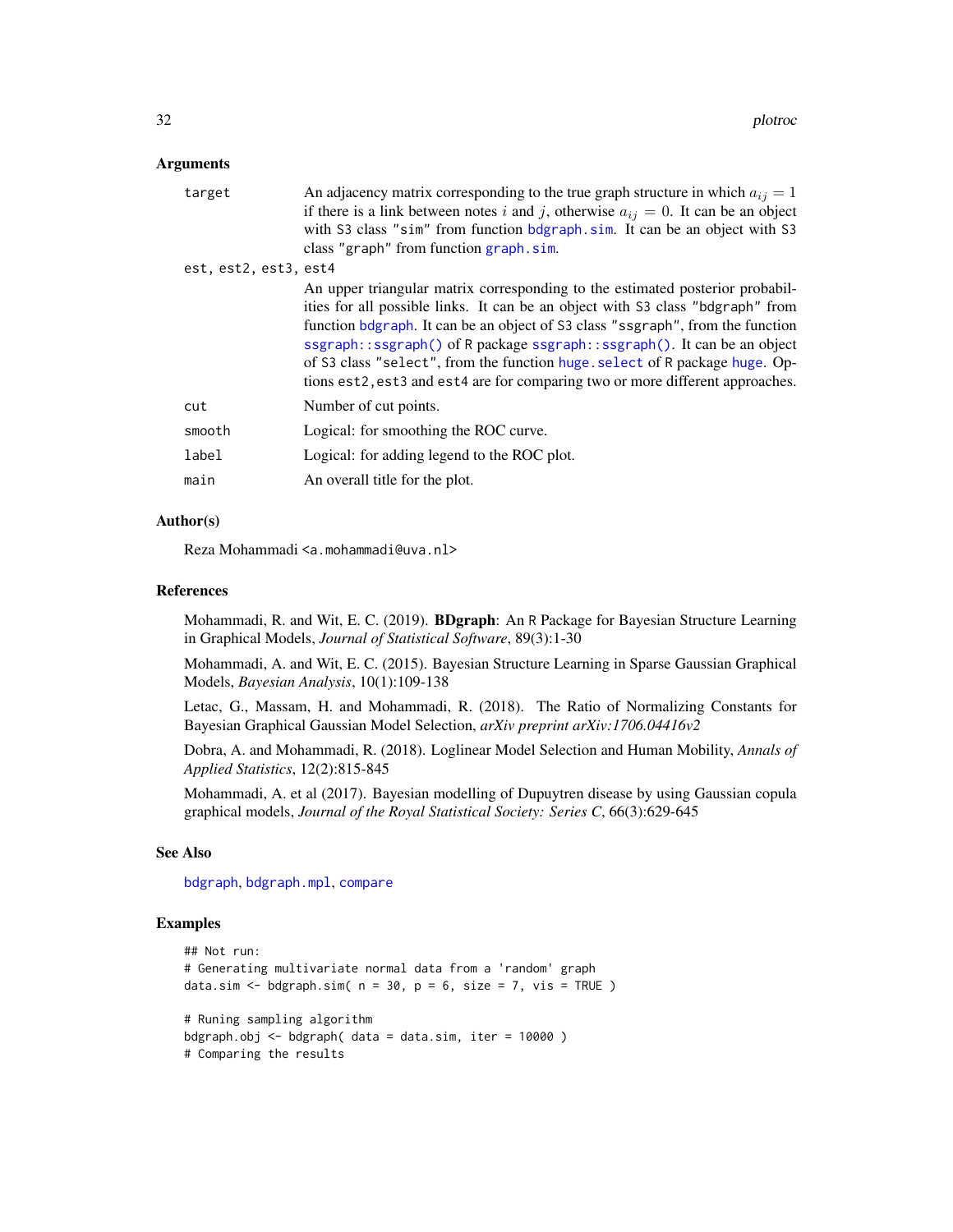#### <span id="page-32-0"></span>precision 33

```
plotroc( data.sim, bdgraph.obj )
# To compare the results based on CGGMs approach
bdgraph.obj2 <- bdgraph( data = data.sim, method = "gcgm", iter = 10000)
# Comparing the resultss
plotroc( data.sim, bdgraph.obj, bdgraph.obj2, label = FALSE )
legend( "bottomright", c( "GGMs", "GCGMs"), lty = c(1, 2), col = c( "black", "red"))
```
## End(Not run)

<span id="page-32-1"></span>

precision *Estimated precision matrix*

## Description

Provides the estimated precision matrix.

#### Usage

```
precision( bdgraph.obj, round = 2 )
```
## Arguments

| bdgraph.obi | An object of S3 class "bdgraph", from function bdgraph. It also can be an         |
|-------------|-----------------------------------------------------------------------------------|
|             | object of S3 class "ssgraph", from the function ssgraph::ssgraph() of R           |
|             | $package$ sgraph:: $ssgraph()$ .                                                  |
| round       | A value for rounding all probabilities to the specified number of decimal places. |

## Value

A matrix which corresponds the estimated precision matrix.

#### Author(s)

Reza Mohammadi <a.mohammadi@uva.nl>

#### References

Mohammadi, R. and Wit, E. C. (2019). BDgraph: An R Package for Bayesian Structure Learning in Graphical Models, *Journal of Statistical Software*, 89(3):1-30

Mohammadi, A. and Wit, E. C. (2015). Bayesian Structure Learning in Sparse Gaussian Graphical Models, *Bayesian Analysis*, 10(1):109-138

Letac, G., Massam, H. and Mohammadi, R. (2018). The Ratio of Normalizing Constants for Bayesian Graphical Gaussian Model Selection, *arXiv preprint arXiv:1706.04416v2*

Dobra, A. and Mohammadi, R. (2018). Loglinear Model Selection and Human Mobility, *Annals of Applied Statistics*, 12(2):815-845

Mohammadi, A. et al (2017). Bayesian modelling of Dupuytren disease by using Gaussian copula graphical models, *Journal of the Royal Statistical Society: Series C*, 66(3):629-645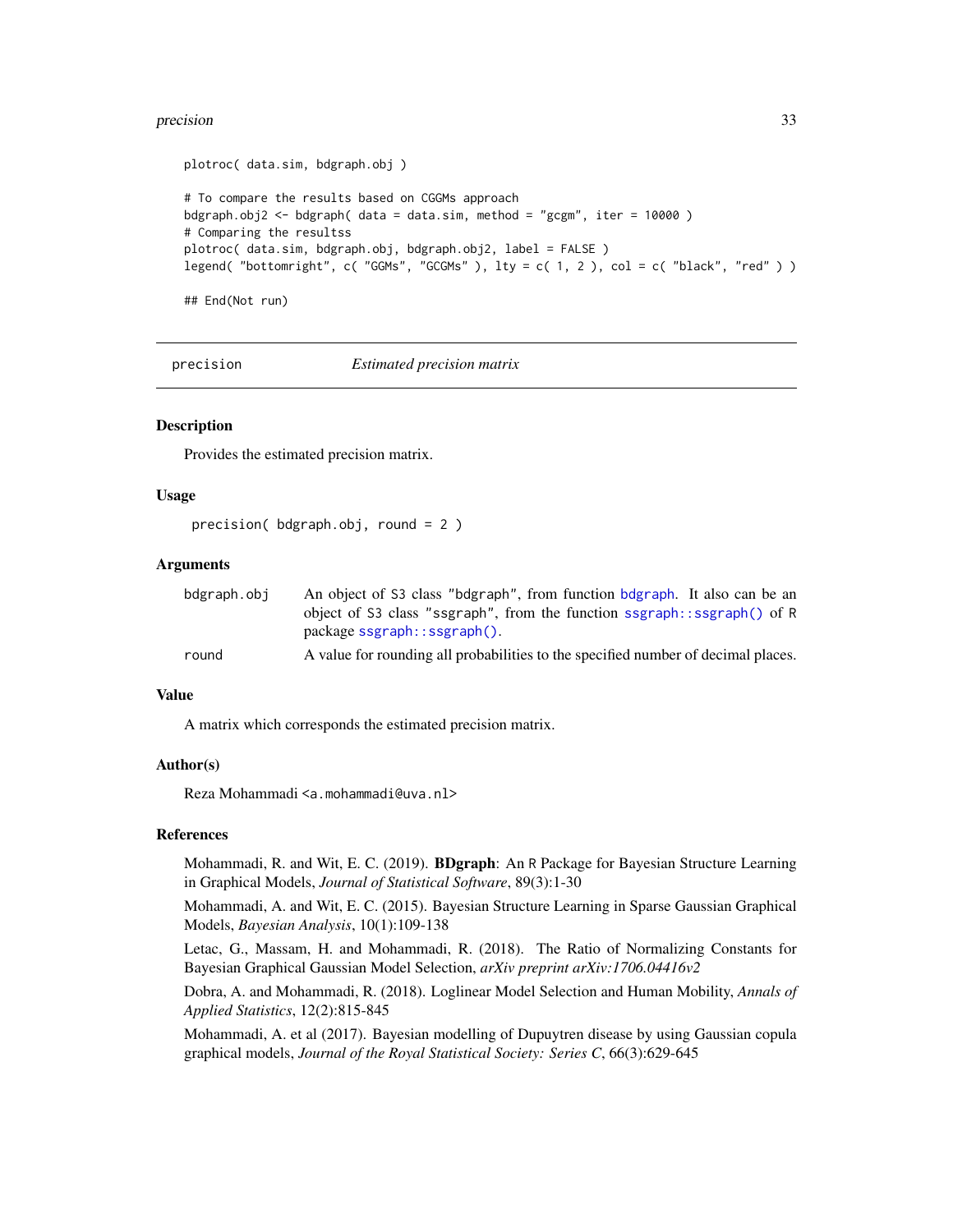## See Also

[bdgraph](#page-4-1), [covariance](#page-17-1), [plinks](#page-24-1)

## Examples

```
## Not run:
# Generating multivariate normal data from a 'circle' graph
data.sim <- bdgraph.sim(n = 70, p = 6, graph = "circle", vis = TRUE)
bdgraph.obj <- bdgraph( data = data.sim )
precision( bdgraph.obj ) # Estimated precision matrix
data.sim $ K # True precision matrix
## End(Not run)
```
print.bdgraph *Print function for* S3 *class* "bdgraph"

#### Description

Prints the information about the selected graph which could be a graph with links for which their estimated posterior probabilities are greater than 0.5 or graph with the highest posterior probability. It provides adjacency matrix, size and posterior probability of the selected graph.

#### Usage

```
## S3 method for class 'bdgraph'
print( x, ... )
```
#### Arguments

| $\mathsf{x}$      | An object of S3 class "bdgraph", from function bdgraph. |
|-------------------|---------------------------------------------------------|
| $\cdot\cdot\cdot$ | System reserved (no specific usage).                    |

## Author(s)

Reza Mohammadi <a.mohammadi@uva.nl> and Ernst Wit

## References

Mohammadi, R. and Wit, E. C. (2019). BDgraph: An R Package for Bayesian Structure Learning in Graphical Models, *Journal of Statistical Software*, 89(3):1-30

Mohammadi, A. and Wit, E. C. (2015). Bayesian Structure Learning in Sparse Gaussian Graphical Models, *Bayesian Analysis*, 10(1):109-138

<span id="page-33-0"></span>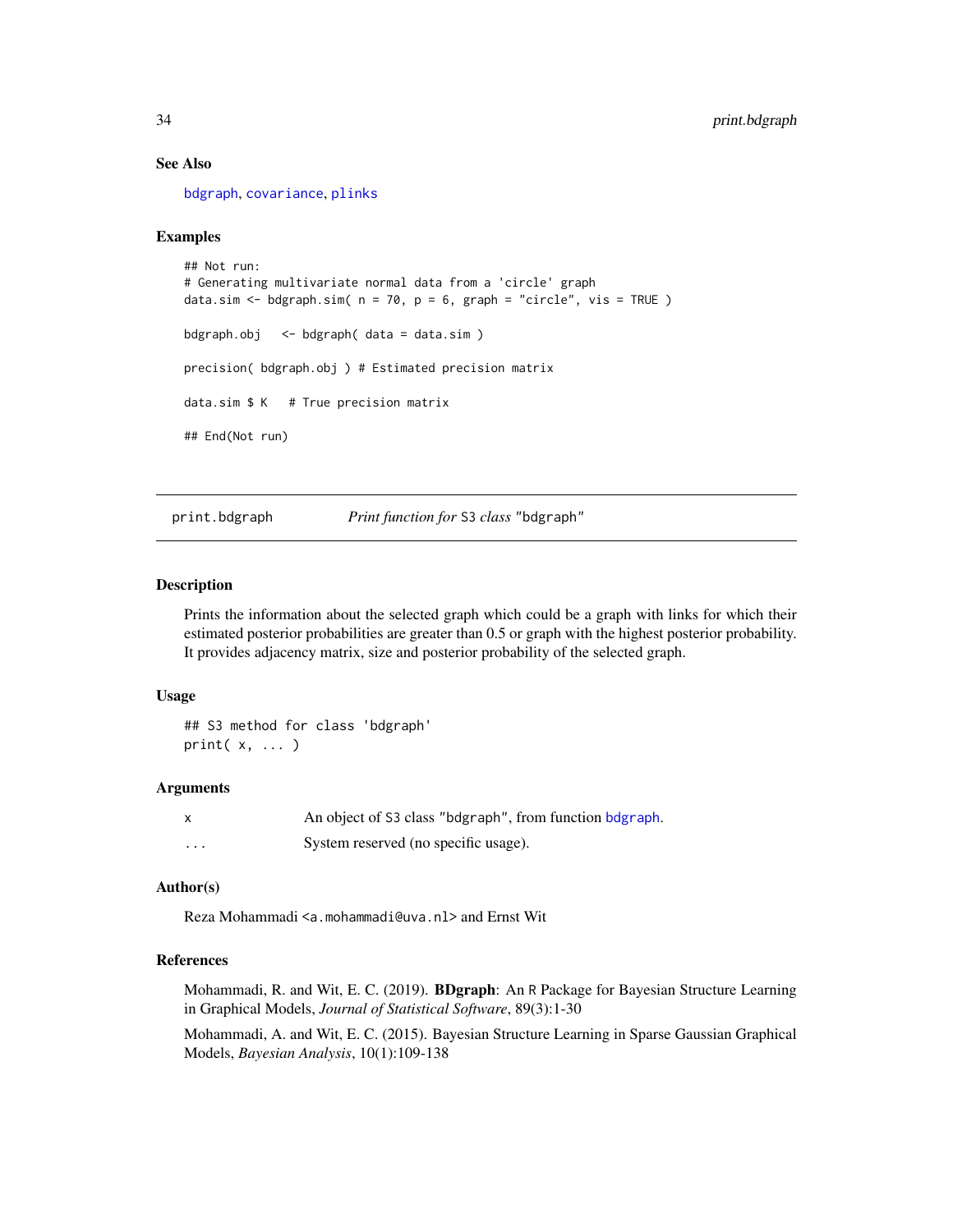#### <span id="page-34-0"></span>print.sim 35

Letac, G., Massam, H. and Mohammadi, R. (2018). The Ratio of Normalizing Constants for Bayesian Graphical Gaussian Model Selection, *arXiv preprint arXiv:1706.04416v2*

Dobra, A. and Mohammadi, R. (2018). Loglinear Model Selection and Human Mobility, *Annals of Applied Statistics*, 12(2):815-845

Mohammadi, A. et al (2017). Bayesian modelling of Dupuytren disease by using Gaussian copula graphical models, *Journal of the Royal Statistical Society: Series C*, 66(3):629-645

#### See Also

[bdgraph](#page-4-1), [bdgraph.mpl](#page-7-1)

#### Examples

```
## Not run:
# Generating multivariate normal data from a 'random' graph
data.sim <- bdgraph.sim(n = 50, p = 6, vis = TRUE)
bdgraph.obj <- bdgraph( data = data.sim )
print( bdgraph.obj )
## End(Not run)
```
print.sim *Print function for* S3 *class* "sim"

#### Description

Prints the information about the type of data, the sample size, the graph type, the number of nodes, number of links and sparsity of the true graph.

## Usage

```
## S3 method for class 'sim'
print( x, ... )
```
#### Arguments

|          | An object of S3 class "sim", from function bdgraph, sim. |
|----------|----------------------------------------------------------|
| $\cdots$ | System reserved (no specific usage).                     |

## Author(s)

Reza Mohammadi <a.mohammadi@uva.nl> and Ernst Wit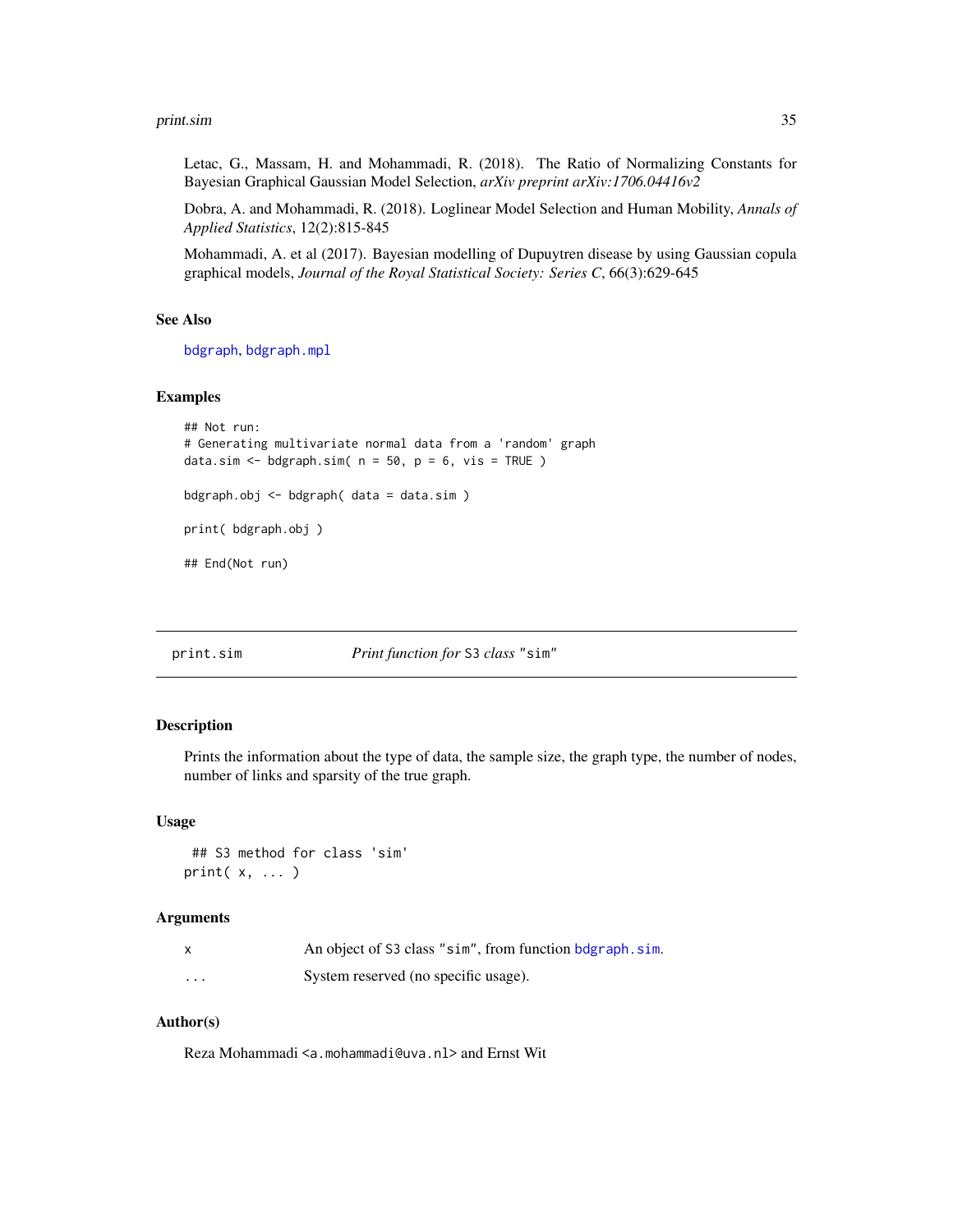#### <span id="page-35-0"></span>References

Mohammadi, R. and Wit, E. C. (2019). **BDgraph**: An R Package for Bayesian Structure Learning in Graphical Models, *Journal of Statistical Software*, 89(3):1-30

Mohammadi, A. and Wit, E. C. (2015). Bayesian Structure Learning in Sparse Gaussian Graphical Models, *Bayesian Analysis*, 10(1):109-138

Dobra, A. and Mohammadi, R. (2018). Loglinear Model Selection and Human Mobility, *Annals of Applied Statistics*, 12(2):815-845

Mohammadi, A. et al (2017). Bayesian modelling of Dupuytren disease by using Gaussian copula graphical models, *Journal of the Royal Statistical Society: Series C*, 66(3):629-645

Letac, G., Massam, H. and Mohammadi, R. (2018). The Ratio of Normalizing Constants for Bayesian Graphical Gaussian Model Selection, *arXiv preprint arXiv:1706.04416v2*

#### See Also

[graph.sim](#page-20-1), [bdgraph.sim](#page-10-1)

#### Examples

# Generating multivariate normal data from a 'random' graph data.sim  $\leq$  bdgraph.sim(  $n = 20$ ,  $p = 10$ , vis = TRUE )

print( data.sim )

reinis *Risk factors of coronary heart disease*

#### Description

The dataset consist of 6 discrete variables as the potential risk factors of coronary heart disease. The data collected from 1841 men employed of a car factory in Czechoslovakia (Reinis et al. 1981).

#### Usage

data( reinis )

#### Format

The format is a matrix with 1841 rows (number of individuals) and 6 column (number of variables).

#### References

Edwards and Havranek (1985). A fast procedure for model search in multidimensional contingency tables, *Biometrika*, 72:339-351

Reinis et al (1981). Prognostic significance of the risk profile in the prevention of coronary heart disease, *Bratis. lek. Listy*, 76:137-150

Mohammadi, A. and Dobra, A. (2017). The R Package **BDgraph** for Bayesian Structure Learning in Graphical Models, *ISBA Bulletin*, 24(4):11-16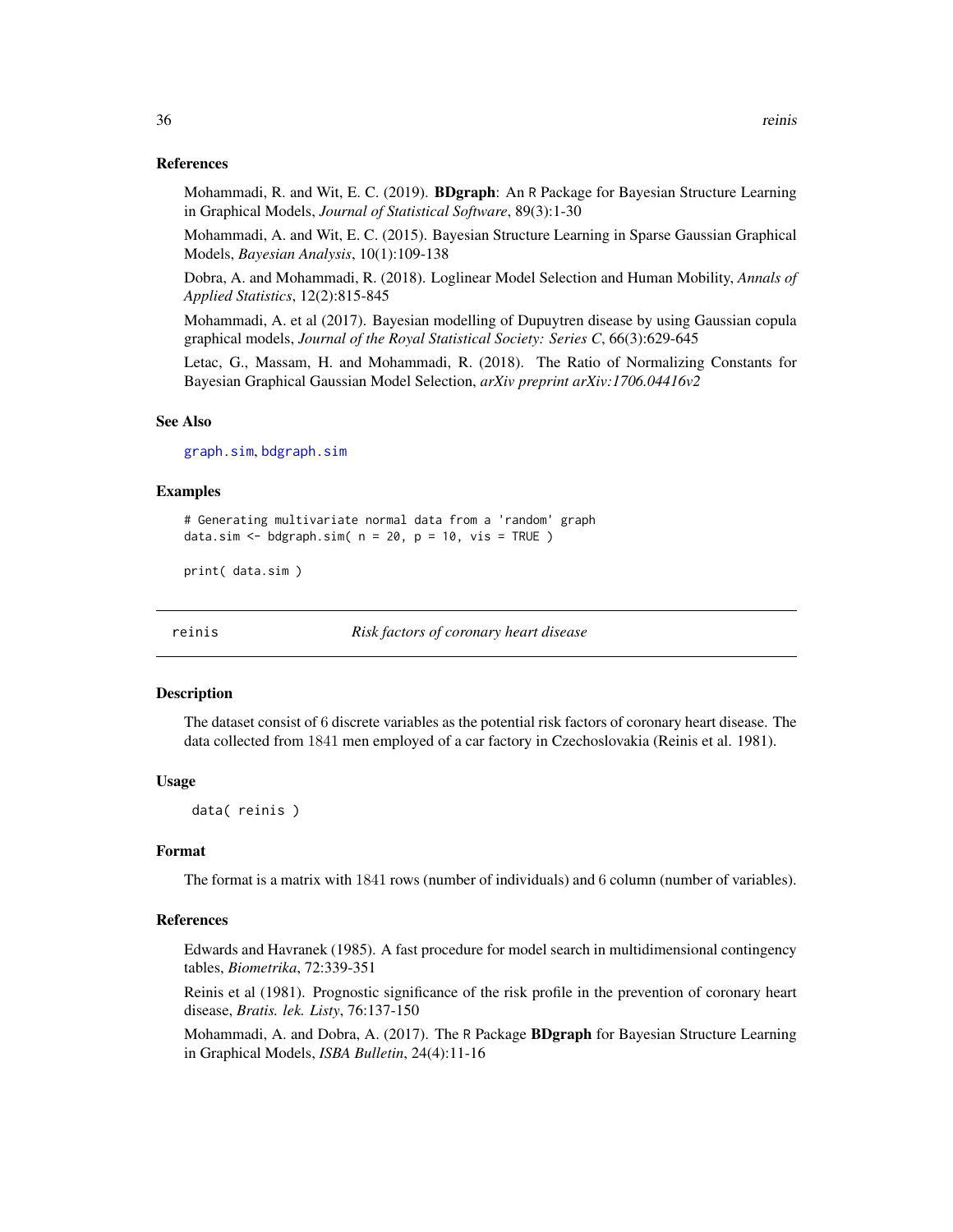#### <span id="page-36-0"></span>rgwish 37

#### Examples

data( reinis )

```
summary( reinis )
```
#### <span id="page-36-1"></span>rgwish *Sampling from G-Wishart distribution*

#### Description

Generates random matrices, distributed according to the G-Wishart distribution with parameters b and D,  $W_G(b, D)$  with respect to the graph structure G. Note this fuction works for both nondecomposable and decomposable graphs.

## Usage

rgwish(  $n = 1$ , adj = NULL,  $b = 3$ ,  $D =$  NULL, threshold = 1e-8 )

## Arguments

| n         | The number of samples required.                                                                                                                                                                                                                                                                                                                                                                                                                                                          |
|-----------|------------------------------------------------------------------------------------------------------------------------------------------------------------------------------------------------------------------------------------------------------------------------------------------------------------------------------------------------------------------------------------------------------------------------------------------------------------------------------------------|
| adi       | The adjacency matrix corresponding to the graph structure which can be non-<br>decomposable or decomposable. It should be an upper triangular matrix in<br>which $a_{ij} = 1$ if there is a link between notes i and j, otherwise $a_{ij} = 0$ . adj<br>could be an object of class "graph", from function graph.sim. It also could be<br>an object of class "sim", from function bdgraph. sim. It also could be an object<br>of class "bdgraph", from functions bdgraph.mpl or bdgraph. |
| b         | The degree of freedom for G-Wishart distribution, $W_G(b, D)$ .                                                                                                                                                                                                                                                                                                                                                                                                                          |
| D.        | The positive definite $(p \times p)$ "scale" matrix for G-Wishart distribution, $W_G(b, D)$ .<br>The default is an identity matrix.                                                                                                                                                                                                                                                                                                                                                      |
| threshold | The threshold value for the convergence of sampling algorithm from G-Wishart.                                                                                                                                                                                                                                                                                                                                                                                                            |

#### Details

Sampling from G-Wishart distribution,  $K \sim W_G(b, D)$ , with density:

$$
Pr(K) \propto |K|^{(b-2)/2} \exp \left\{-\frac{1}{2} \text{trace}(K \times D)\right\},\,
$$

which  $b > 2$  is the degree of freedom and D is a symmetric positive definite matrix.

## Value

A numeric array, say A, of dimension  $(p \times p \times n)$ , where each  $A[, i]$  is a positive definite matrix, a realization of the G-Wishart distribution,  $W_G(b, D)$ . Note, for the case  $n = 1$ , the output is a matrix.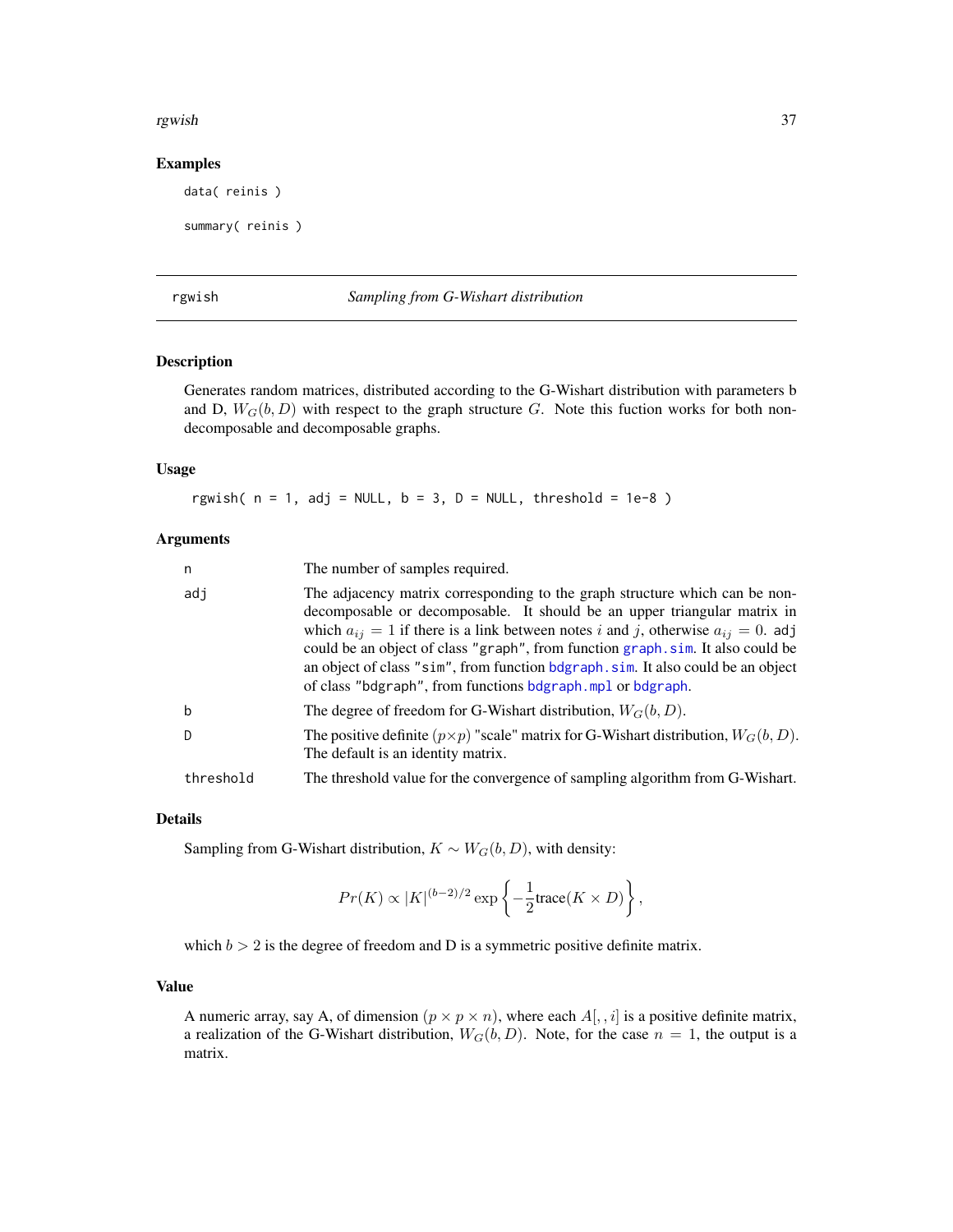#### <span id="page-37-0"></span>Author(s)

Reza Mohammadi <a.mohammadi@uva.nl>

## References

Lenkoski, A. (2013). A direct sampler for G-Wishart variates, *Stat*, 2:119-128

Mohammadi, R. and Wit, E. C. (2019). BDgraph: An R Package for Bayesian Structure Learning in Graphical Models, *Journal of Statistical Software*, 89(3):1-30

Mohammadi, A. and Wit, E. C. (2015). Bayesian Structure Learning in Sparse Gaussian Graphical Models, *Bayesian Analysis*, 10(1):109-138

Letac, G., Massam, H. and Mohammadi, R. (2018). The Ratio of Normalizing Constants for Bayesian Graphical Gaussian Model Selection, *arXiv preprint arXiv:1706.04416v2*

Mohammadi, A. et al (2017). Bayesian modelling of Dupuytren disease by using Gaussian copula graphical models, *Journal of the Royal Statistical Society: Series C*, 66(3):629-645

#### See Also

[gnorm](#page-19-1), [rwish](#page-38-1)

#### Examples

```
# Generating a 'circle' graph as a non-decomposable graph
adj \leq graph.sim( p = 5, graph = "circle" )
adj # adjacency of graph with 5 nodes
sample \leq rgwish( n = 1, adj = adj, b = 3, D = diag(5))
round( sample, 2 )
sample \leq rgwish( n = 5, adj = adj )
round( sample, 2 )
```
rmvnorm *Generate data from the multivariate Normal distribution*

#### Description

Random generation function from the multivariate Normal distribution with mean equal to mean and covariance matrix sigma.

#### Usage

```
rmvnorm(n = 10, mean = rep(0, length = ncol(sigma)),
        sigma = diag( length( mean ) ) )
```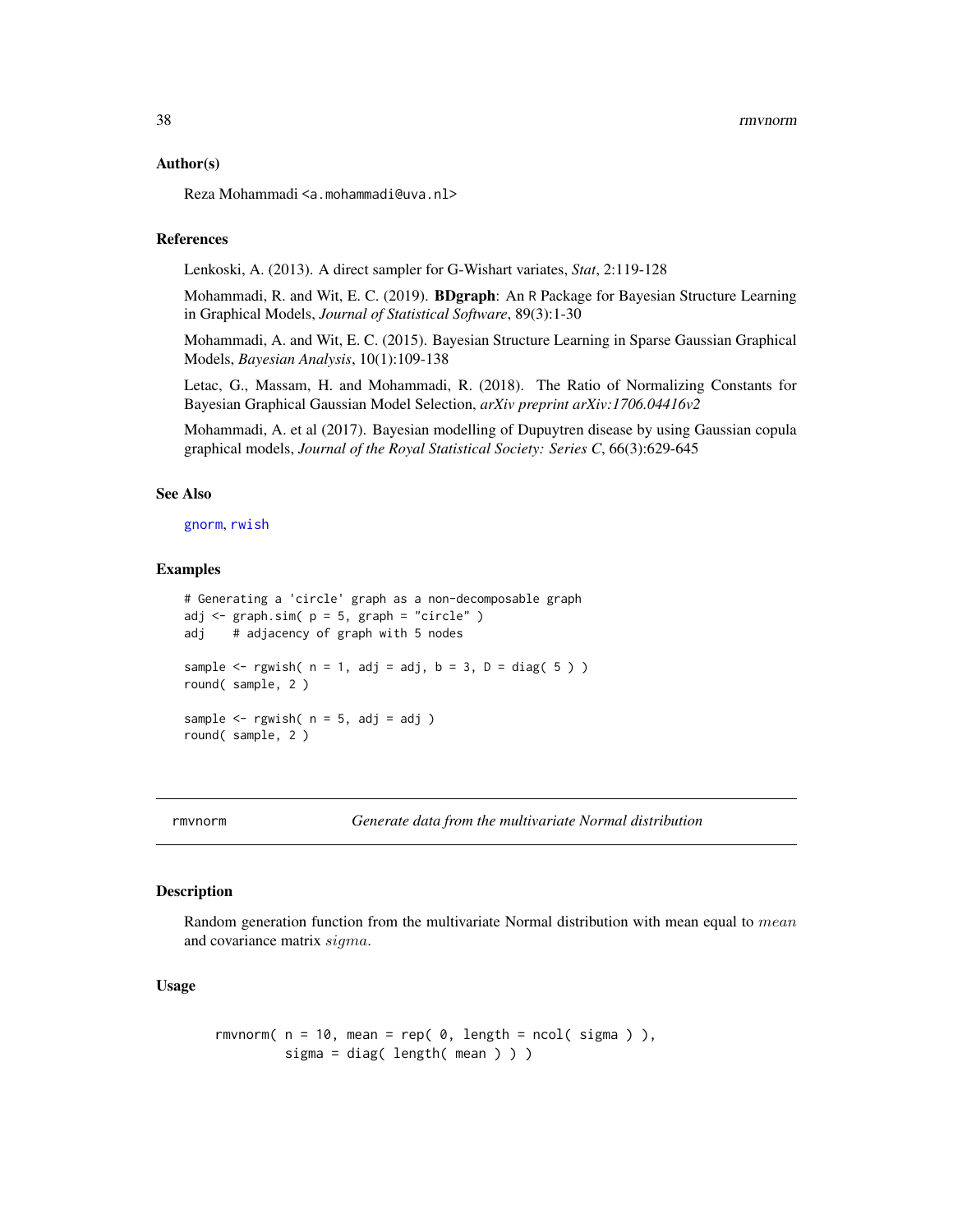#### <span id="page-38-0"></span>rwish 39

## Arguments

| n,    | Number of observations.                                                |
|-------|------------------------------------------------------------------------|
| mean  | Mean vector, default is $rep(0, length = ncol(signa)).$                |
| sigma | positive definite covariance matrix, default is $diag(length(mean))$ . |

## Value

A numeric matrix with rows equal to  $n$  and columns equal to  $length(mean)$ .

## Author(s)

Reza Mohammadi <a.mohammadi@uva.nl>

## See Also

[bdgraph.sim](#page-10-1), [rwish](#page-38-1), [rgwish](#page-36-1)

## Examples

```
mean <-c(5, 20)sigma \leq matrix( c( 4, 2,
                    2, 5 ), 2, 2 ) # covariance matrix
sample \leq - rmvnorm( n = 500, mean = mean, sigma = sigma )
plot( sample )
```
<span id="page-38-1"></span>rwish *Sampling from Wishart distribution*

#### Description

Generates random matrices, distributed according to the Wishart distribution with parameters  $b$  and  $D, W(b, D).$ 

## Usage

rwish(  $n = 1$ ,  $p = 2$ ,  $b = 3$ ,  $D = diag(p)$ )

## Arguments

| n | The number of samples required.                                                                                                 |
|---|---------------------------------------------------------------------------------------------------------------------------------|
| p | The number of variables (nodes).                                                                                                |
| b | The degree of freedom for Wishart distribution, $W(b, D)$ .                                                                     |
| D | The positive definite $(p \times p)$ "scale" matrix for Wishart distribution, $W(b, D)$ .<br>The default is an identity matrix. |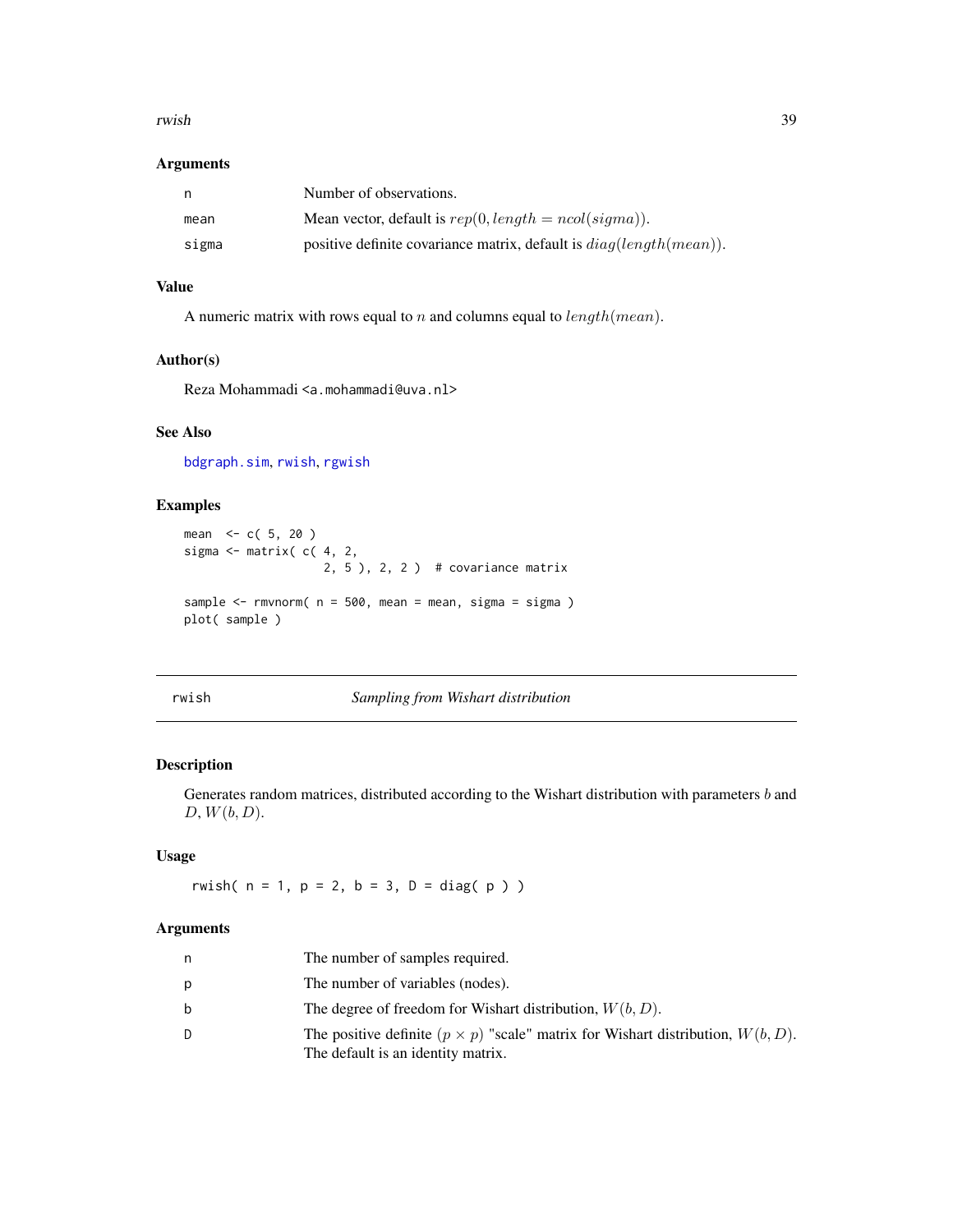#### <span id="page-39-0"></span>Details

Sampling from Wishart distribution,  $K \sim W(b, D)$ , with density:

$$
Pr(K) \propto |K|^{(b-2)/2} \exp \left\{-\frac{1}{2} \text{trace}(K \times D)\right\},\,
$$

which  $b > 2$  is the degree of freedom and D is a symmetric positive definite matrix.

#### Value

A numeric array, say A, of dimension  $(p \times p \times n)$ , where each  $A[, i]$  is a positive definite matrix, a realization of the Wishart distribution  $W(b, D)$ . Note, for the case  $n = 1$ , the output is a matrix.

#### Author(s)

Reza Mohammadi <a.mohammadi@uva.nl>

## References

Lenkoski, A. (2013). A direct sampler for G-Wishart variates, *Stat*, 2:119-128

Mohammadi, A. and Wit, E. C. (2015). Bayesian Structure Learning in Sparse Gaussian Graphical Models, *Bayesian Analysis*, 10(1):109-138

Letac, G., Massam, H. and Mohammadi, R. (2018). The Ratio of Normalizing Constants for Bayesian Graphical Gaussian Model Selection, *arXiv preprint arXiv:1706.04416v2*

Mohammadi, R. and Wit, E. C. (2019). **BDgraph**: An R Package for Bayesian Structure Learning in Graphical Models, *Journal of Statistical Software*, 89(3):1-30

#### See Also

[gnorm](#page-19-1), [rgwish](#page-36-1)

#### Examples

```
sample \le- rwish( n = 3, p = 5, b = 3, D = diag( 5 ) )
```
round( sample, 2 )

select *Graph selection*

#### Description

Provides the selected graph which, based on input, could be a graph with links for which their estimated posterior probabilities are greater than 0.5 (default) or a graph with the highest posterior probability; see examples.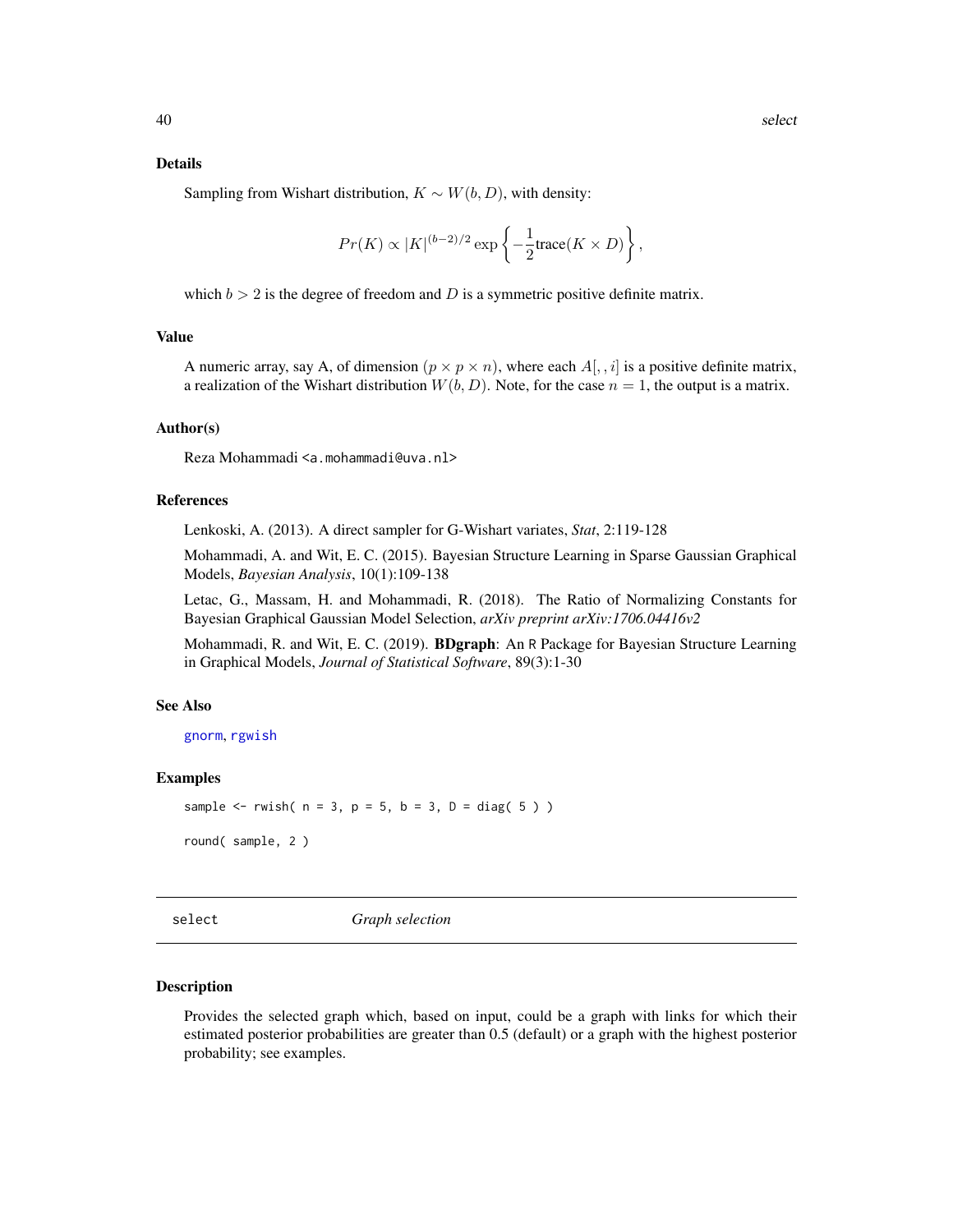#### <span id="page-40-0"></span> $s$ elect  $41$

#### Usage

select( bdgraph.obj, cut = NULL, vis = FALSE )

#### Arguments

| bdgraph.obj | A matrix in which each element response to the weight of the links. It can be<br>an object of S3 class "bdgraph", from function bdgraph. It can be an object<br>of S3 class "ssgraph", from the function ssgraph::ssgraph() of R package<br>$ssgraph::ssgraph()$ . |
|-------------|--------------------------------------------------------------------------------------------------------------------------------------------------------------------------------------------------------------------------------------------------------------------|
| cut         | Threshold for including the links in the selected graph based on the estimated<br>posterior probabilities of the links; see the examples.                                                                                                                          |
| vis         | Visualize the selected graph structure.                                                                                                                                                                                                                            |

#### Value

An adjacency matrix corresponding to the selected graph.

#### Author(s)

Reza Mohammadi <a.mohammadi@uva.nl> and Ernst Wit

#### References

Mohammadi, R. and Wit, E. C. (2019). BDgraph: An R Package for Bayesian Structure Learning in Graphical Models, *Journal of Statistical Software*, 89(3):1-30

Mohammadi, A. and Wit, E. C. (2015). Bayesian Structure Learning in Sparse Gaussian Graphical Models, *Bayesian Analysis*, 10(1):109-138

Letac, G., Massam, H. and Mohammadi, R. (2018). The Ratio of Normalizing Constants for Bayesian Graphical Gaussian Model Selection, *arXiv preprint arXiv:1706.04416v2*

Dobra, A. and Mohammadi, R. (2018). Loglinear Model Selection and Human Mobility, *Annals of Applied Statistics*, 12(2):815-845

Mohammadi, A. et al (2017). Bayesian modelling of Dupuytren disease by using Gaussian copula graphical models, *Journal of the Royal Statistical Society: Series C*, 66(3):629-645

## See Also

[bdgraph](#page-4-1), [bdgraph.mpl](#page-7-1)

#### Examples

```
## Not run:
# Generating multivariate normal data from a 'random' graph
data.sim \leq bdgraph.sim( n = 50, p = 6, size = 7, vis = TRUE )
bdgraph.obj <- bdgraph( data = data.sim )
select( bdgraph.obj )
```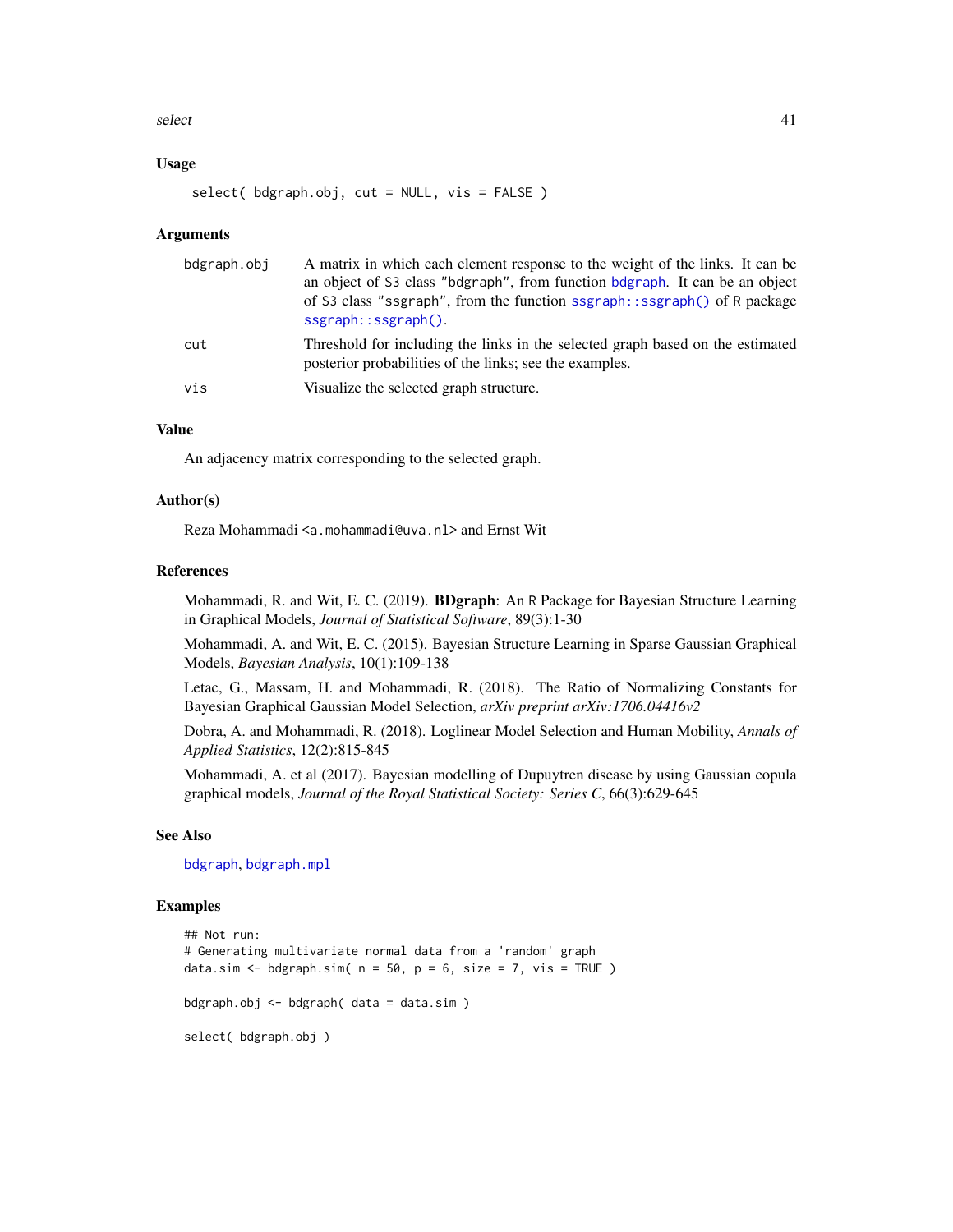```
bdgraph.obj \leq bdgraph( data = data.sim, save = TRUE )
select( bdgraph.obj )
select( bdgraph.obj, cut = 0.5, vis = TRUE )
## End(Not run)
```
<span id="page-41-1"></span>summary.bdgraph *Summary function for* S3 *class* "bdgraph"

## Description

Provides a summary of the results for function [bdgraph](#page-4-1).

## Usage

```
## S3 method for class 'bdgraph'
summary( object, round = 2, vis = TRUE, ... )
```
## Arguments

| object  | An object of S3 class "bdgraph", from function bdgraph.                           |
|---------|-----------------------------------------------------------------------------------|
| round   | A value for rounding all probabilities to the specified number of decimal places. |
| vis     | Visualize the results.                                                            |
| $\cdot$ | System reserved (no specific usage).                                              |

## Value

| selected_g | The adjacency matrix corresponding to the selected graph which has the highest<br>posterior probability. |
|------------|----------------------------------------------------------------------------------------------------------|
| p_links    | An upper triangular matrix corresponding to the posterior probabilities of all<br>possible links.        |
| K_hat      | The estimated precision matrix.                                                                          |

#### Author(s)

Reza Mohammadi <a.mohammadi@uva.nl> and Ernst Wit

## References

Mohammadi, R. and Wit, E. C. (2019). BDgraph: An R Package for Bayesian Structure Learning in Graphical Models, *Journal of Statistical Software*, 89(3):1-30

Mohammadi, A. and Wit, E. C. (2015). Bayesian Structure Learning in Sparse Gaussian Graphical Models, *Bayesian Analysis*, 10(1):109-138

<span id="page-41-0"></span>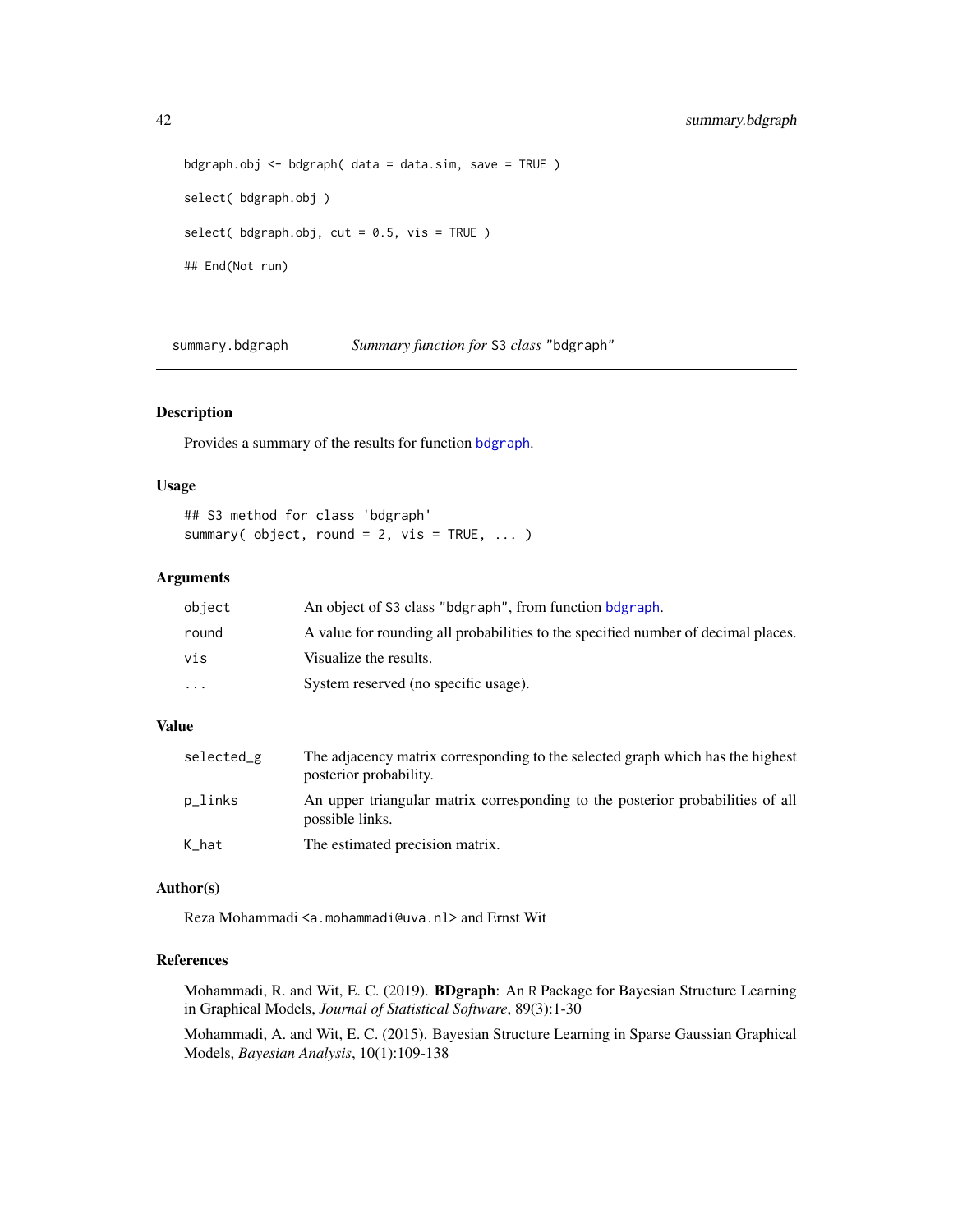<span id="page-42-0"></span>Letac, G., Massam, H. and Mohammadi, R. (2018). The Ratio of Normalizing Constants for Bayesian Graphical Gaussian Model Selection, *arXiv preprint arXiv:1706.04416v2*

Dobra, A. and Mohammadi, R. (2018). Loglinear Model Selection and Human Mobility, *Annals of Applied Statistics*, 12(2):815-845

Mohammadi, A. et al (2017). Bayesian modelling of Dupuytren disease by using Gaussian copula graphical models, *Journal of the Royal Statistical Society: Series C*, 66(3):629-645

## See Also

[bdgraph](#page-4-1), [bdgraph.mpl](#page-7-1)

#### Examples

```
## Not run:
# Generating multivariate normal data from a 'random' graph
data.sim <- bdgraph.sim(n = 50, p = 6, size = 7, vis = TRUE)
bdgraph.obj <- bdgraph( data = data.sim )
summary( bdgraph.obj )
bdgraph.obj <- bdgraph( data = data.sim, save = TRUE )
summary( bdgraph.obj )
summary( bdgraph.obj, vis = FALSE )
## End(Not run)
```
surveyData *Labor force survey data*

#### Description

The survey dataset concerns 1002 males in the U.S labor force, described by Hoff (2007). The seven observed variables which have been measured on various scales are as follow: the income (income), degree (degree), the number of children (children), parents income (pincome), parents degree (pdegree), number of parents children (pchildren), and age (age).

## Usage

```
data( surveyData )
```
#### Format

The format is a matrix with 1002 rows (number of individuals) and 7 column (number of variables).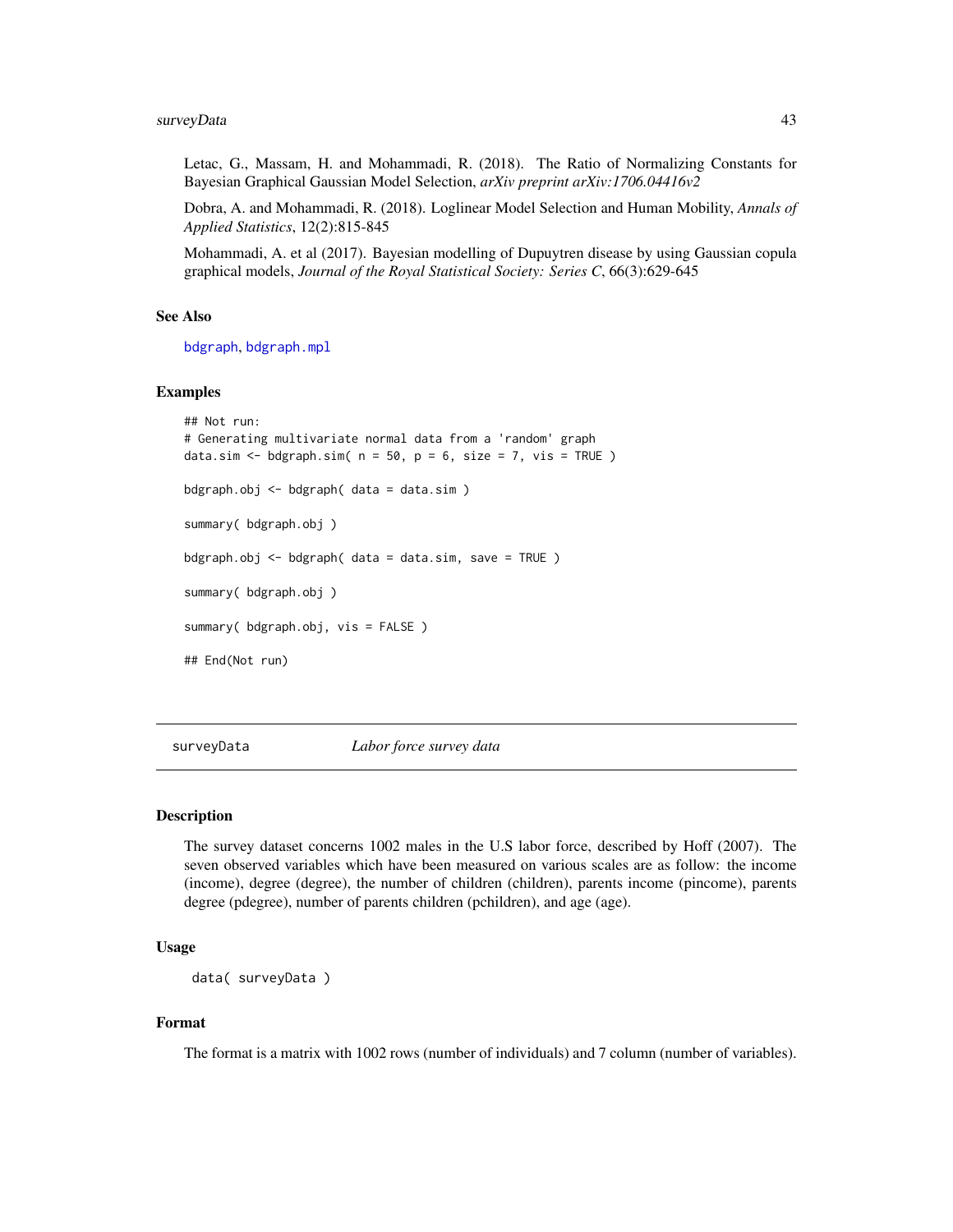#### <span id="page-43-0"></span>References

Hoff, P. (2007). Extending the rank likelihood for semiparametric copula estimation, *The Annals of Applied Statistics, 1(1)*, 265-283.

Mohammadi, R. and Wit, E. C. (2019). BDgraph: An R Package for Bayesian Structure Learning in Graphical Models, *Journal of Statistical Software*, 89(3):1-30

#### Examples

data( surveyData )

summary( surveyData )

<span id="page-43-1"></span>traceplot *Trace plot of graph size*

## **Description**

Trace plot for graph size for the objects of S3 class "bdgraph", from function [bdgraph](#page-4-1). It is a tool for monitoring the convergence of the sampling algorithms, BDMCMC and RJMCMC.

#### Usage

```
traceplot ( bdgraph.obj, acf = FALSE, pacf = FALSE, main = NULL, ... )
```
#### **Arguments**

| bdgraph.obj | An object of S3 class "bdgraph", from function bdgraph. It also can be an<br>object of S3 class "ssgraph", from the function ssgraph::ssgraph() of R<br>package ssgraph::ssgraph(). |
|-------------|-------------------------------------------------------------------------------------------------------------------------------------------------------------------------------------|
| acf         | Visualize the autocorrelation functions for graph size.                                                                                                                             |
| pacf        | Visualize the partial autocorrelations for graph size.                                                                                                                              |
| main        | Graphical parameter (see plot).                                                                                                                                                     |
|             | System reserved (no specific usage).                                                                                                                                                |

#### Author(s)

Reza Mohammadi <a.mohammadi@uva.nl> and Ernst Wit

### References

Mohammadi, R. and Wit, E. C. (2019). BDgraph: An R Package for Bayesian Structure Learning in Graphical Models, *Journal of Statistical Software*, 89(3):1-30

Mohammadi, A. and Wit, E. C. (2015). Bayesian Structure Learning in Sparse Gaussian Graphical Models, *Bayesian Analysis*, 10(1):109-138

Dobra, A. and Mohammadi, R. (2018). Loglinear Model Selection and Human Mobility, *Annals of Applied Statistics*, 12(2):815-845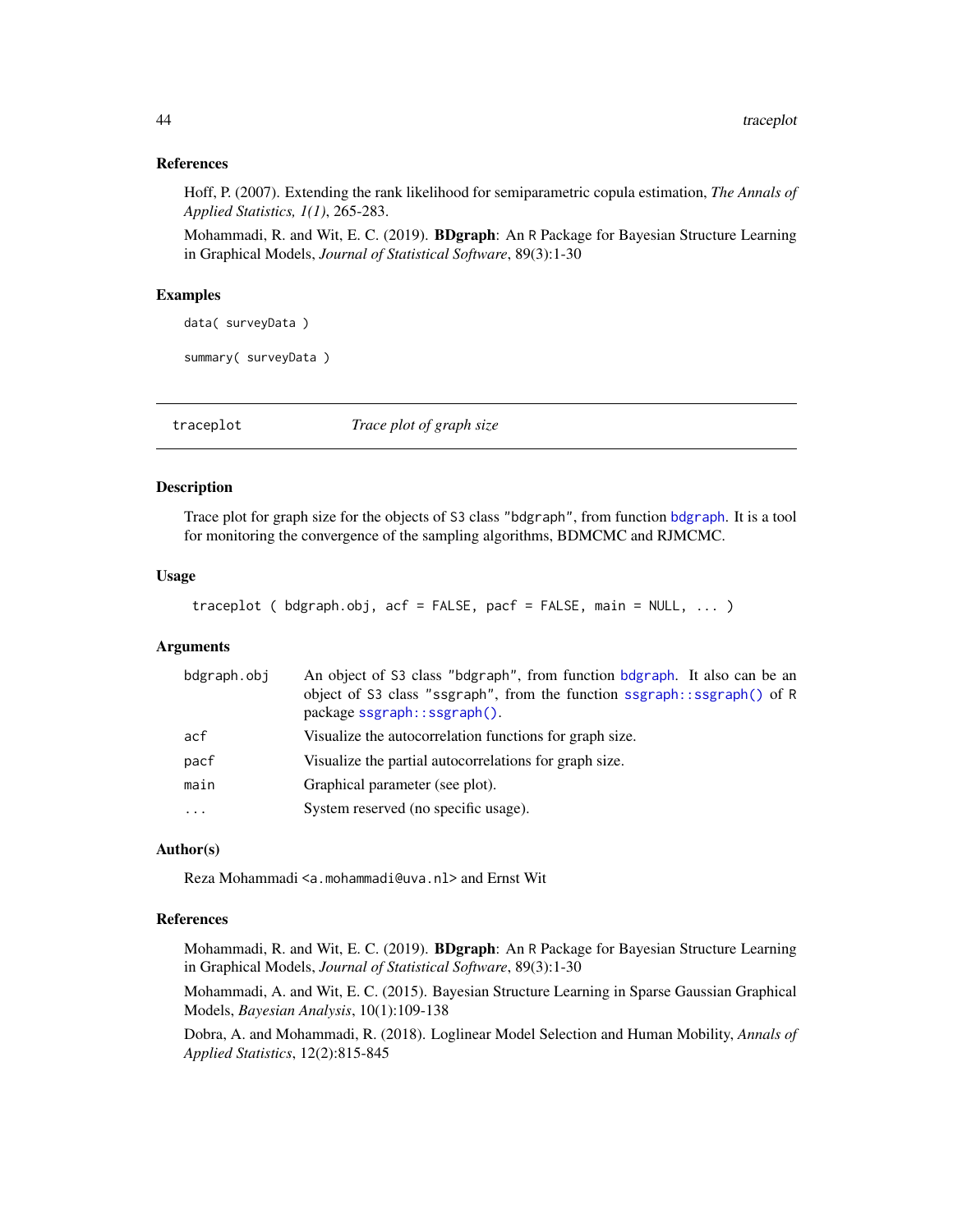#### <span id="page-44-0"></span>transfer and the contract of the contract of the contract of the contract of the contract of the contract of the contract of the contract of the contract of the contract of the contract of the contract of the contract of t

Mohammadi, A. et al (2017). Bayesian modelling of Dupuytren disease by using Gaussian copula graphical models, *Journal of the Royal Statistical Society: Series C*, 66(3):629-645

Mohammadi, A. and Dobra, A. (2017). The R Package BDgraph for Bayesian Structure Learning in Graphical Models, *ISBA Bulletin*, 24(4):11-16

#### See Also

[plotcoda](#page-29-1), [bdgraph](#page-4-1), [bdgraph.mpl](#page-7-1)

#### Examples

```
## Not run:
# Generating multivariate normal data from a 'random' graph
data.sim \leq bdgraph.sim( n = 50, p = 6, size = 7, vis = TRUE )
bdgraph.obj <- bdgraph( data = data.sim, iter = 10000, burnin = 0, save = TRUE )
traceplot( bdgraph.obj )
traceplot( bdgraph.obj, acf = TRUE, pacf = TRUE )
## End(Not run)
```
transfer *transfer for count data*

## Description

Transfers count data, by counting the duplicated rows.

#### Usage

```
transfer( r_data )
```
## Arguments

r\_data An  $(n \times p)$  matrix or a data. frame corresponding to the data (*n* is the sample size and  $p$  is the number of variables).

## Value

An  $(n \times p + 1)$  matrix of transferred data, in which the last column is the frequency of duplicated rows.

#### Author(s)

Reza Mohammadi <a.mohammadi@uva.nl> and Adrian Dobra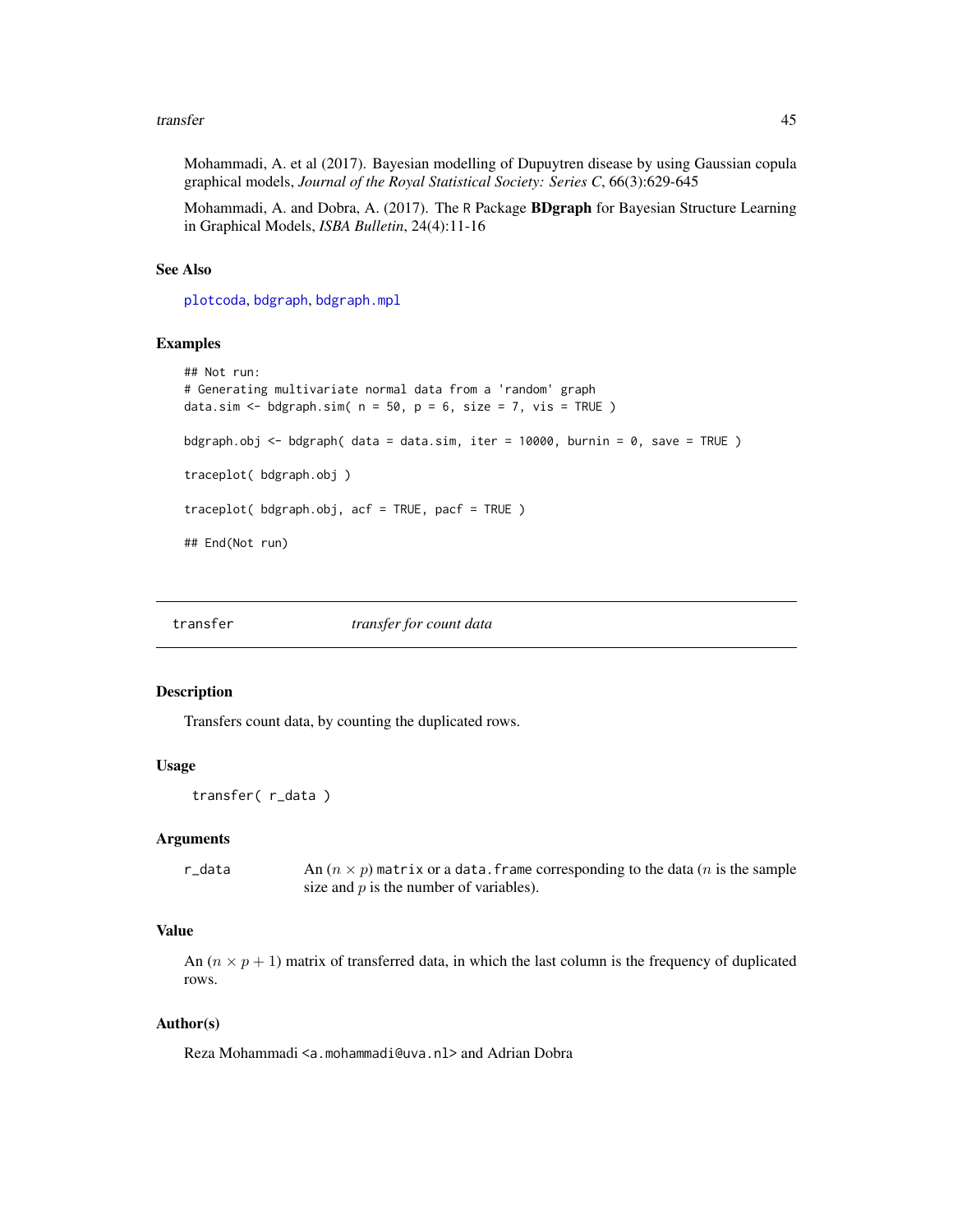## References

Mohammadi, A. and Dobra, A. (2017). The R Package BDgraph for Bayesian Structure Learning in Graphical Models, *ISBA Bulletin*, 24(4):11-16

Dobra, A. and Mohammadi, R. (2018). Loglinear Model Selection and Human Mobility, *Annals of Applied Statistics*, 12(2):815-845

## See Also

[bdgraph.mpl](#page-7-1), [bdgraph.sim](#page-10-1)

## Examples

```
# Generating multivariate binary data from a 'random' graph
data.sim <- bdgraph.sim(n = 12, p = 4, size = 4, type = "count", cut = 2)
r_data <- data.sim $ data
r_data
# Transfer the data
transfer( r_data )
```
<span id="page-45-0"></span>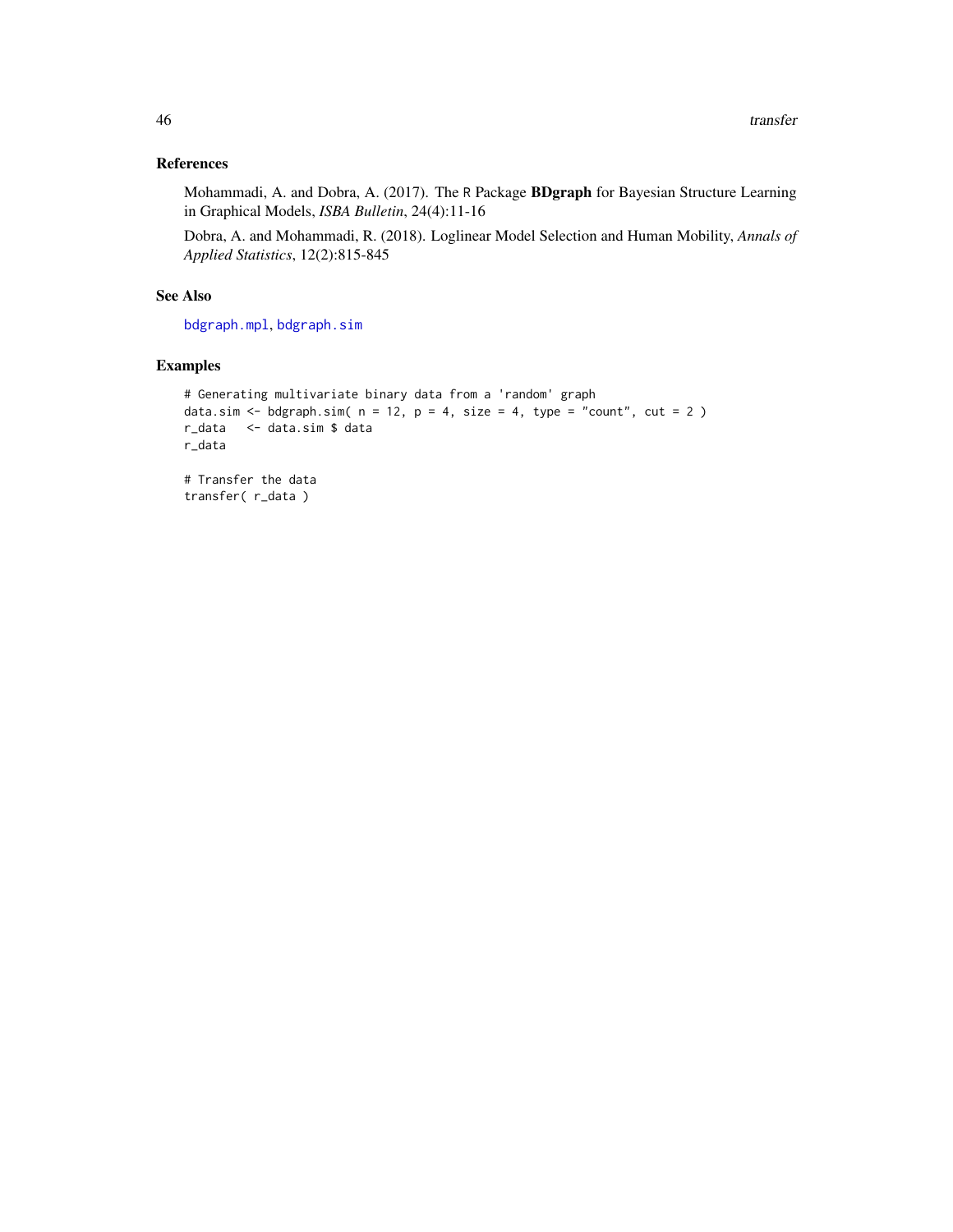# <span id="page-46-0"></span>**Index**

∗ Wishart gnorm , [20](#page-19-0) rgwish , [37](#page-36-0) rwish , [39](#page-38-0) ∗ data preprocessing bdgraph.npn, [10](#page-9-0) transfer , [45](#page-44-0) ∗ datagen bdgraph.sim , [11](#page-10-0) ∗ datasets churn , [15](#page-14-0) geneExpression , [19](#page-18-0) reinis , [36](#page-35-0) surveyData , [43](#page-42-0) ∗ distribution rgwish , [37](#page-36-0) rmvnorm , [38](#page-37-0) rwish , [39](#page-38-0) ∗ graphs adj2link , [4](#page-3-0) graph.sim , [21](#page-20-0) link2adj , [23](#page-22-0) ∗ hplot plot.bdgraph, [26](#page-25-0) plot.graph , [28](#page-27-0) plot.sim , [29](#page-28-0) plotcoda , [30](#page-29-0) plotroc , [31](#page-30-0) traceplot , [44](#page-43-0) ∗ iteration bdgraph , [5](#page-4-0) bdgraph.mpl, [8](#page-7-0) gnorm , [20](#page-19-0) ∗ package BDgraph-package , [2](#page-1-0) ∗ parameter learning covariance , [18](#page-17-0) precision , [33](#page-32-0) ∗ print

print.bdgraph, <mark>[34](#page-33-0)</mark> print.sim , [35](#page-34-0) ∗ sampling algorithms bdgraph, <mark>[5](#page-4-0)</mark> bdgraph.mpl,<mark>[8](#page-7-0)</mark> ∗ simulation bdgraph.sim , [11](#page-10-0) graph.sim , [21](#page-20-0) ∗ structure learning bdgraph, [5](#page-4-0) bdgraph.mpl,<mark>[8](#page-7-0)</mark> bf , [14](#page-13-0) compare , [16](#page-15-0) pgraph , [24](#page-23-0) plinks , [25](#page-24-0) select , [40](#page-39-0) calc\_joint\_dist *(*BDgraph-package *)* , [2](#page-1-0) compute\_measures *(*BDgraph-package *)* , [2](#page-1-0) compute\_tp\_fp *(*BDgraph-package *)* , [2](#page-1-0) detect\_cores *(*BDgraph-package *)* , [2](#page-1-0) generate\_clique\_factors *(*BDgraph-package*)* , [2](#page-1-0) get\_cores *(*BDgraph-package *)* , [2](#page-1-0) get\_g\_prior *(*BDgraph-package *)* , [2](#page-1-0) get\_g\_start *(*BDgraph-package *)* , [2](#page-1-0) get\_graph *(*BDgraph-package *)* , [2](#page-1-0) get\_K\_start *(*BDgraph-package *)* , [2](#page-1-0) get\_S\_n\_p *(*BDgraph-package *)* , [2](#page-1-0) global\_hc *(*BDgraph-package *)* , [2](#page-1-0) global\_hc\_binary *(*BDgraph-package *)* , [2](#page-1-0) hill\_climb\_mpl *(*BDgraph-package *)* , [2](#page-1-0) hill\_climb\_mpl\_binary *(*BDgraph-package *)* , [2](#page-1-0) local\_mb\_hc *(*BDgraph-package *)* , [2](#page-1-0) local\_mb\_hc\_binary *(*BDgraph-package *)* ,  $\mathfrak{D}$ log\_mpl\_binary *(*BDgraph-package *)* , [2](#page-1-0) log\_mpl\_disrete *(*BDgraph-package *)* , [2](#page-1-0) sample\_ug *(*BDgraph-package *)* , [2](#page-1-0)